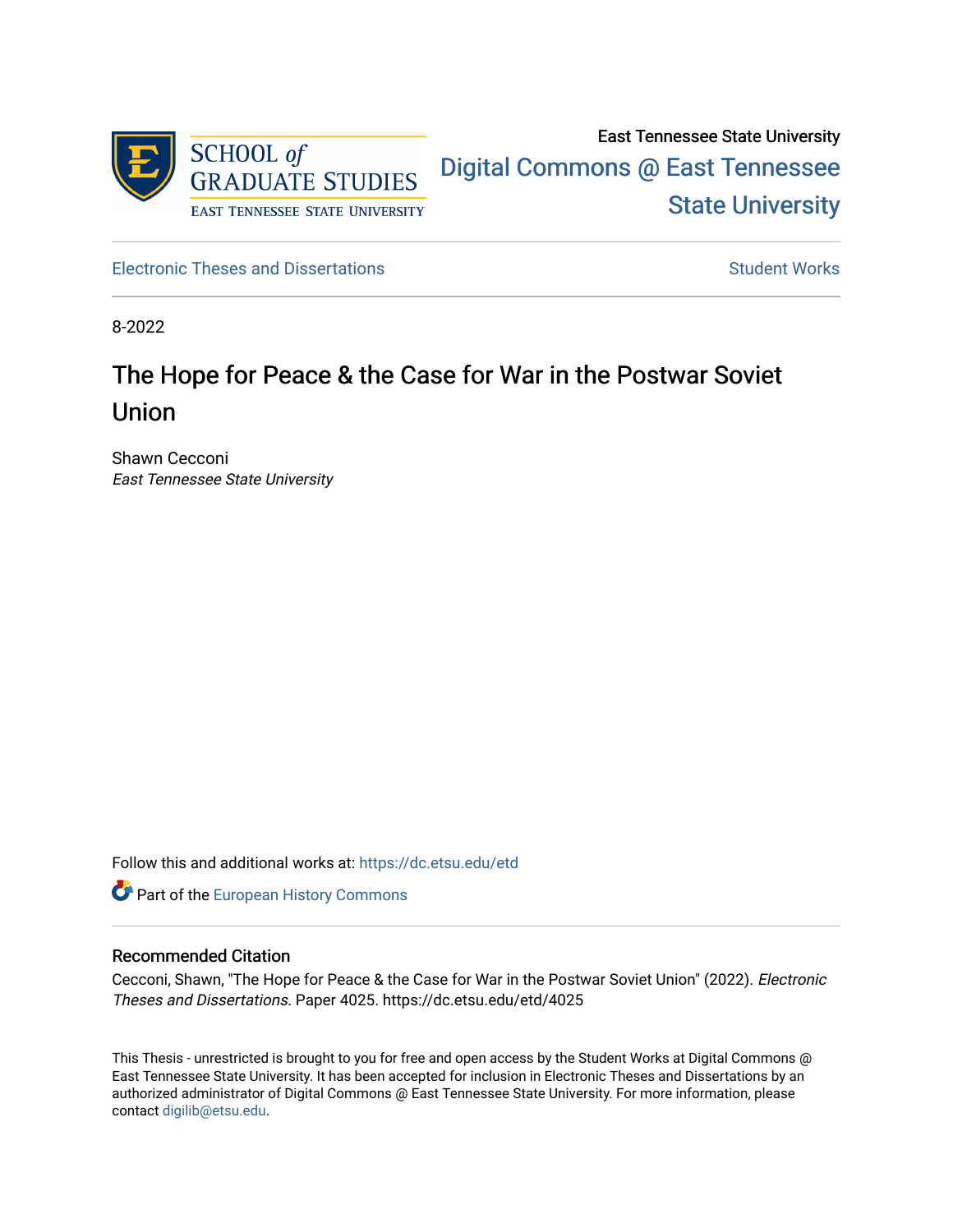The Hope for Peace & the Case for War in the Postwar Soviet Union

\_\_\_\_\_\_\_\_\_\_\_\_\_\_\_\_\_\_\_\_\_\_\_\_

A thesis

presented to

the faculty of the Department of History

East Tennessee State University

In partial fulfillment

of the requirements for the degree

Master of Arts in History

\_\_\_\_\_\_\_\_\_\_\_\_\_\_\_\_\_\_\_\_\_\_

by

Shawn Cecconi

May 2022

Dr. Henry J. Antkiewicz, Chair

\_\_\_\_\_\_\_\_\_\_\_\_\_\_\_\_\_\_\_\_\_

Dr. Stephen G. Fritz

Dr. Michelle L. Crumley

Keywords: Soviet Union, Russia, Joseph Stalin, Cold War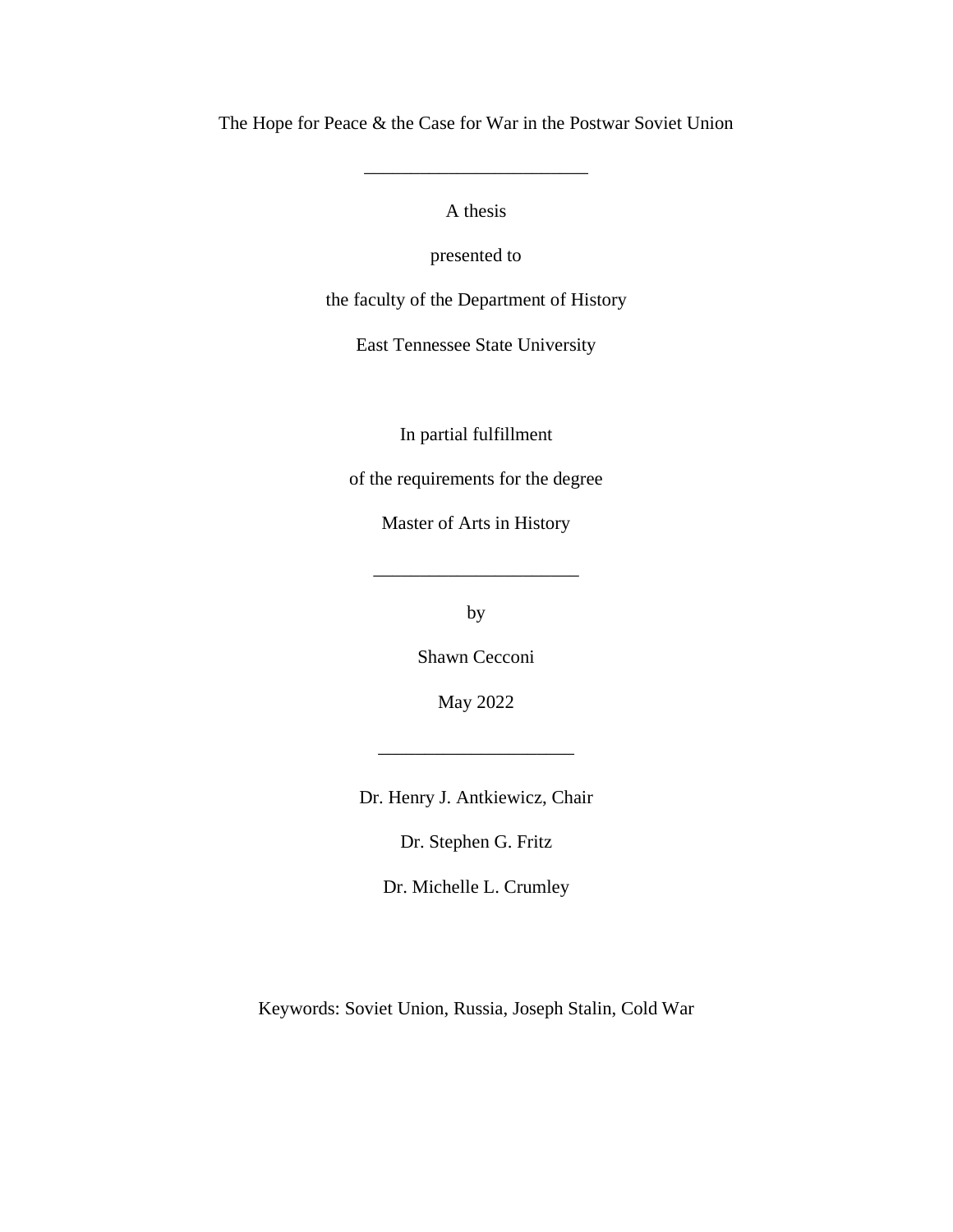### ABSTRACT

<span id="page-2-0"></span>The Hope for Peace & the Case for War in the Postwar Soviet Union

by

Shawn Cecconi

The postwar Soviet Union remained militarized and failed to reform itself because of its ideological concerns against the West and its new satellite states, all at the cost of the Soviet people. This analysis will compare the Soviet government's external focus and the Soviet people's domestic problems in the aftermath of the Second World War. The country's ideological, military, and imperial concerns abroad emphasized militarization over domestic revitalization. The Soviet people widely expected significant action from their government to remedy economic and political issues. The Soviet government nevertheless committed itself in focusing on outside concerns regardless of the harsh reality of everyday postwar society.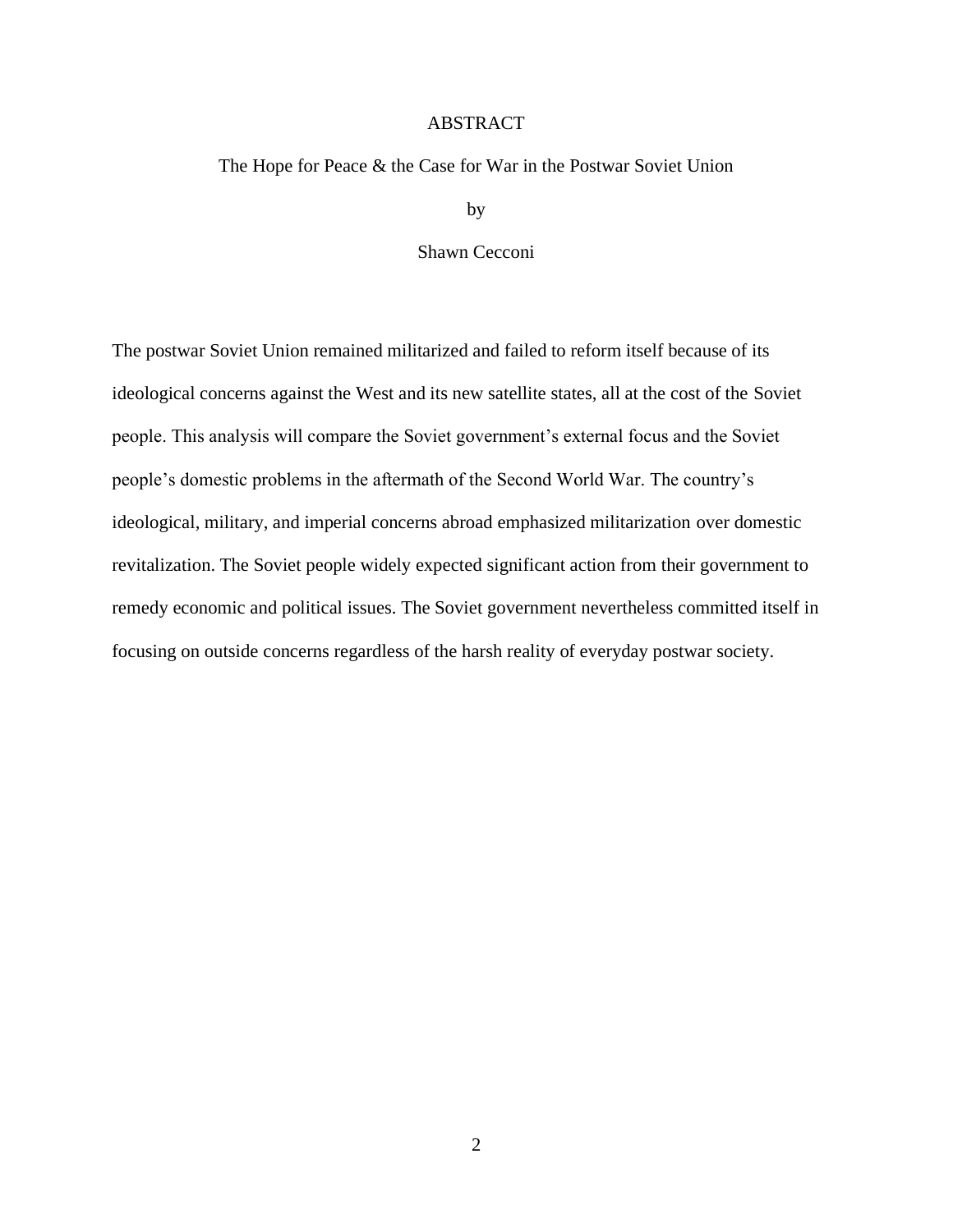Copyright 2022 by Shawn Cecconi

All Rights Reserved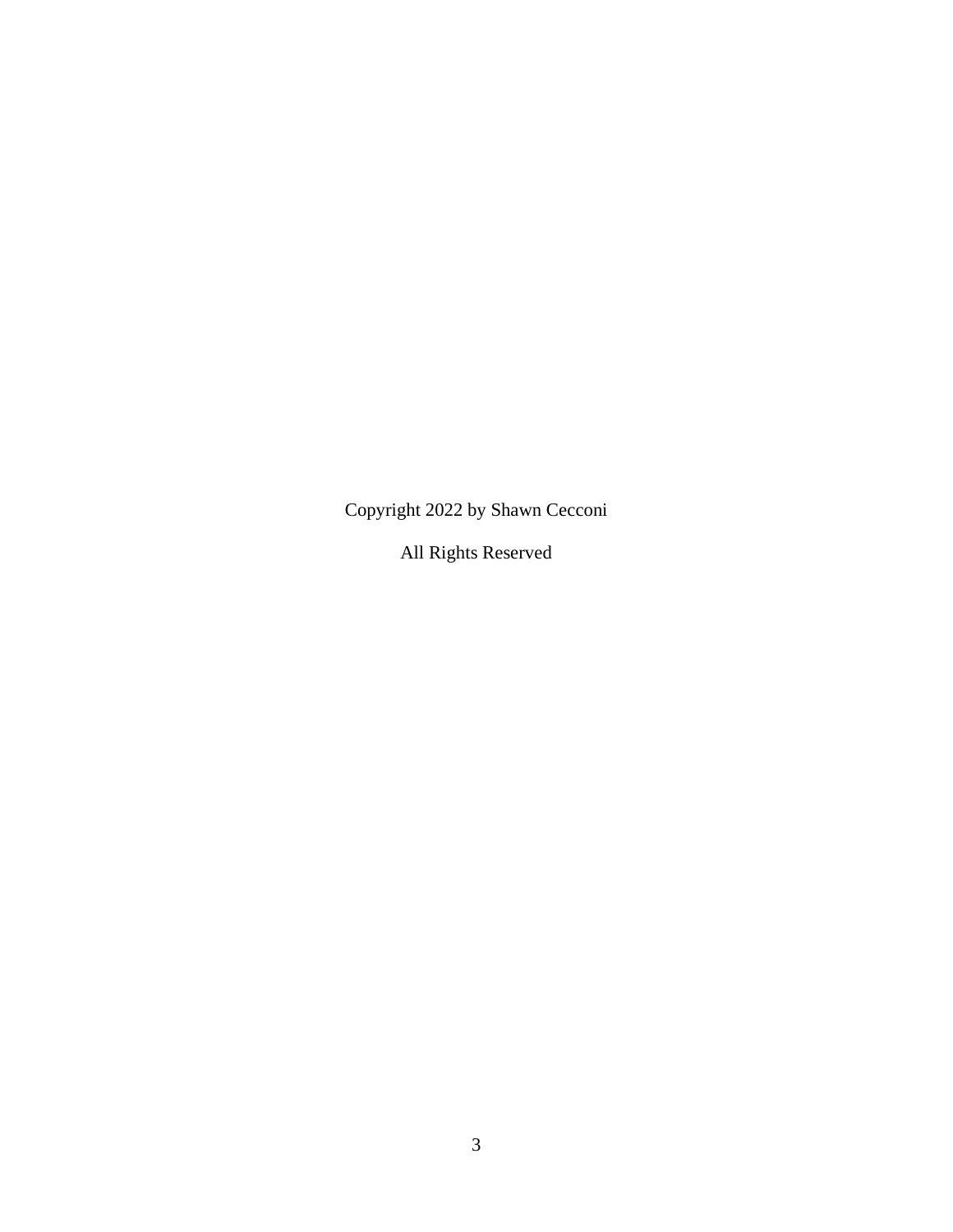#### ACKNOWLEDGEMENTS

<span id="page-4-0"></span>I would not have been able to fully develop this paper without the guidance, support, and understanding of several faculty members at ETSU. The concept for this thesis developed over the past two years in large part through their support. I would like to first thank Dr. Henry Antkiewicz, Dr. Stephen Fritz, and Dr. Michelle Crumley for being on my committee and for their feedback. Dr. Antkiewicz has been very helpful and supportive as my committee chair. He has provided me with many ideas and sources that were essential for my understanding of Soviet history. Dr. Fritz and Dr. Crumley both sparked my interest on the topic of the postwar Soviet Union and provided some key insights on the subject. I would also like to thank Dr. Dinah Mayo-Bobee and Dr. Brian Maxson for their help in developing my research and writing skills.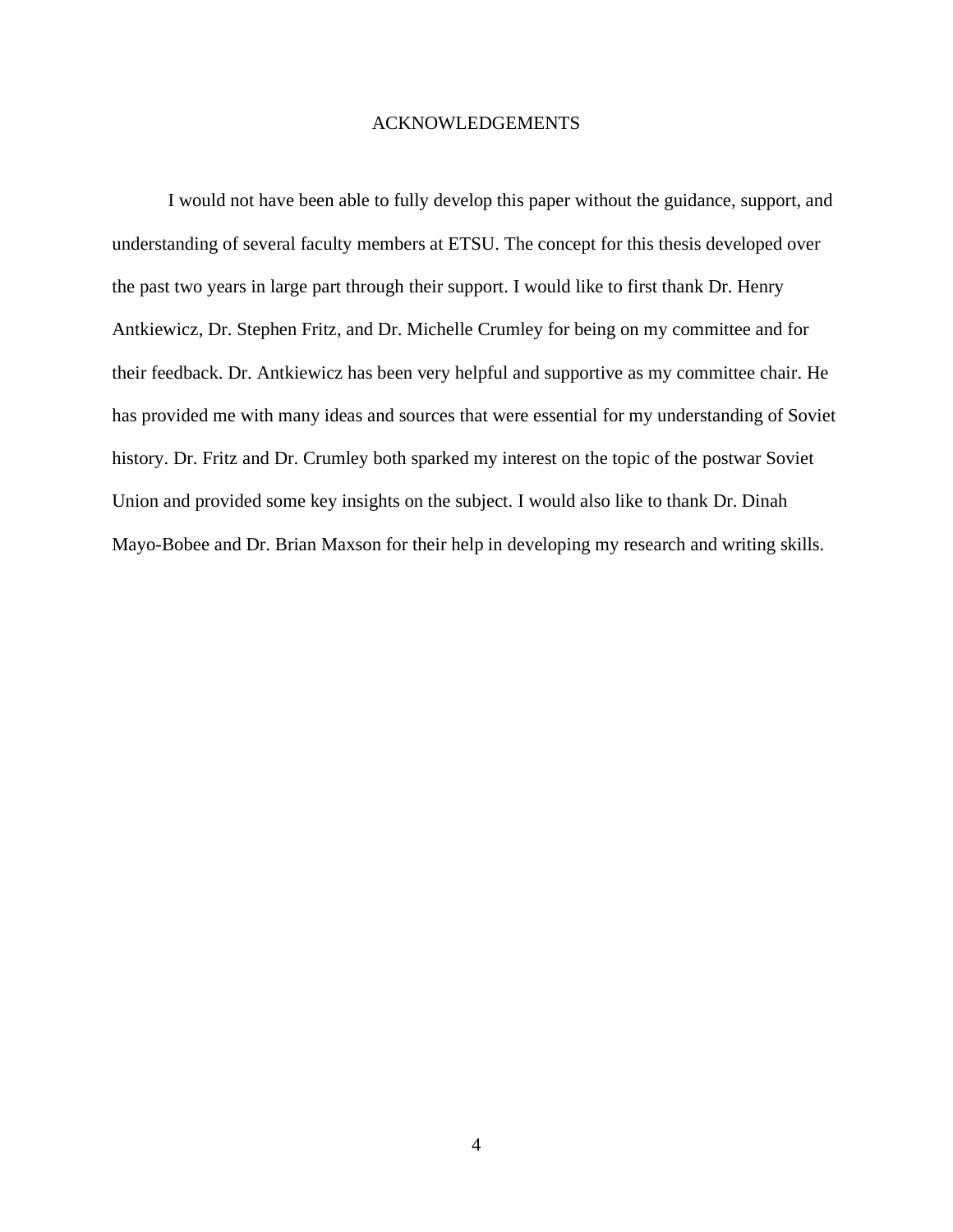# TABLE OF CONTENTS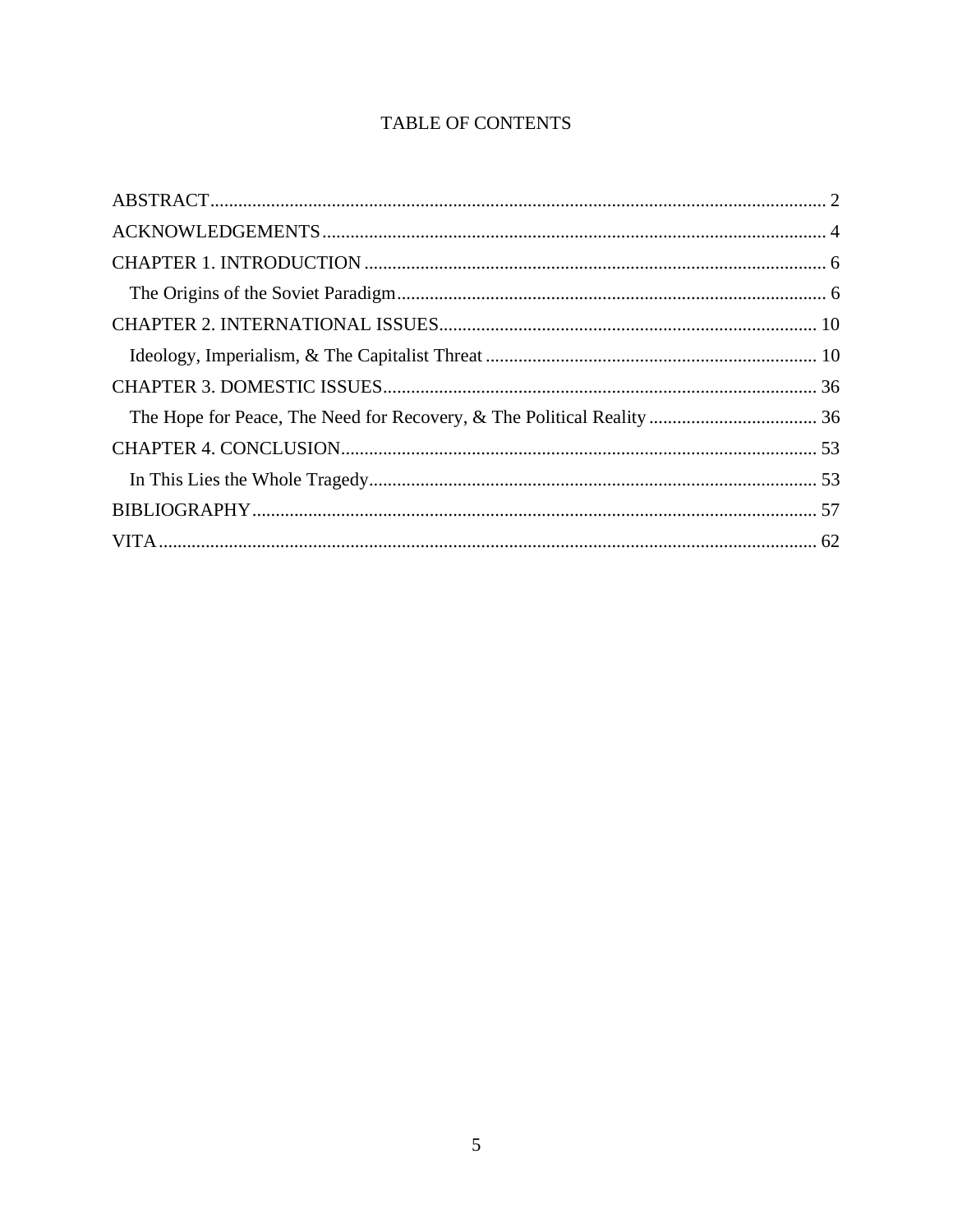#### CHAPTER 1. INTRODUCTION

### *The Origins of the Soviet Paradigm*

<span id="page-6-1"></span><span id="page-6-0"></span>The postwar Soviet Union remained militarized and failed to reform itself because of its ideological concerns against the West and its new satellite states, all at the cost of the Soviet people. This analysis will compare the Soviet government's external focus and the Soviet people's domestic problems in the aftermath of the Second World War. The country's ideological, military, and imperial concerns abroad emphasized militarization over domestic revitalization. The Soviet people widely expected significant action from their government to remedy economic and political problems. The Soviet government nevertheless committed itself in focusing on outside concerns regardless of the harsh reality of everyday postwar society.

This paper attempts to prove the significance of international issues within Soviet priorities. It does not argue that these priorities existed by themselves within Soviet thinking. The country was an insular society that mostly remained closed to the West. Joseph Stalin's conception of "socialism in one country" made it clear that domestic priorities mattered.<sup>1</sup> The combination of Marxist-Leninist ideals and a changed postwar world meant that domestic priorities were more neglected. This was not so simple as a black and white change. There is a complex synthesis between international and domestic priorities within Soviet thinking. A new heavy industrial factory could supply manufacturing capability and bolster the number working class people within the country. It could also contribute to the nation's military-industrial complex, indirectly protecting against capitalist threats outside the country. If the machine tools for the factory came

<sup>&</sup>lt;sup>1</sup> Joseph Stalin, *The Foundations of Leninism*, 2nd ed. (Moscow: Foreign Languages Publishing House, 1924), accessed March 27, 2022, https://www.marxists.org/reference/archive/stalin/works/1924/foundationsleninism/ch03.htm.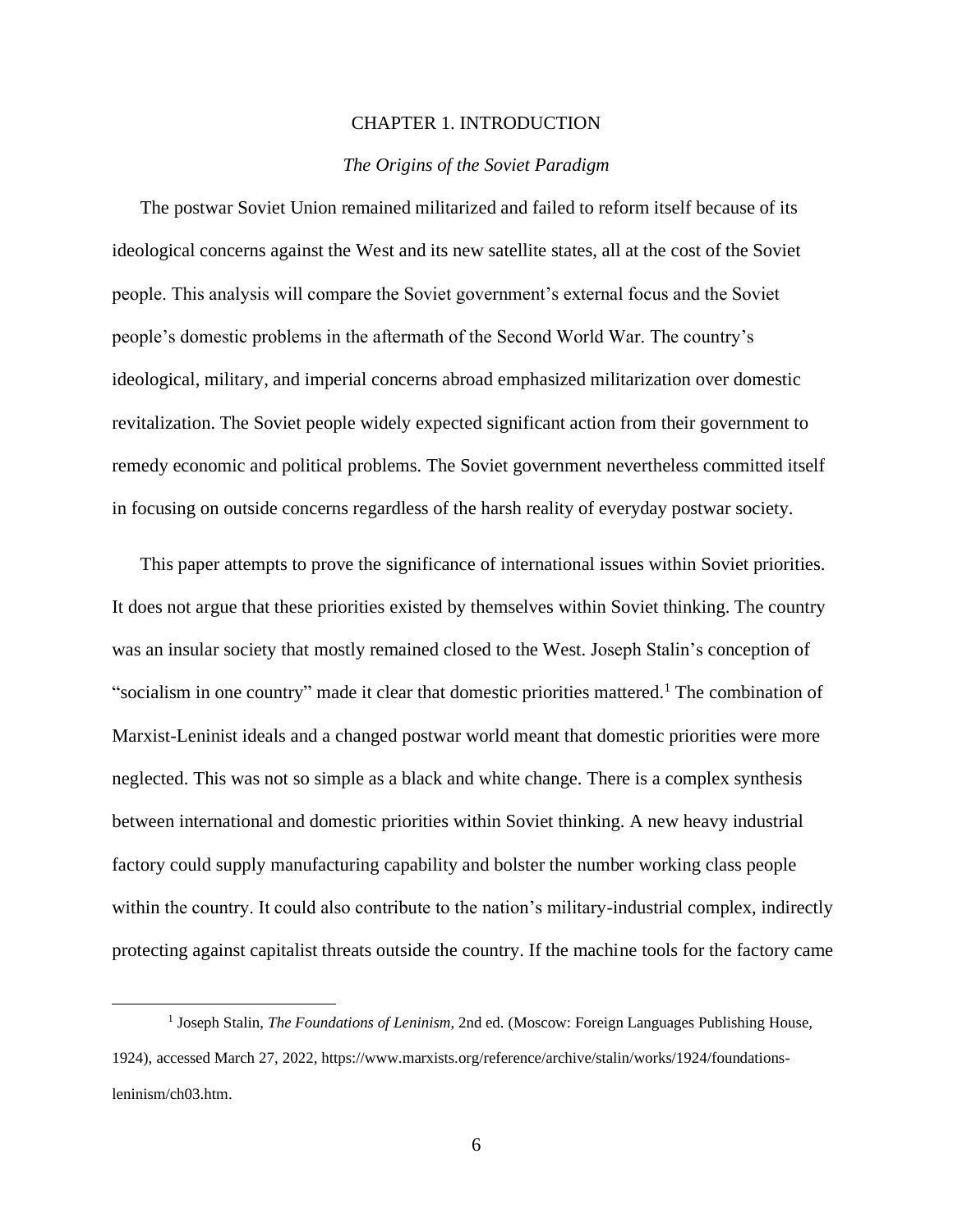from war reparations from East Germany or the factory builds equipment to support the industrialization of a satellite state, then the factory assumes an imperialist dimension too. Both international and domestic priorities are involved in its consideration. The result is a combination of ideological, military, and imperial priorities that Soviet authorities followed in the postwar era. This trifecta of decision making led the country's leadership to embark on often contradictory and shameless foreign policy to achieve their goals.

This paper also connects peace with the West and domestic reforms for the Soviet people as they were really two sides of the same coin or kopek. An ideological viewpoint proves peace and domestic improvements were both synonymous and impossible in the postwar years. True peace with the West could only ideologically occur when all societies were classless. More bluntly, the West would have to cease to exist for a world of classless societies to occur. This paper will show that Soviet leadership was convinced the start of this process would begin within several decades at most.<sup>2</sup> Only then, could the Soviet Union say that it was on the cusp of achieving communism and the people could rest easy. Society would no longer have to remain militarized in the face of the capitalist threat. Light industry and consumer goods could come before military production. The country could import food without fear of compromising collectivization. For the nation and its people, everything rode upon this future. This utopian vision would never have come close to taking place under the postwar Stalinist consensus. In comparison, the Khrushchev years involved at least some domestic reforms, increased consumer goods, and attempts at compromise with the West. Although none of these necessarily reached their full potential. This

<sup>2</sup> Joseph Stalin, "Stalin on the Inevitability of War with Capitalism," 1952, *Bol'shevik*, No. 18 (September 1952), pp. 1-50., Seventeen Moments in Soviet History, accessed March 14, 2022,

http://soviethistory.msu.edu/1947-2/cold-war/cold-war-texts/stalin-on-the-inevitability-of-war-with-capitalism/.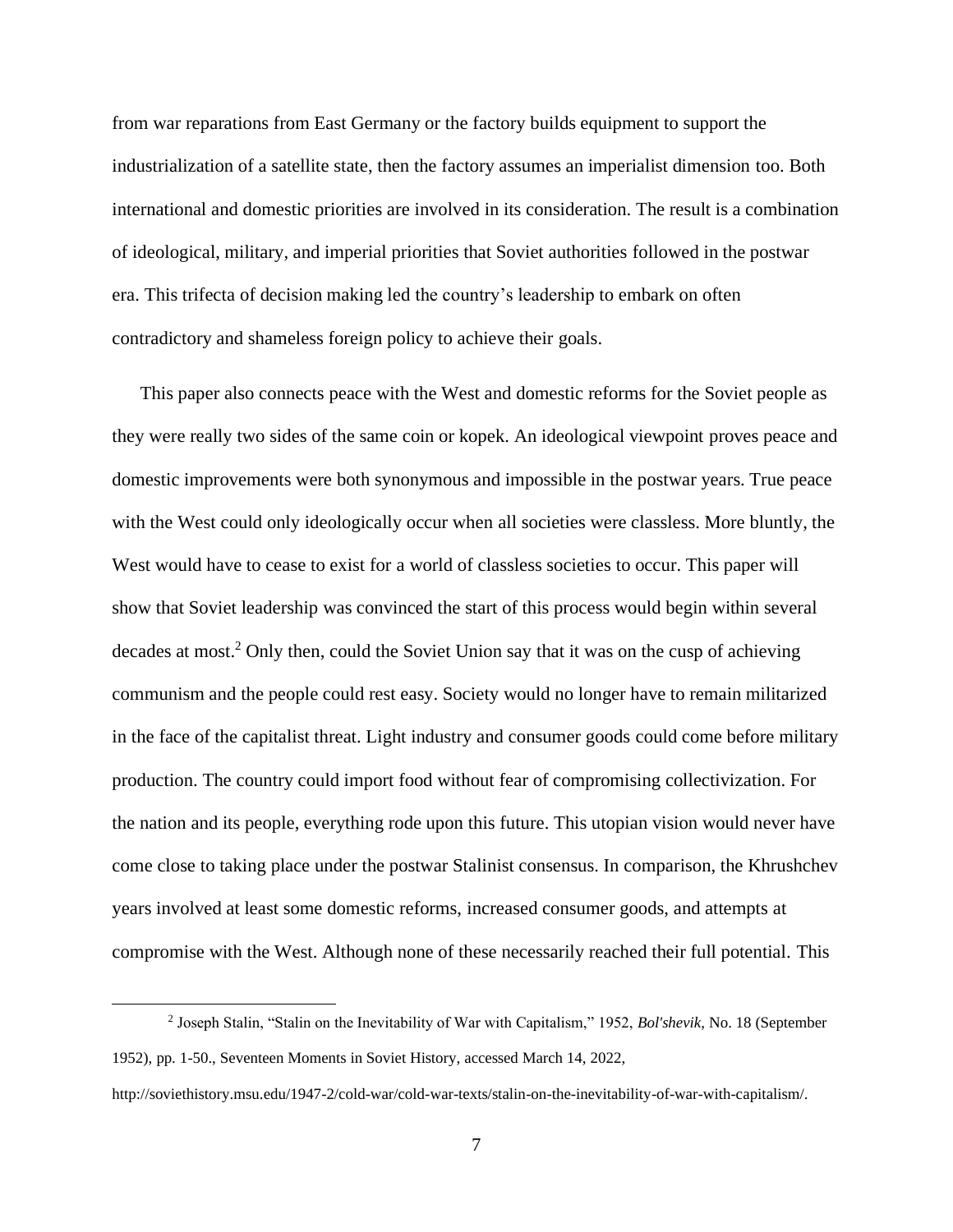lost potential stemmed from the Stalinist world view that Khrushchev did not actually renounce. This paper explores the original rejected diplomatic options and suppressed societal demands that preceded the Khrushchev years.

In the context of the continued survival of the West, the Khrushchev years were an anathema to Soviet postwar policies. The change required a rejection of the party line that never would have been possible before his de-Stalinization speech in 1956. Soviet priorities after Khrushchev decidedly shifted from the final years of Stalin and realized at least some postwar possibilities. But in the context of the immediate postwar years, that is irrelevant. The real question is why did this change not occur earlier either in foreign or domestic policy? There are the previously mentioned ideological hurdles, although Khrushchev did surmount many of those after Stalin's death. If Stalin was to blame, then there theoretically should have been a chance in 1953 when he died. There was also the turbulent postwar international system, which had yet to fully solidify and allow for any stable détente.<sup>3</sup> Yet the postwar Soviet diplomacy still followed the spirit of wartime cooperation with the West which could have alleviated tensions. Perhaps all the variables for peace existed and simply did not coincide. If that is really the case, then it only represents another great tragedy in this comedy of errors.

Internally, the Soviet Union was a society that endured the First World War, the Russian Civil War, war communism, collectivization, the Five-Year Plans, and the Second World War. On top of this, Stalin alluded to at least three more Five-Year Plans, sustained militarization, and

<sup>3</sup> Norman M. Naimark, *Stalin and the Fate of Europe: The Postwar Struggle for Sovereignty* (Cambridge: Harvard University Press, Belknap Press, 2019), 8.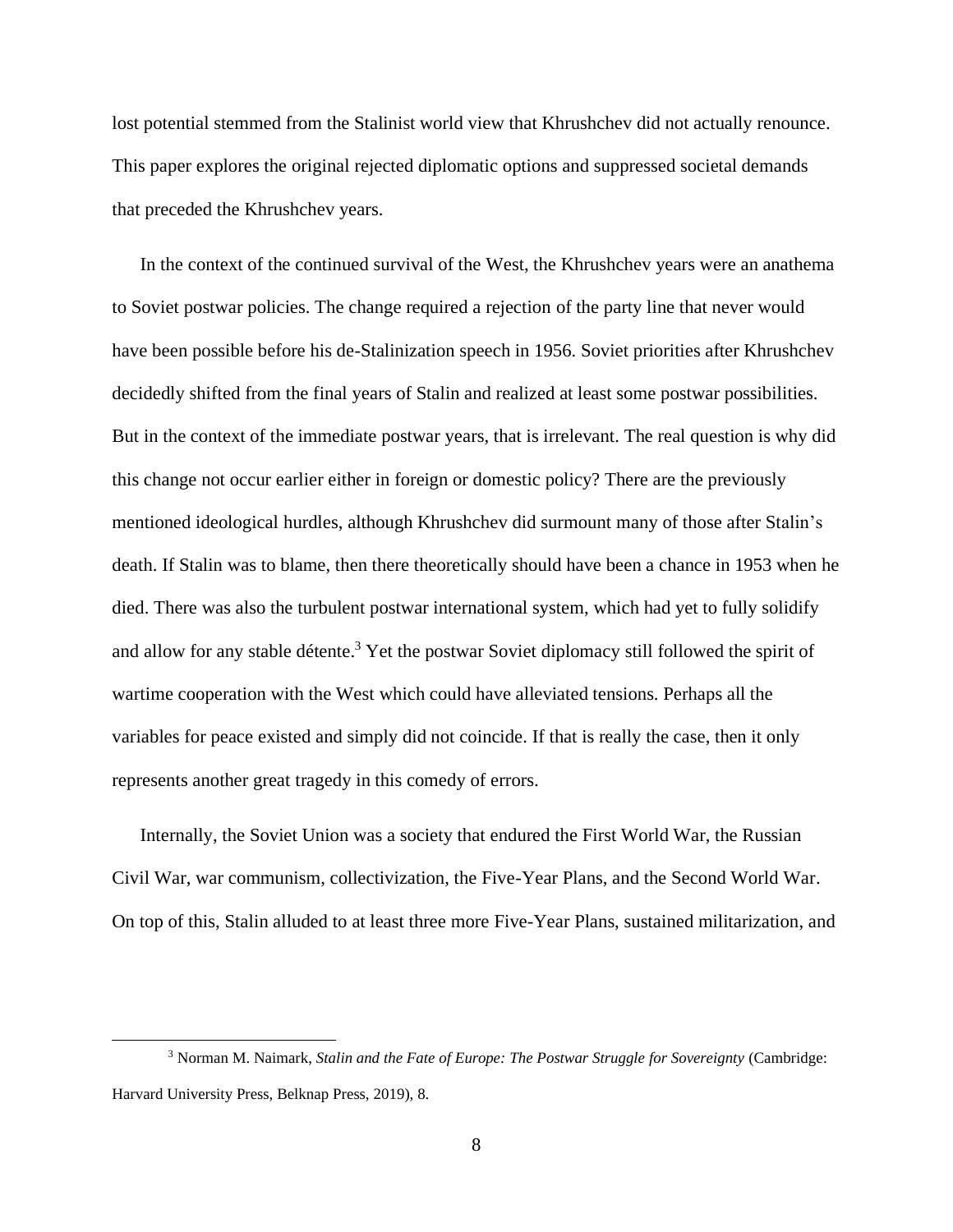the economic burden of a Soviet empire to face future Western aggression according to Stalin.<sup>4</sup> This seemingly endless wartime mentality stems from Soviet leadership adopting a paranoid, Marxist approach in their perspective towards the West. The need to carry on pursuing this ideological course was in some ways a natural product of continued tragedy. The Soviet experience was continuous perseverance of crises, so why would the postwar years be any different? Stalin fully equated the postwar era with the interwar years and expected everything to end in another war just like in 1939.<sup>5</sup> There were differences in Soviet society compared to the past, however. Red Army soldiers fought through highly developed Central Europe and favored various changes back home. Soviet citizens experienced both a window of domestic development in the 1930s and a wave of optimistic propaganda of their future. At least some Soviet leaders were optimistic that the society that won against fascism was now capable of a change of course. Yet this was a pandora's box of change that would only begin to rear its head in 1956. In the meantime, the nation committed itself over juggling its immediate postwar concerns through its traditional perspective. Soviet society would become burdened under continued wartime measures and a paranoid vision of the future for some time to come.

<sup>&</sup>lt;sup>4</sup> Joseph Stalin, "Speech Delivered by Stalin at a Meeting of Voters of the Stalin Electoral District,

Moscow," February 9, 1946, *Gospolitizdat*, Moscow, 1946., History and Public Policy Program Digital Archive, https://digitalarchive.wilsoncenter.org/document/116179, 14.

<sup>5</sup> Milovan Djilas, *Conversations with Stalin*, trans. Michael Boro Petrovich (San Diego: Harcourt Brace & Co., 1992), 114-5.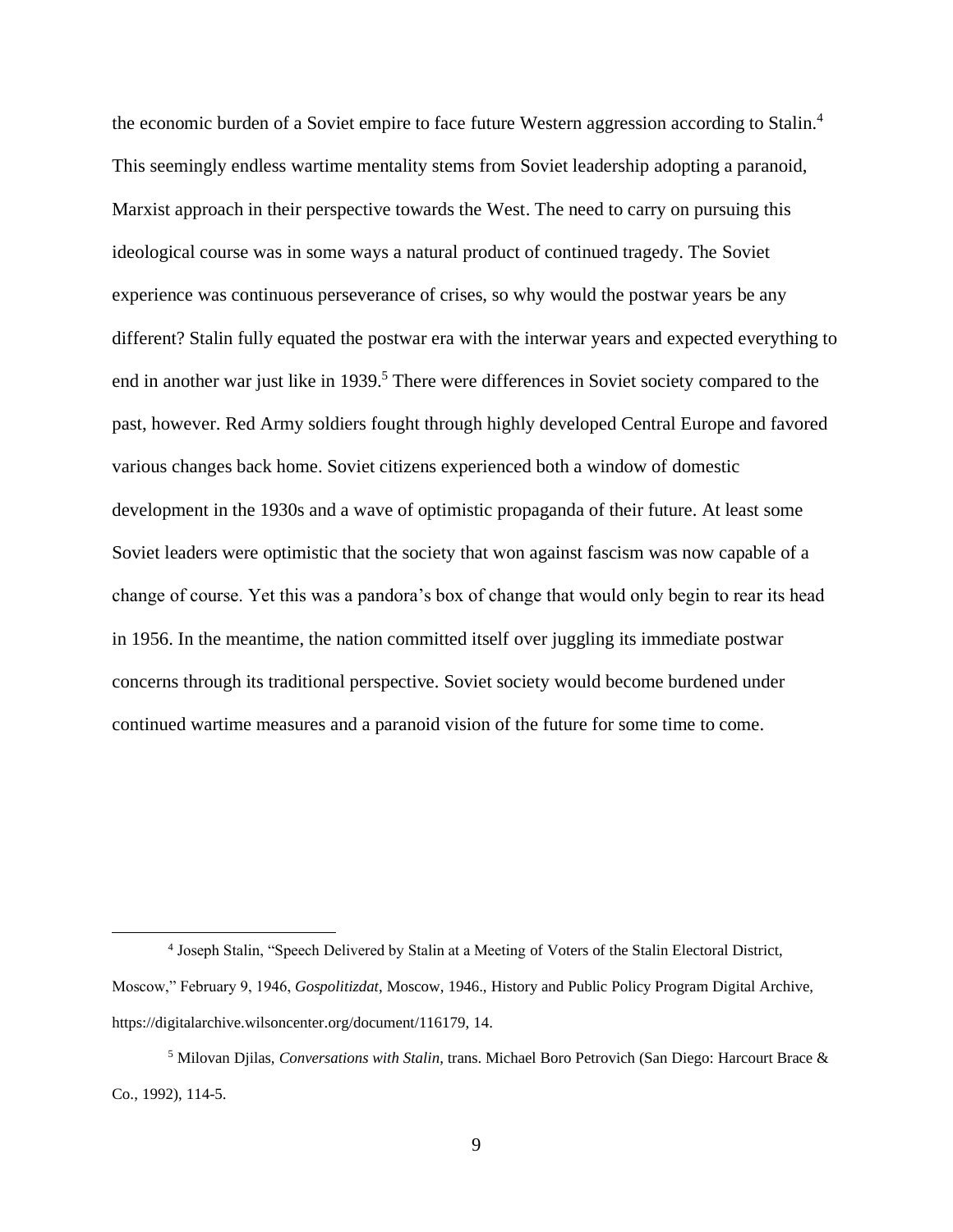#### CHAPTER 2. INTERNATIONAL ISSUES

#### *Ideology, Imperialism, & The Capitalist Threat*

<span id="page-10-1"></span><span id="page-10-0"></span>The Soviet Union's ideological, military, and imperial concerns abroad emphasized militarization over domestic revitalization. The country entered a chaotic postwar international environment after the Second World War while suffering with a war-torn homeland that left them vulnerable. But the country also emerged from the war with a renewed sense of ideological legitimacy and pride. The Soviets viewed the postwar West as the same as interwar Europe, a doomed system that would either tear itself apart or direct its violence towards the Soviet Union again. The Kremlin leadership thus decided that external problems were the most pressing matter the country had at the time. Any actions taken by the West were inherently dangerous when viewed through this pessimistic ideological prism. This resulted in standoffish or aggressive diplomacy, militarism, and imperialism in any Soviet policies and agendas. The chance for peace in Europe would drift further away as these actions alienated the West. In most cases, alternative options existed that offered relief to these tensions. Such actions could preserve Soviet security and stability at a lower cost than intensifying the Cold War. At the same time, the Soviet home front benefited and suffered from Soviet external policies. The borders of the Soviet bloc expanded, providing safety and the resources of imperial holdings. These advantages came at a heavy cost of tensions with the West, material aid for satellite states, and continuous militarism, all at the cost of Soviet society.

1945 represented a watershed moment for both the legitimacy of communism and its capability on the world stage. Decades earlier, the ideology existed in its infancy behind a nebulous curtain of Soviet secrecy. The war legitimized the ideology through its victory over Nazism in the Great Patriotic War, the Soviet name for the Second World War. Joseph Stalin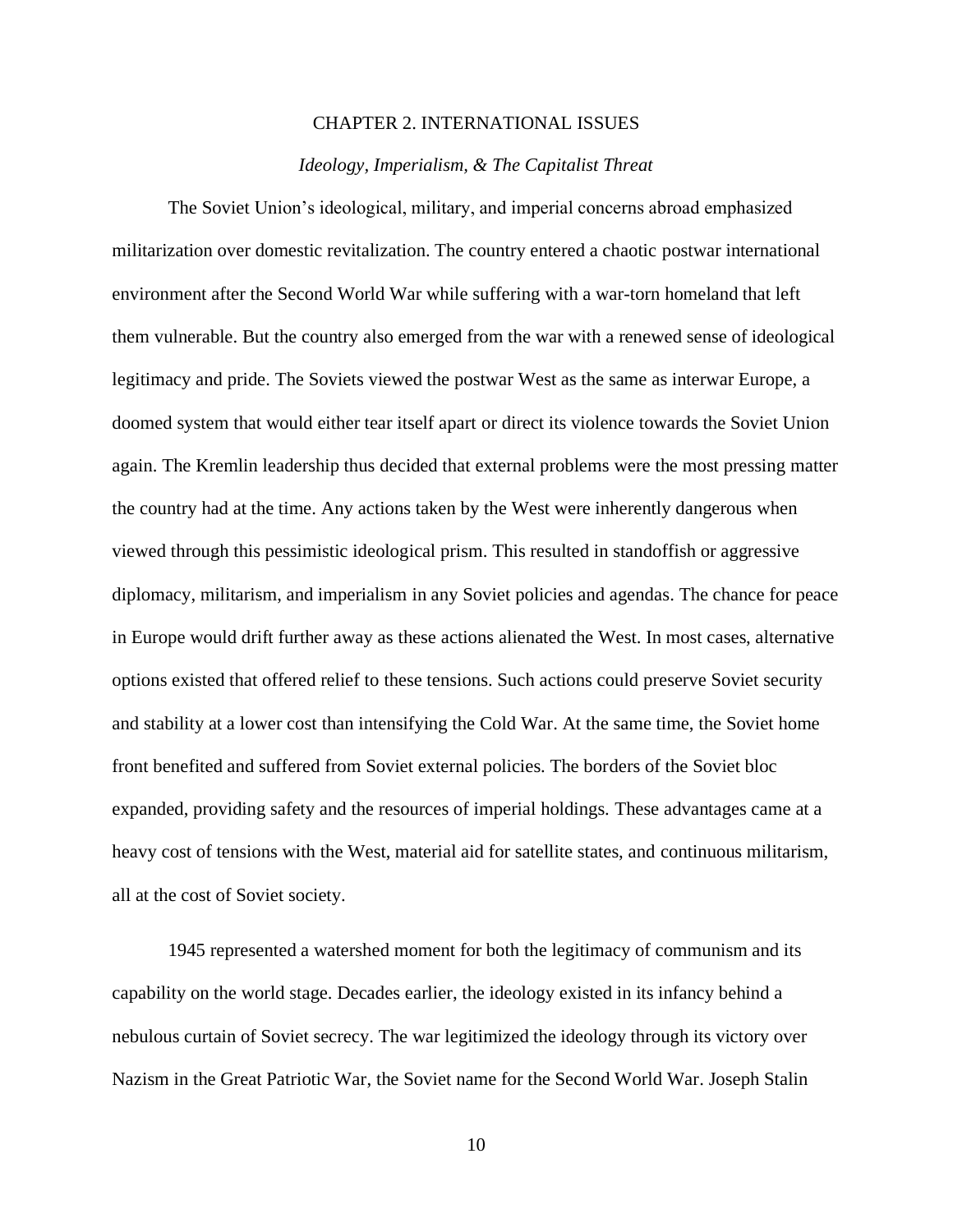gave a speech at the Bolshoi Theater in 1946 that described their new postwar reality. He said that the "war was the fiercest and most arduous ever fought in the history of our Motherland" that acted as "an examination of our Soviet system." The results of this examination revealed that "first of all, our Soviet *social* system was victorious," he said, because it's "a genuinely people's system, which grew up from the ranks of the people." The statement ties the war's victory to the legitimacy of communist ideals. "Secondly," he said, "our victory signifies that our Soviet *state* system was victorious, that our multinational Soviet state passed all the tests of the war and proved its viability." The Soviet Union was a multinational state composed of different ethnic and cultural divisions. Stalin argues that critics outside the Soviet Union predicted "that the Soviet Union would share the fate of Austria-Hungary."<sup>6</sup> The success of the multiethnic empire under one banner was another vindication of the Soviet social system in holding them together under the threat of war (ignoring failed attempts to break free during the war).<sup>7</sup> It was also a harbinger of the imperialist tendencies of Soviet thinking. If the country could hold together ethnic groups from Estonia to Siberia, why couldn't the country hold their occupied European states under a similar system?

The third point in Stalin's speech was the most nuanced and led into his postwar national priorities. He commended the success of the Red Army in enduring the war and defeating the enemy.<sup>8</sup> But he then explains that none of these victories would have been possible if not for the industrial ability derived from the Five-Year Plans.<sup>9</sup> He harps on how "it would be impossible to

<sup>6</sup> Stalin, "Speech Delivered by Stalin," 6-7.

<sup>7</sup> Djilas, *Conversations with Stalin*, 119.

<sup>8</sup> Stalin, "Speech Delivered by Stalin," 7.

<sup>9</sup> Ibid., 10.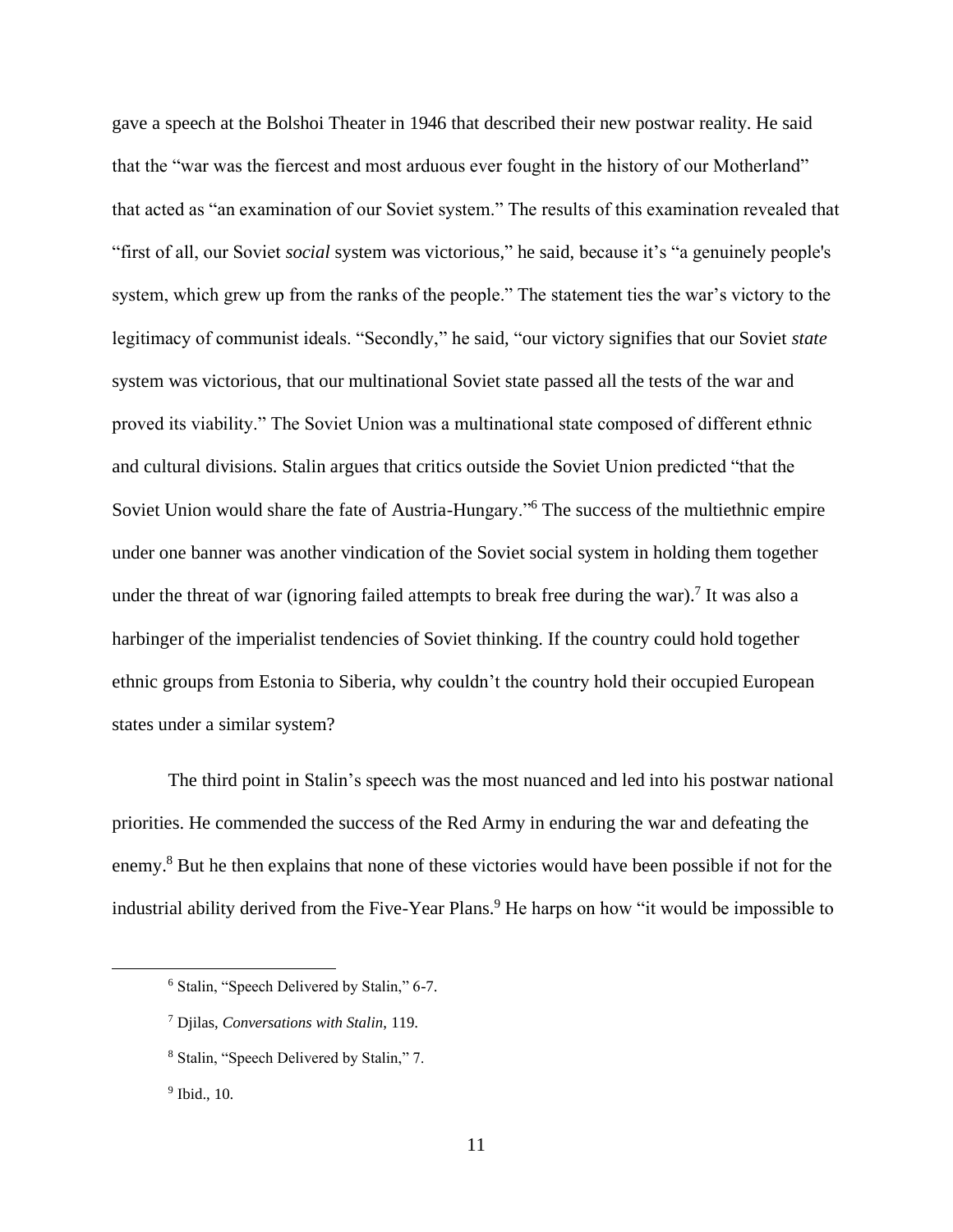defend our country without heavy industry" the plans developed. The country would now need "perhaps, another three Five-Year Plans, if not more," to defend against a potential future foreign threat. "But it can be done, and we must do it."<sup>10</sup> These original plans certainly helped prepare the country to fight in the war. Yet the industrial drives also extracted a heavy human toll. Vyacheslav Molotov, one of Stalin's closest magnates, recalled that while the Five-Year Plans were necessary, "The people went through a colossal strain before the war…And still there were things that cannot be justified" beyond that.<sup>11</sup> Despite this cost, the Soviets had no alternative outside of a Marxist-Leninist preparation for the next war. Further actions justified in this manner would take place both at home and abroad which would further justify Molotov's critique that "there were things that cannot be justified."<sup>12</sup>

The lofty perspectives of the postwar Soviet Union even served to alienate growing efforts to introduce socialism in Eastern Europe. Yugoslavian communist Milovan Djilas recalled the aftermath of trying to resolve an issue on unruly Red Army troops. After explaining the situation "in an extremely mild and polite form," the Soviet delegate quickly protested "against such insinuations" which were comparable to "armies of capitalist countries."<sup>13</sup> Djilas soon received the label of a "Trotskyist" behind closed doors and Soviet passive aggressiveness then expanded through the media and diplomatic channels.<sup>14</sup> In a "coup de grâce," Stalin mocked

 $12$  Ibid.

<sup>14</sup> Ibid., 90.

<sup>10</sup> Ibid., 14.

<sup>11</sup> Feliks Ivanovich Chuev, Vyacheslav Mikhaylovich Molotov, and Albert Resis, *Molotov Remembers: Inside Kremlin Politics: Conversations with Felix Chuev* (Chicago: I.R. Dee, 1993), 25.

<sup>13</sup> Djilas, *Conversations with Stalin*, 88.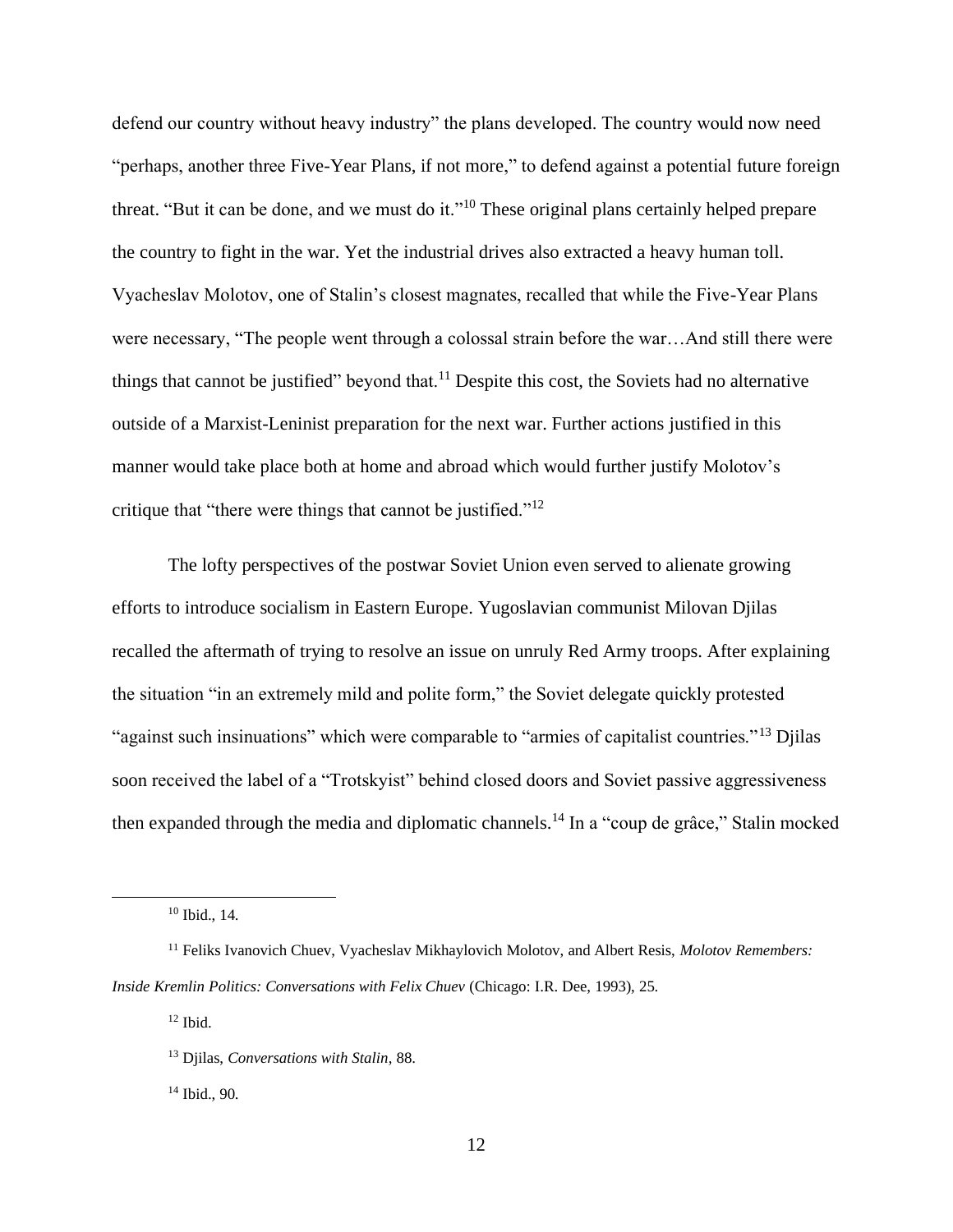the entire delegation. He asked why the Yugoslavs had to be hostile to a Soviet "soldier who has crossed thousands of kilometers through blood and fire and death" to have "fun with a woman" on Yugoslavian clay.<sup>15</sup> Djilas's lesson from the affair was that the Soviets embodied "arrogance and a rebuff typical of a big state toward a small one, of the strong toward the weak<sup>"16</sup> These "hegemonistic" tendencies ultimately placed Soviet nationalism and military-ideological pride above any semblance of socialist fraternity. This reality convinced Stalin "that his society contained no contradictions and that it exhibited superiority to other societies in every way," Djilas concluded.<sup>17</sup>

Regardless of whether a country was capitalist or socialist, in Soviet eyes, they existed within a unilateral framework that left little room for compromise on even minor issues. This would become of extreme importance when interacting with the West and deciding Soviet policies after the fact. The hubris surrounding Soviet ideals easily extended into foreign and domestic policies. Soviet leadership understood that their victory in the war was an opportunity for expanding their ideology across Europe and the world. Molotov recalled that "our system passed the test of war, as did our party and our people." The key was the ideological and nationalist "great historical destiny and fateful mission of the Russian people—…to be the universal, all-embracing humanitarian union of nations."<sup>18</sup> At a party after the war, Molotov put this reality more candidly. In a toast to Stalin, he declared "If you weren't Stalin, the USSR would not have…conquered such an empire for socialism." According to historian Simon

<sup>15</sup> Ibid., 95.

<sup>16</sup> Ibid., 91.

<sup>17</sup> Ibid., 107.

<sup>18</sup> Chuev, *Molotov Remembers*, 188.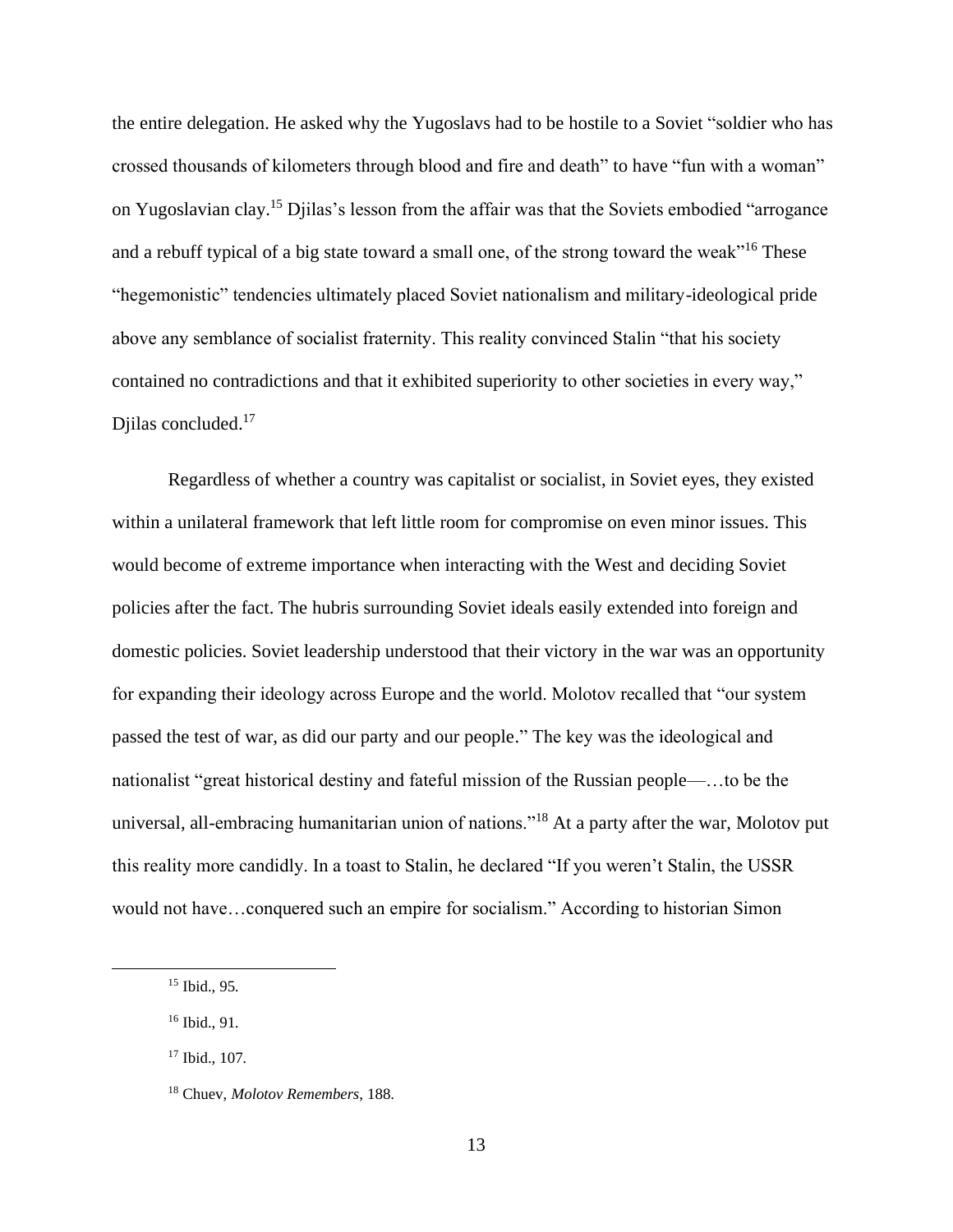Montefiore, this toast "pleased" Stalin, who was usually reluctant to receive such unabashed praise.<sup>19</sup>

The Kremlin's growing imperial pride compares with traditional Russian imperialism. In fact, such a model could help in understanding Soviet imperialism. But as Molotov argued, this was not simply classic "Great Russian chauvinism but historical truth." At its heart, the Kremlin believed Marxist-Leninism was on the cusp of another moment in world history that they intended to take full advantage of as Lenin once did.<sup>20</sup> Of course, reality was often different than Kremlin thinking. These assurances of the future coincided with a shift in Soviet attitudes towards the West over the postwar system. At the Potsdam Conference, Winston Churchill complained that the Soviets were exerting too much control in Central Europe. Molotov recalls that the prime minister argued, "but Lvov was never a Russian city!" Stalin replied, "but Warsaw was."<sup>21</sup> Stalin's not so subtle recognition of the implicit restoration of imperial borders and more shows his willingness to follow old imperial notions when it helped them over the capitalists. These borders would also guarantee the spread of socialism and protect the Soviet Union from military threats.

The Second World War's conclusion altered how the Soviet Union perceived its wartime allies overall. Stalin and many of his associates became convinced again of the threat the Western Allies posed to Soviet interests. These concerns increasingly directed the country to carry on building a military-industrial complex at the cost of its domestic sphere. This postwar

<sup>19</sup> Simon Sebag Montefiore, *Stalin: The Court of the Red Tsar* (London: Phoenix, 2014), 583.

<sup>20</sup> Ibid., 188.

 $21$  Ibid., 53.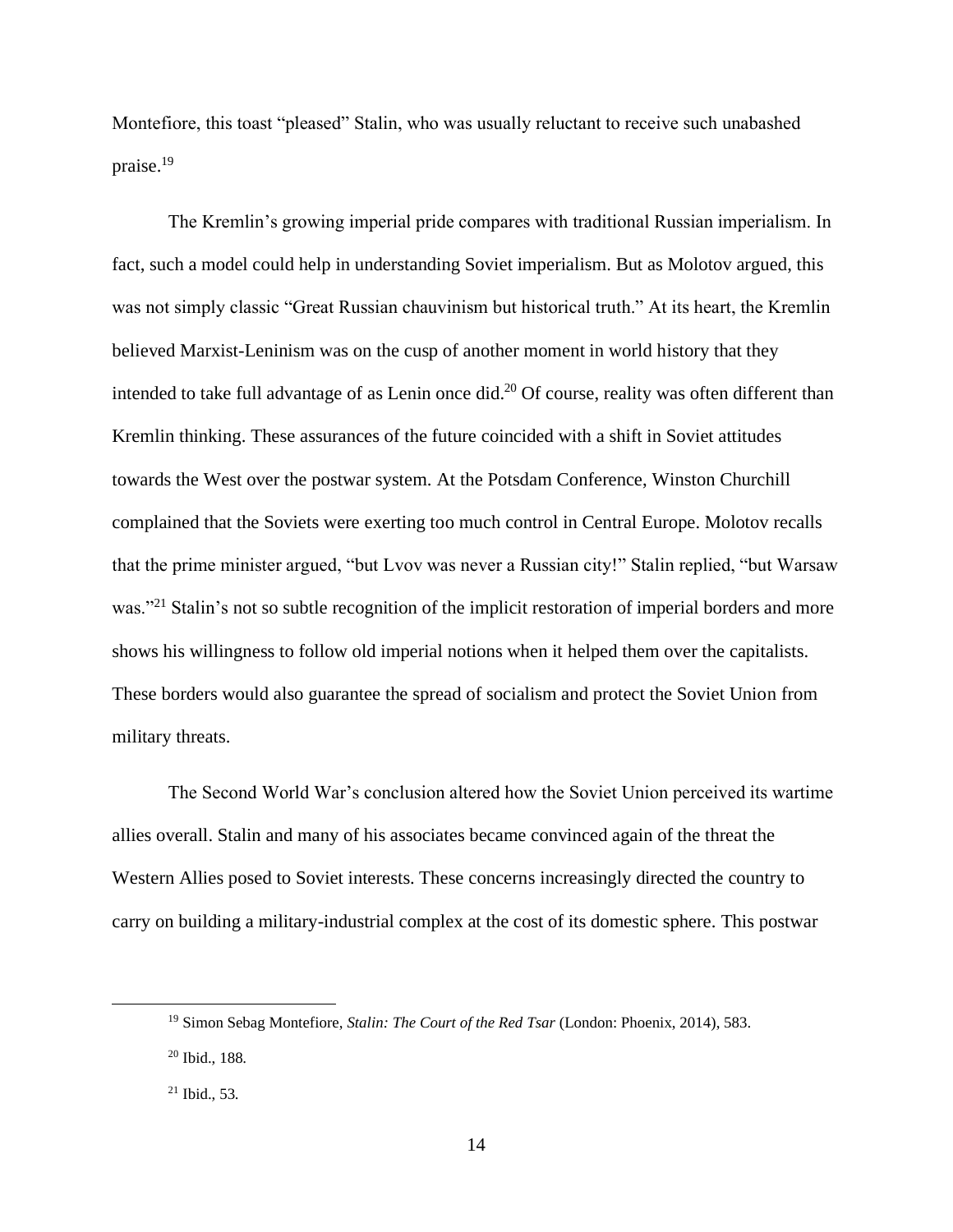militarism would have continued growing unabated if not for Stalin's death.<sup>22</sup> But the civilian economy still faced a tremendous military-industrial complex that was difficult to reduce given an ideological and political need for it.<sup>23</sup> Stalin's 1946 speech reveals many core expectations the Soviet Union held about the West's perceived militarism and instability. He begins with an outline of the Marxist interpretation of the causes of the Second World War. He says, "the war broke out as the inevitable result of the development of world economic and political forces on the basis of present-day monopolistic capitalism." This state of capitalism vs. fascism was certainly new, but the processes that led to the war were quite familiar to the Soviet Union. Stalin reflected that "the development of world capitalism in our times does not proceed smoothly and evenly, but through crises and catastrophic wars." He provides the example of the First World War as a similar conflict. He further explains that the global economic and political systems created by capitalist nations inevitably lead to instability and armed conflict.<sup>24</sup>

State sanctioned popular media reflected the Kremlin's own sentiments towards the West. Author and journalist Pyotr Pavlenko's novel *Happiness*, a winner of the prestigious Stalin Prize, includes numerous reflections on the West and its relation to the Soviet Union. The main character, Col. Voropayev, acts as head interpreter for several British and American delegates in Crimea near the end of the war. Voropayev observes that Delano Roosevelt was a "great man"

<sup>22</sup> Vladislav Martinovič Zubok, *A Failed Empire: The Soviet Union in the Cold War from Stalin to Gorbachev*, Paperback edition., The New Cold War History (Chapel Hill: The University of North Carolina Press, 2009), 85.

<sup>&</sup>lt;sup>23</sup> Sheila Fitzpatrick, "War and Society in Soviet Context: Soviet Labor Before, During, and after World War II," *International Labor and Working-Class History*, no. 35 (1989): 45.

<sup>24</sup> Stalin, "Speech Delivered by Stalin," 3-4.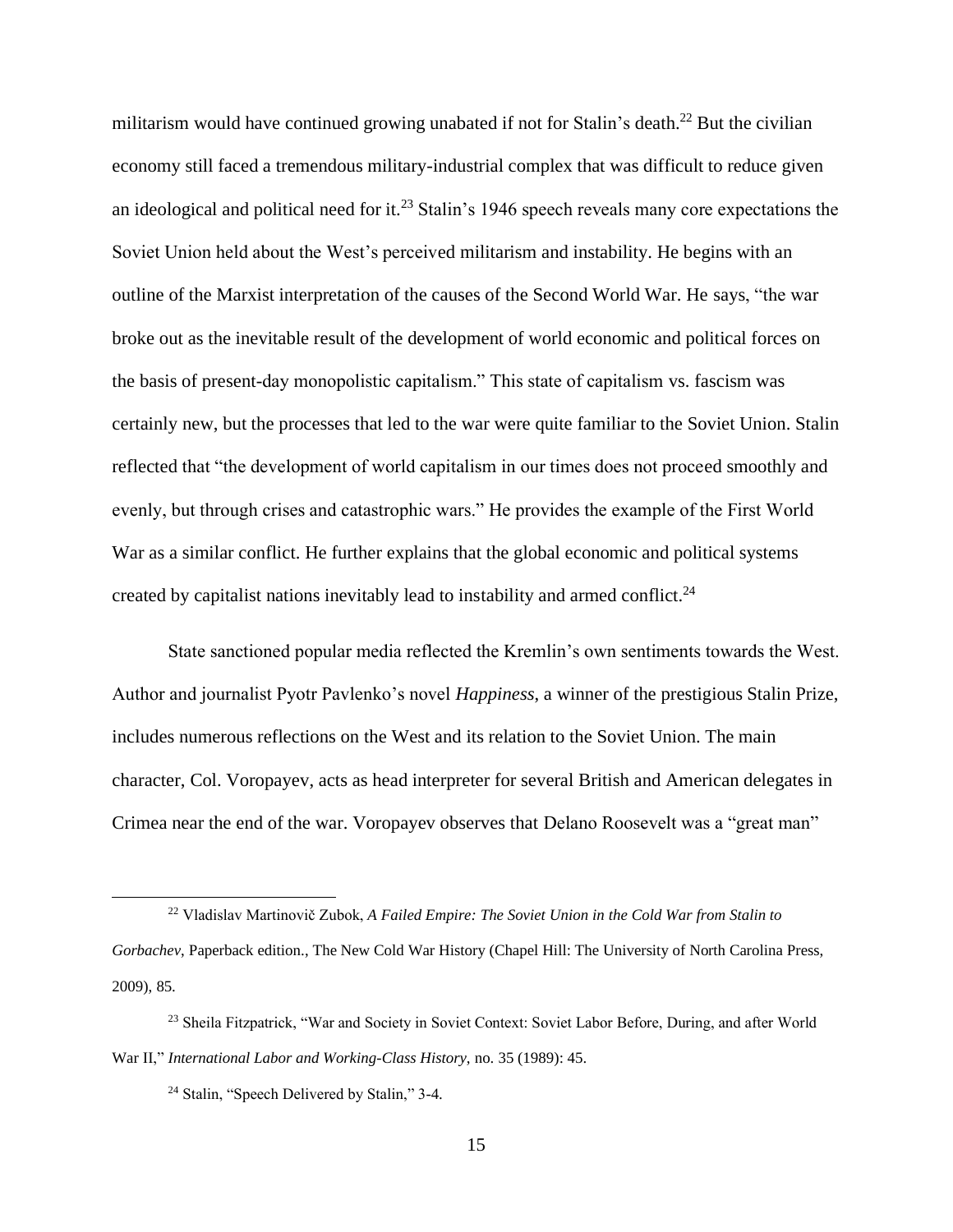that inspired "good impressions upon those around him."<sup>25</sup> These sentiments mirror that of even Stalin himself, who stated later in his life that "Roosevelt was a great statesman…and liberal leader who prolonged the life of capitalism."<sup>26</sup> Voropayev then observed that Churchill on the other hand, was a "tired businessman" who was "obese and senile-looking." At best, he could say that Churchill was more "astonishing rather than likeable."<sup>27</sup> Pavlenko's description of Churchill as a rather stereotypical "businessman" would have tied the prime minister to capitalism within the eyes of Soviet readers. Voropayev's discussions with an American journalist named Harris reveal even more. He argues that "your bankers have but one aim: to convert America into a stronghold of militarism, and Churchill will thank heaven that he had managed in time to make such good militarists of them. Churchill is their god, not Roosevelt. Roosevelt is too good for them."<sup>28</sup> Voropayev notably connects the banking sector and Western militarism. For a Soviet reader in 1947, the passage implicitly justified aggressive Soviet militarism, diplomacy, and imperialism abroad. The West appeared deceptive as it switched from the image of Roosevelt's perceived cooperation to Cold War mistrust. Soviet actions appeared to simply stand in opposition of perceived capitalist aggression.

This overall rejection of anything in the West considered capitalist would play an important and nuanced role in Soviet analysis of the early Cold War. A year before *Happiness* released, George Kennan, an American diplomat in Moscow, sent a secret telegram back to the

<sup>25</sup> Pyotr Pavlenko, *Happiness*, trans. J. Fineberg (Foreign Language Publishing House, 1950), accessed March 10, 2022, http://archive.org/details/pyotr-pavlenko-happiness., 287.

<sup>26</sup> Montefiore, *Stalin*, 496.

<sup>27</sup> Pavlenko, *Happiness*, 287.

<sup>28</sup> Ibid., 307-8.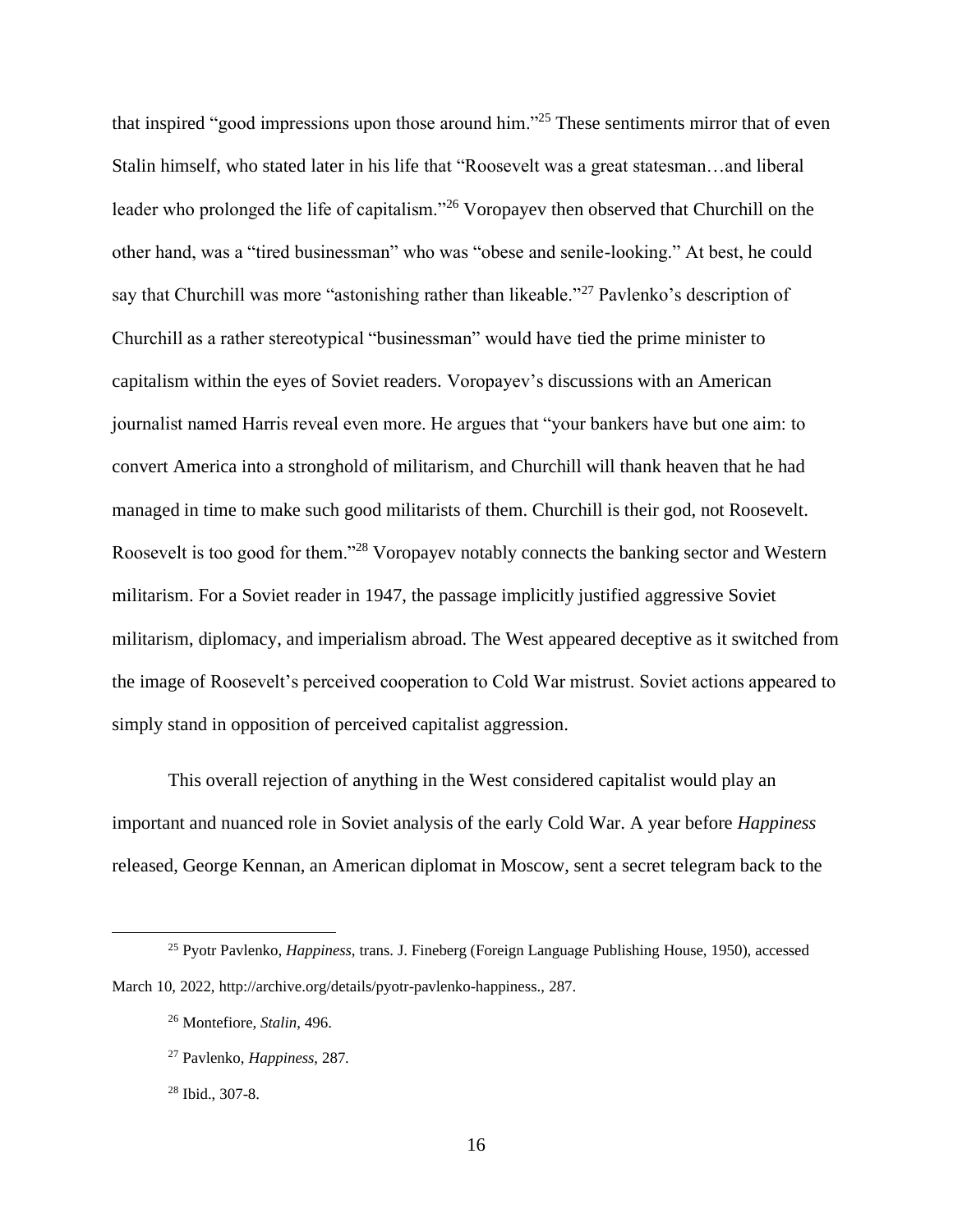United States underlining how the Soviet Union was a threat to American affairs and how to tackle the problem.<sup>29</sup> The worsening affairs and Kenan's "long telegram" (1946) all contributed to already icy Soviet-American relations. Despite the telegram's secrecy, Stalin himself was aware of its contents and organized a response. Nikolai Novikov, Soviet ambassador to the United States (1946-1947), created the response to the telegram which reflected the official Soviet stance on rapidly chilling Soviet-American relations. The document was important enough to call for the significant involvement of Molotov, who was Minister of Foreign Affairs at the time. The archival document of the telegram even shows Molotov's underlining throughout. Novikov argued that the United States was quickly being "consumed by a desire for world domination." He also summarized a variety of increasing American military and economic activities around the world.<sup>30</sup>

Many of these concerns were based in the understatement of the century that "US foreign policy is...quite different from that which existed in the prewar period."<sup>31</sup> A closer examination of many of Novikov's points reveals an ideological blindness that hurt the Soviet analysis of the situation. He argues that in Eastern Europe, "democratic regimes have also been created and…maintain relations with the Soviet Union on the basis of friendship and mutual aid

<sup>&</sup>lt;sup>29</sup> George F. Kennan, "Long Telegram," (History and Public Policy Program Digital Archive, February 22, 1946), https://digitalarchive.wilsoncenter.org/document/116178., 29.

<sup>&</sup>lt;sup>30</sup> Nikolai Novikov, "Telegram from Nikolai Novikov, Soviet Ambassador to the US, to the Soviet Leadership," trans. Gary Goldberg (History and Public Policy Program Digital Archive, September 27, 1946), https://digitalarchive.wilsoncenter.org/document/110808., 1-2.

 $31$  Ibid.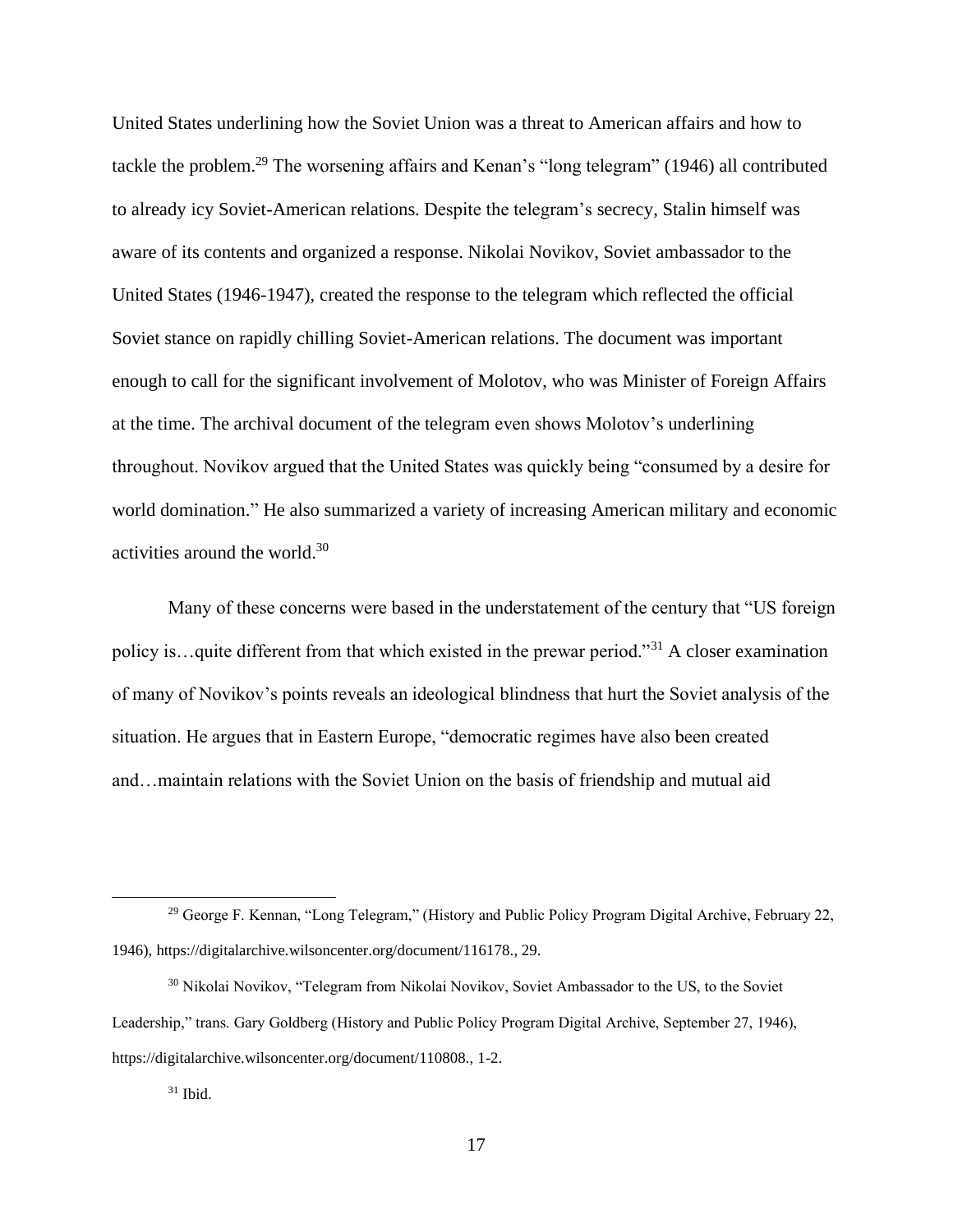agreements."<sup>32</sup> In contrast to these supposed democratization efforts, American activities in Western Europe were perceived as "a serious danger to peace."<sup>33</sup> Molotov characterized the governments of capitalist countries as dictatorships "of the bourgeoisie" as opposed to the proletariat.<sup>34</sup> The actual political character of these governments meant little compared to their economic and ultimately ideological credentials. This assessment easily translated into interpretations of Western actions in a hostile manner. Novikov specifically focuses on the "anti-Soviet" occupation of western Germany. He contends that American de-Nazification policies failed to remove either capitalists or large land holders and constituted a failure to implement "democratic principles" within the Soviet conception. His arguments in opposition of industrialization over an "agrarian policy" may allude to the failed Morgenthau Plan. Such a plan would have been devastating for the postwar German economy and people. Regardless, his support of such a policy may allude to its ability to satisfy Soviet paranoia of a renewed postwar Germany. This callousness over human lives in Germany was a complex issue. Both Novikov and Stalin's Bolshoi Theater speech invoke the legacy of two world wars and Germany's role in invading Russia. <sup>35</sup> The perceived culpability of Germany was a significant influence in keeping them down. Western efforts to revitalize the country outside of socialist principles were a threat, regardless of whether that was really the case. Soviet designs for Germany were initially fluid

<sup>32</sup> Ibid., 3.

<sup>33</sup> Ibid., 10.

<sup>34</sup> Chuev, *Molotov Remembers*, 379.

<sup>35</sup> Stalin, "Speech Delivered by Stalin," 4; Novikov, "Telegram from Nikolai Novikov," 2.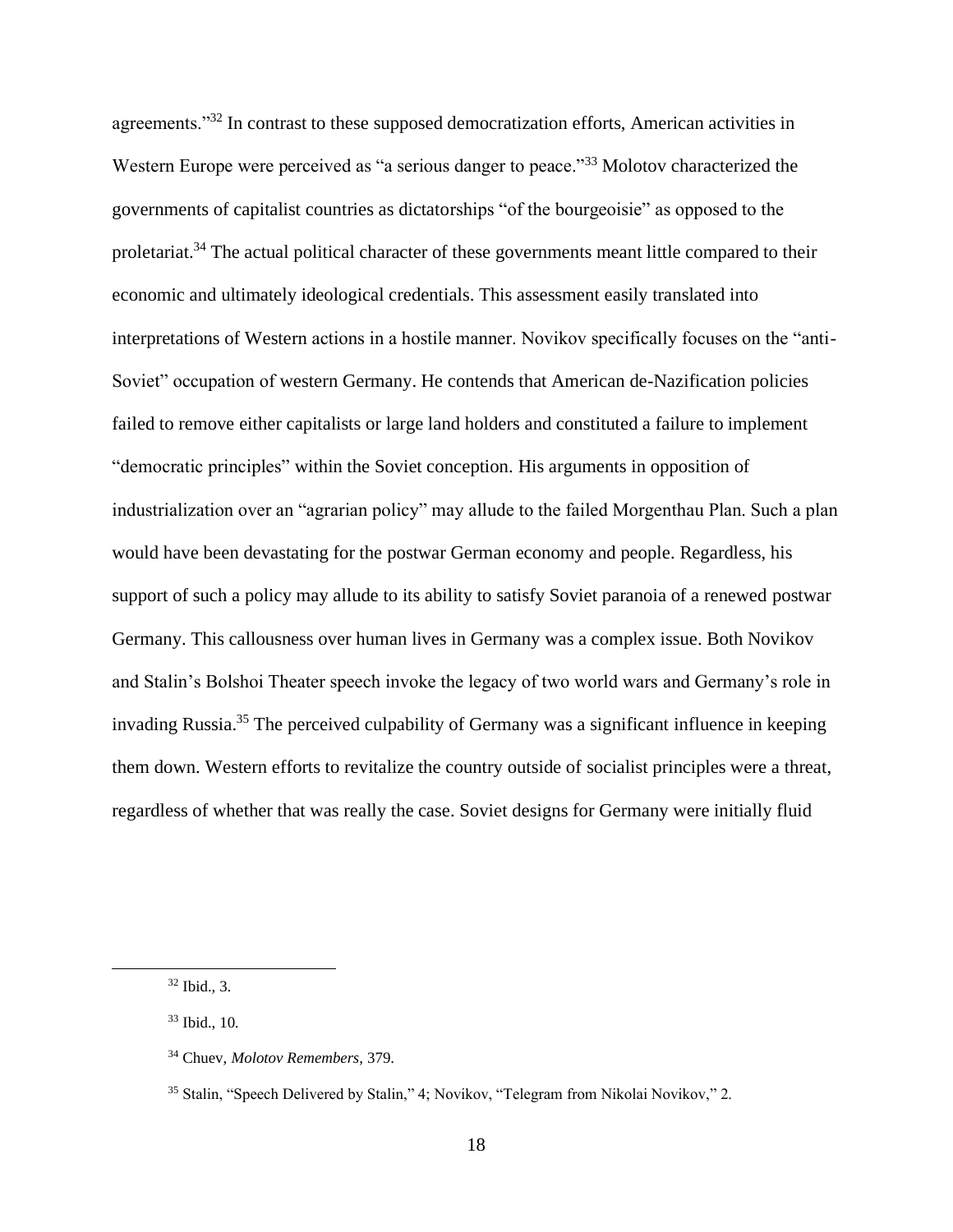beyond these ideological considerations though. This stemmed from Stalin's own "flexible and probing approach" to international relations which he followed through the postwar era.<sup>36</sup>

This flexible approach could involve drastic actions like aggressive diplomacy. Historian John Gaddis points out that in quick succession, Stalin challenged the postwar status quo with the Western Allies over Iran, the territorial sovereignty of Turkey, and in the administration of Italian colonies in North Africa.<sup>37</sup> If he succeeded, he would have easily gained the Soviet Union more ideological and military parity with the West. He would have also furthered the reach of the rapidly expanding Soviet empire and provided it access to the Mediterranean Sea and Iranian oil supplies. Yet Stalin overreached with his diplomacy and spooked his allies. The Anglo-Americans would increasingly take a hardline stance against Soviet diplomatic excesses abroad.<sup>38</sup> On the other hand, there was a more pragmatic side of Stalin's calculations, too. Djilas observes that during the Greek Civil War, instead of aiding the communist side as anticipated, Stalin declared that "Greece is a different case [from China]—we should not hesitate but let us put an end to the Greek uprising." He explained that unlike the Chinese Civil War, "the United States is directly engaged there—the strongest state in the world." Djilas himself was more cynical of Stalin's motives, speculating that if a real war started, it could, "if not drag him into war, then endanger his already-won positions."<sup>39</sup> Thus, there were two lines Stalin avoided crossing in the postwar years. The first was his conception of Marxist-Leninist principles. The second was that Stalin was cautious enough to not push diplomatic opportunities far enough to

<sup>36</sup> Naimark, *Stalin and the Fate of Europe*, 8.

<sup>37</sup> John Lewis Gaddis, *The Cold War: A New History* (London: Penguin Books, 2007), 28.

 $38$  Ibid.

<sup>39</sup> Djilas, *Conversations with Stalin*, 182-3.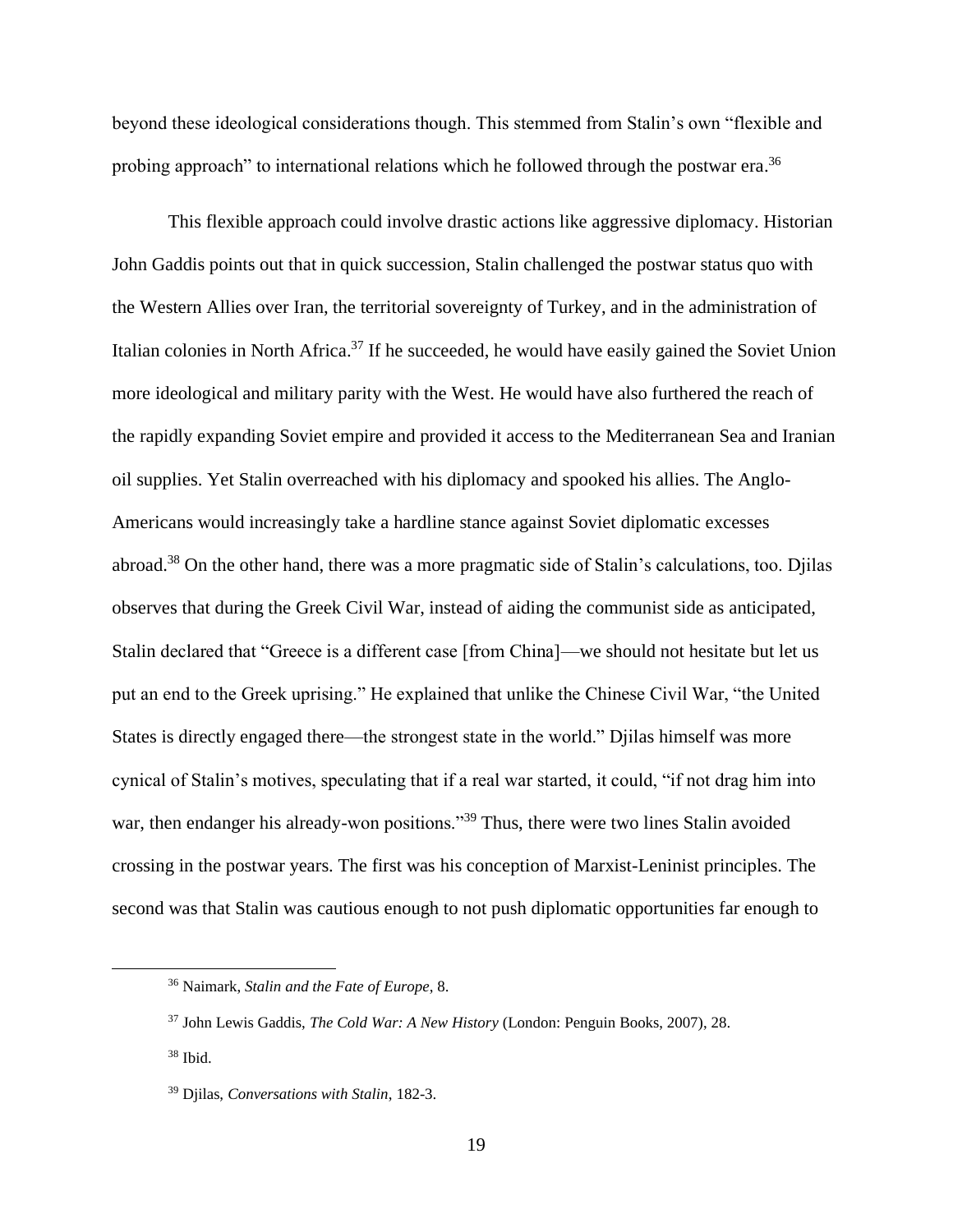risk war. The Soviet Union may have used jingoist, Marxist rhetoric, but it did not want another world war. This was not entirely clear to the West, however.

Stalin's diplomatic flexibility reached some major limits on the future of Germany. The country had become a threat to Soviet interests twice in Stalin's lifetime. Djilas heard him saying that "No, they will recover, and very quickly…Give them twelve to fifteen years and they'll be on their feet again."<sup>40</sup> This Marxist-historical argument became official Soviet policy. In 1952, Stalin argued in the Soviet newspaper *Pravda* that "Germany revived and rose to her feet as a great power within some 15 to 20 years after her defeat" in the First World War. American aid to Germany was accelerating a second revival of "her economic war potential," Stalin observed. So far, Soviet predictions were that the militarist tendencies of capitalists would be between themselves and not the Soviet Union. But he concluded, "In order to eliminate the inevitability of wars [Western] imperialism must be destroyed."<sup>41</sup> This last statement became a feedback loop. The Soviet Union could only ensure domestic tranquility by avoiding it to work on militarism, socialism, and imperialism abroad. This angered Western powers, which in turn threatened Soviet security. Stalin seemed flexible in Soviet diplomacy. This trifecta of priorities meant that Soviet foreign policy was on a foregone path. Historian Vladislav Zubok used the phrase "revolutionary-imperial paradigm" to characterize this all-consuming issue that the Soviet Union existed under.<sup>42</sup> Djilas explains that the earliest comprehensive German policy he heard in 1946 argued for an entirely communist Germany. He points out that this idea seemed absurd and wrapped up in the Soviet heady "flush of military victories and by their hopes for the economic

<sup>40</sup> Ibid., 114.

<sup>41</sup> Stalin, "Stalin on the Inevitability of War with Capitalism," 1-50.

<sup>42</sup> Zubok, *A Failed Empire*, 19.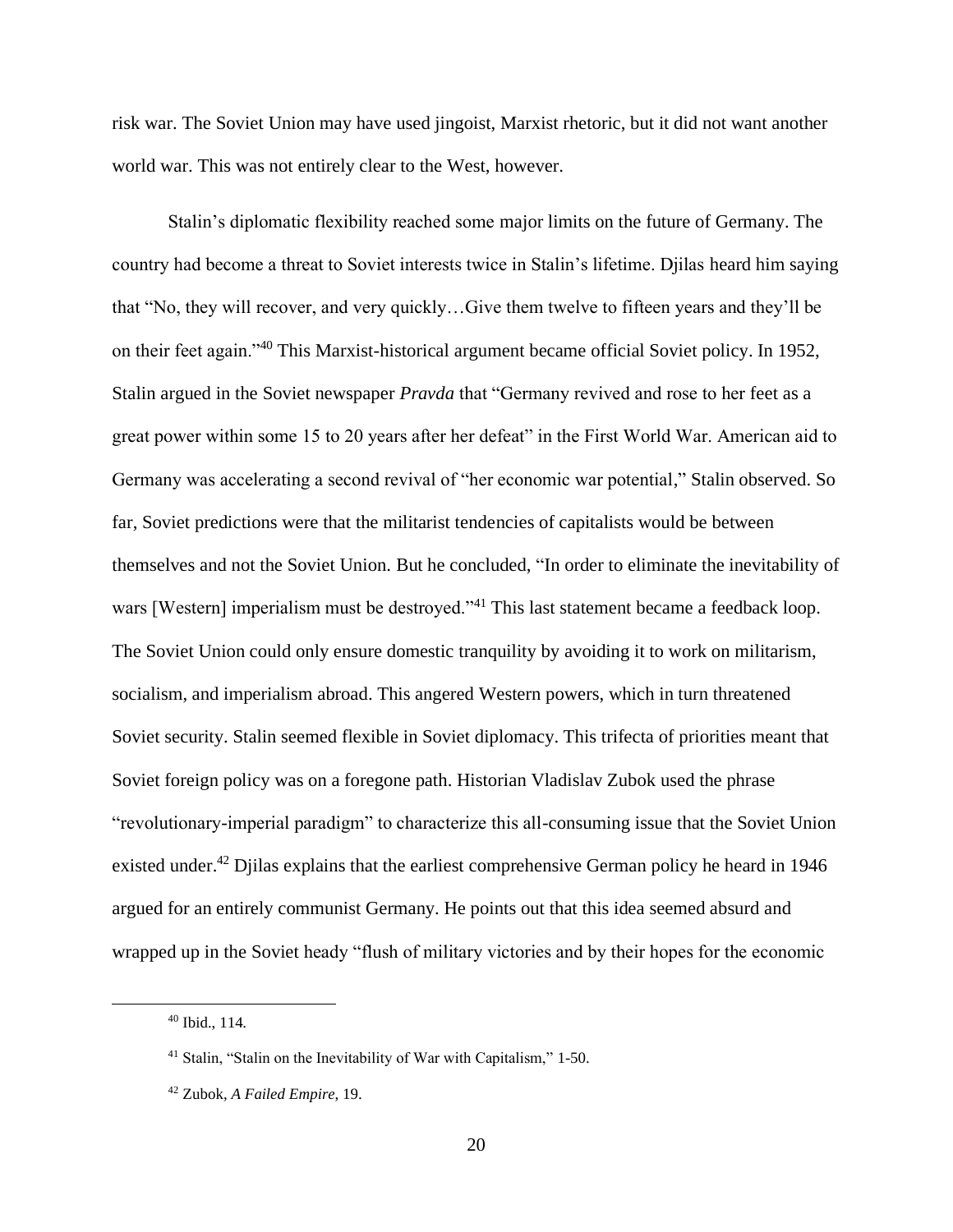and other dissolution of Western Europe." In late 1947, he heard a new concept from Stalin himself. Djilas recorded Stalin saying, "The West will make Western Germany their own, and we shall turn Eastern Germany into our own state."<sup>43</sup> When implemented, this policy would sour relations with the West and bring East Germany completely into the Soviet camp. Such an action would have been difficult to reverse and showed Stalin's newfound belief that further successful unilateral diplomacy was fading.

Yet on the surface, there appeared to be further opportunities for a united Germany and a reduction of Cold War tensions. On March 10, 1952, Stalin provided the West with the first of a series of notes proposing a neutral Germany once again. The first note provides a list of innocuous and agreeable terms for the reunification and normalization of Germany. It included proposals guaranteeing the rights of Germans, plans of holding elections, and the idea of future German neutrality.<sup>44</sup> The fundamental flaw with the document began with the West's increasing understanding of Soviet ideological thinking. The American response to the letter responded warmly to the overall ideas proposed. Yet the Americans also picked apart the duplicity of the letter. The letter's open interpretation allowed for the real possibility of significant Soviet and German Democratic Republic (GDR) influence in whatever future nation emerged out of the deal.<sup>45</sup> The creation of a truly neutral Germany could also contradict the evolving socialist movement and damage the credibility of the ideology if it did not respect the Kremlin's wishes in

<sup>45</sup> Ibid., 88.

<sup>43</sup> Djilas, *Conversations with Stalin*, 153-4.

<sup>44</sup> Senate Foreign Relations Committee, ed., *Background Documents on Germany 1944-1959* (Washington, D.C: Government Printing Office, 1959), accessed March 10, 2022,

http://archive.org/details/BackgroundDocumentsOnGermany1944-1959., 86-7.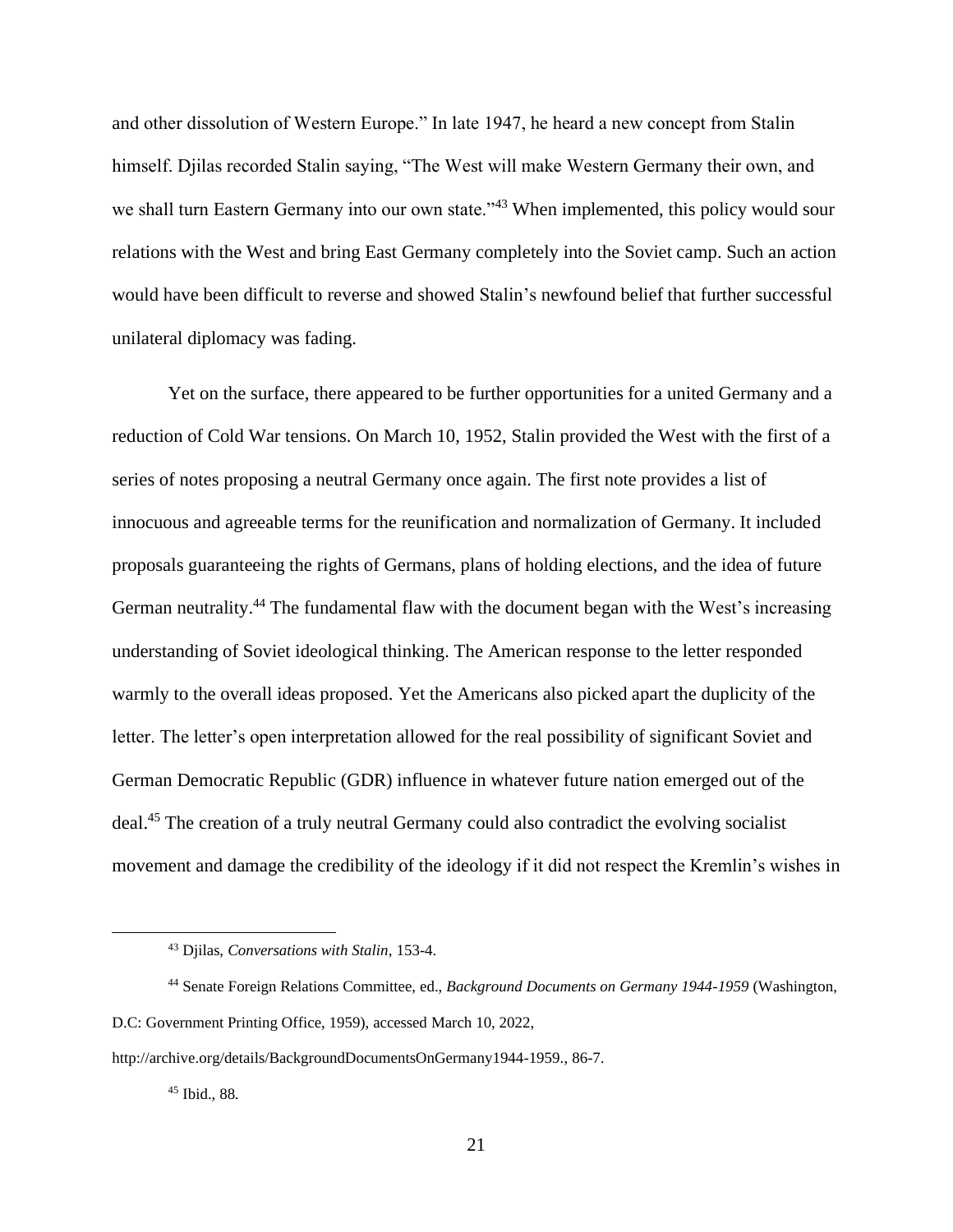any major ways. A later agreement between the Soviets and Germans backed the first cooperative assumption. The document concluded that the GDR was the "bulwark of the struggle of German people for a united, peace-loving democratic Germany."<sup>46</sup> The specific phrasing of "peace-loving" follows Soviet "struggle for peace" propaganda which the West would have considered a dog whistle covering Marxist-Leninist ideals. <sup>47</sup> This concept was the public face of the conception that the capitalist world was aggressive while the socialist one was not. The agreement therefore makes clear that a unified "peace-loving" Germany would have to be in the socialist camp.

Soviet and GDR leadership remained on the course of introducing socialism to East Germany despite widespread East German backlash as well. In 1953, a worker's uprising occurred that demanded a relaxation of the breakneck socialist policies which hurt the living standards of everyday Germans. The revolt demonstrated many problems with the socialist course within East Germany and Soviet imperial extraction. A report issued to the Kremlin afterwards first claimed that fascists and American intelligence services riled up the workingclass demonstrators. After further blaming American capitalist influence for much of the affair, it then pragmatically recommends economic and political reforms to solve the problem. Most notably, the report blames the East German plan of "the construction of socialism, regardless of

<sup>46</sup> Ibid., 86.

<sup>47</sup> Communist Party of the Soviet Union Central Committee, "Resolution of the Central Committee of the All-Union Communist Party (CC VKP(b))," trans. Nigel Gould-Davies, September 1, 1952, History and Public Policy Program Digital Archive, https://digitalarchive.wilsoncenter.org/document/111510., 2.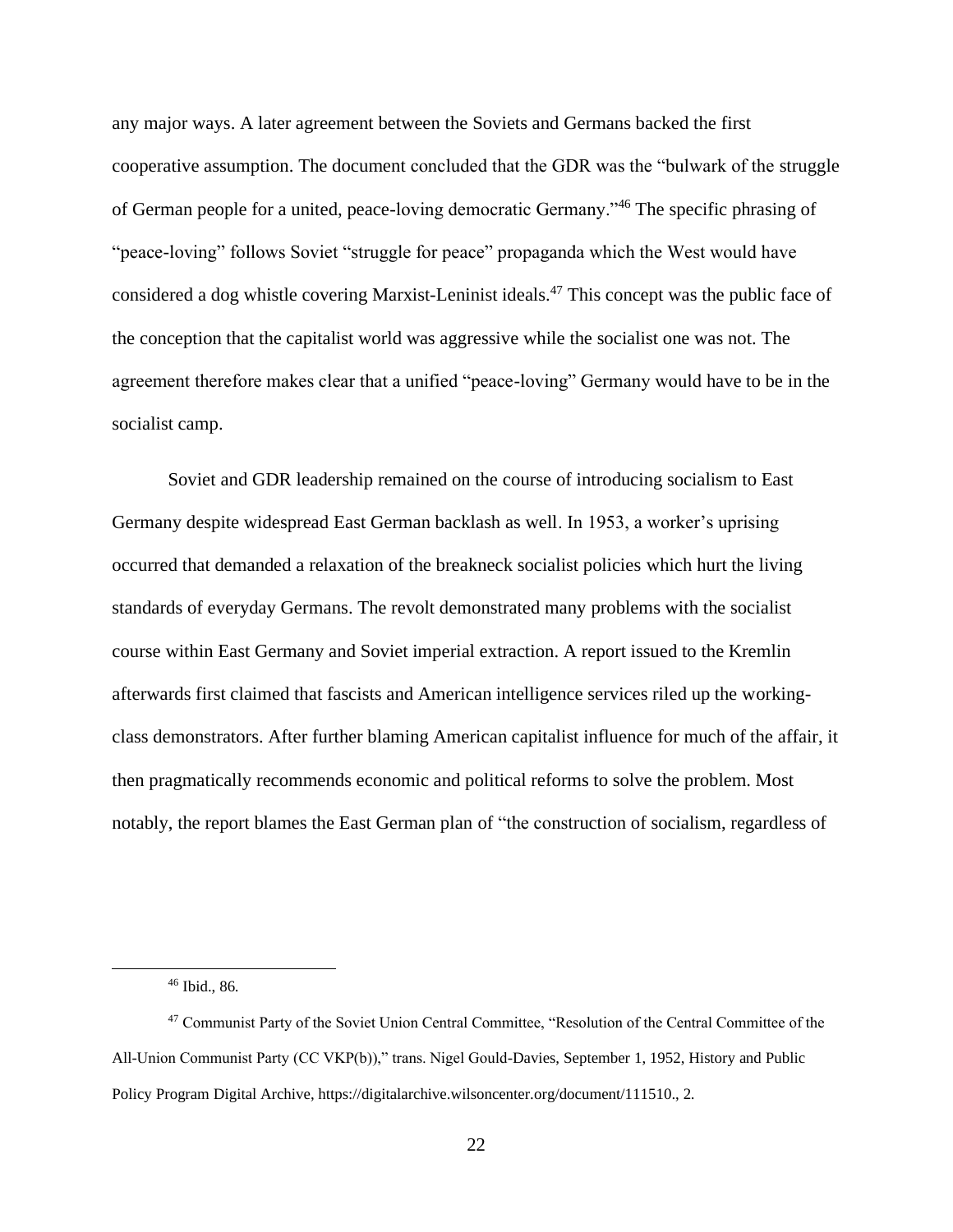any difficulties," a faulty one that alienated the people.<sup>48</sup> It even calls for the removal from power of Walter Ulbricht, a notable leader of the GDR. More importantly for the Soviets, it recommended more food imports, a halt in reparations payments, fees for Red Army occupation reduced, and the legitimizing of East German marks in relation to Soviet currency.<sup>49</sup> If followed through, the document would stand as a major shift in Soviet policies towards the GDR.

Behind the paper's knee jerk accusations of the West, there was a spectrum of Soviet ideological, imperial, and military influences that created such dissatisfaction. The prevention of resurgent German militarism and the creation of a fellow socialist state did play a significant role in the revolt. But for several years after the war's conclusion, the Soviet Union benefited from various forms of appropriation in their occupation zone. Stalin made it an immediate priority in 1945 to begin stripping all industrial equipment in areas of Berlin that belonged to the Western occupation zones prior to the West's arrival in these areas. <sup>50</sup> This equipment would be valuable in restoring and increasing the industrial capabilities of the Soviet Union. Later that year, the policy evolved to avoid depleting the Soviet occupation zone. You cannot have a working-class without factories after all. Instead, stock companies were set up to control a large minority of East Germany's industries. Zubok observes that "Soviet interests in Germany were so diverse

<sup>49</sup> Ibid., 8-9.

<sup>48</sup> Pavel F. Yudin, V. S. Semenov, and V. Sokolovski, "Report from Vasilii Sokolovskii, Vladimir Semyonov, and Pavel Yudin, 'On the Events of 17-19 June 1953 in Berlin and the GDR and Certain Conclusions from these Events,'" June 24, 1953, Archive of Foreign Policy of the Russian Federation; translated by Danny Rozas., History and Public Policy Program Digital Archive,

https://digitalarchive.wilsoncenter.org/document/113132., 2-3.

<sup>50</sup> Zubok, *A Failed Empire*, 64.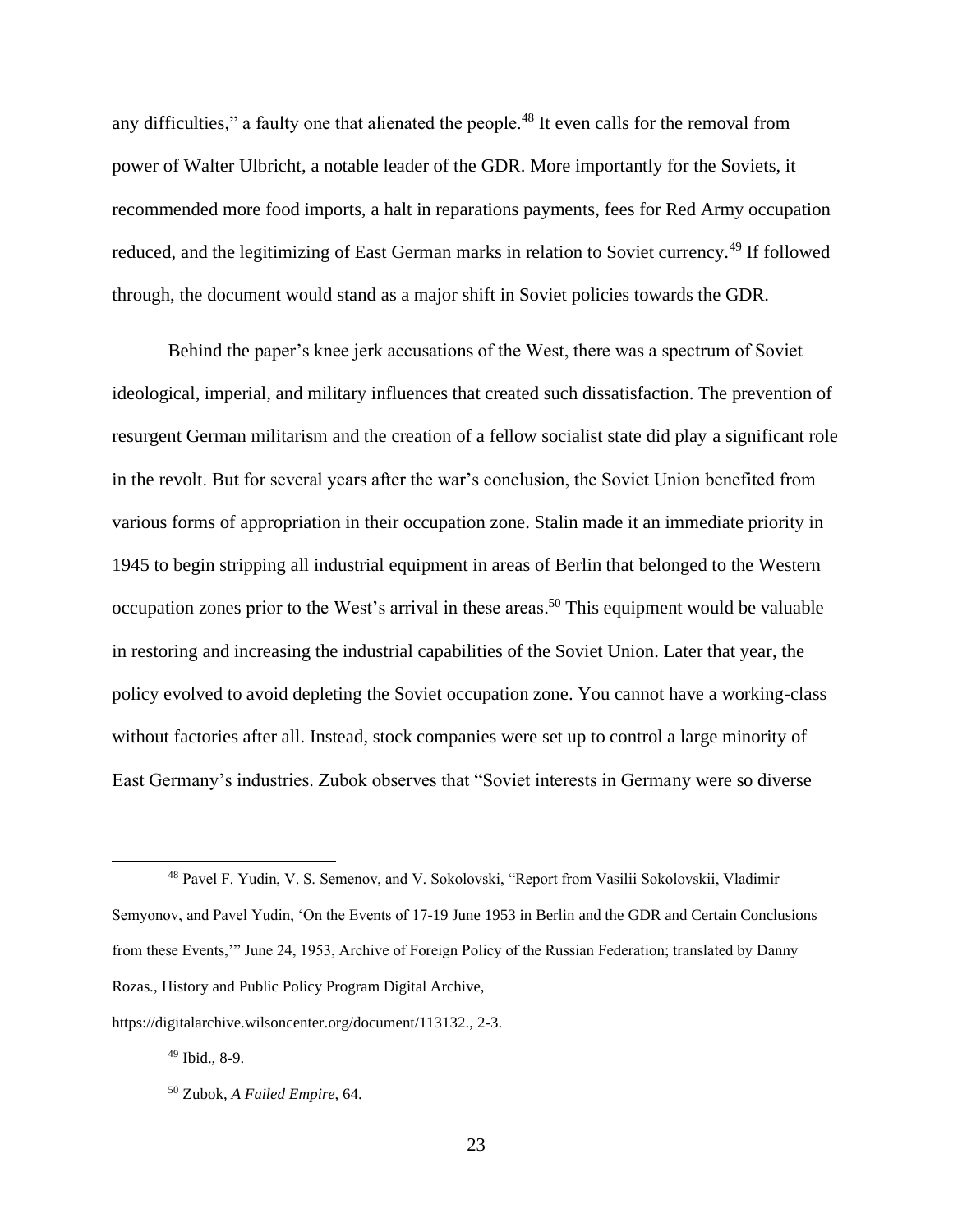and contradictory that…officials continually had to walk the tightrope."<sup>51</sup> This imperial extraction of German resources partially stemmed from legitimate and illegitimate reparations for the war. The industries of the original Five-Year plans were mostly on the west side of the Soviet Union devastated by war. Stalin even tactfully acknowledged this failure in his Bolshoi Theater speech.<sup>52</sup> But the policy likely echoed Tsarist imperialism through its callousness to its occupation of similar lands. This resource extraction was occurring across non-Soviet parts of the future Soviet bloc as well. Djilas saw that the wealth of these countries "was being extracted in various ways" and only occasionally paid off using old worthless German currency. He saw the "impotence and subservience among the Rumanian authorities" that made his compatriots likely thank their red stars that they had liberated Yugoslavia and not the Soviets.<sup>53</sup>

Central and Eastern European countries under Soviet occupation further complicated any hope of military de-escalation because of what these countries provided to the Soviet Union. These future socialist neighbors offered the Soviet Union a defense against future invasions, socialist brotherhood, and imperial resources. The only major policy shift involved slowing these measures to avoid too much dissatisfaction within these counties. Molotov recalled that the final consensus in the Kremlin was that "a more cautious approach must be employed" to achieve socialism until "it became possible to take this or that step with confidence, then accelerate the process."<sup>54</sup> Whether this was a case of compassion or turning up the heat slowly enough for the occupied peoples not to realize is left unsaid. In August of 1953, Soviet and East German

<sup>51</sup> Ibid., 69.

<sup>52</sup> Stalin, "Speech Delivered by Stalin," 12.

<sup>53</sup> Djilas, *Conversations with Stalin*, 139.

<sup>54</sup> Chuev, *Molotov Remembers*, 334-5.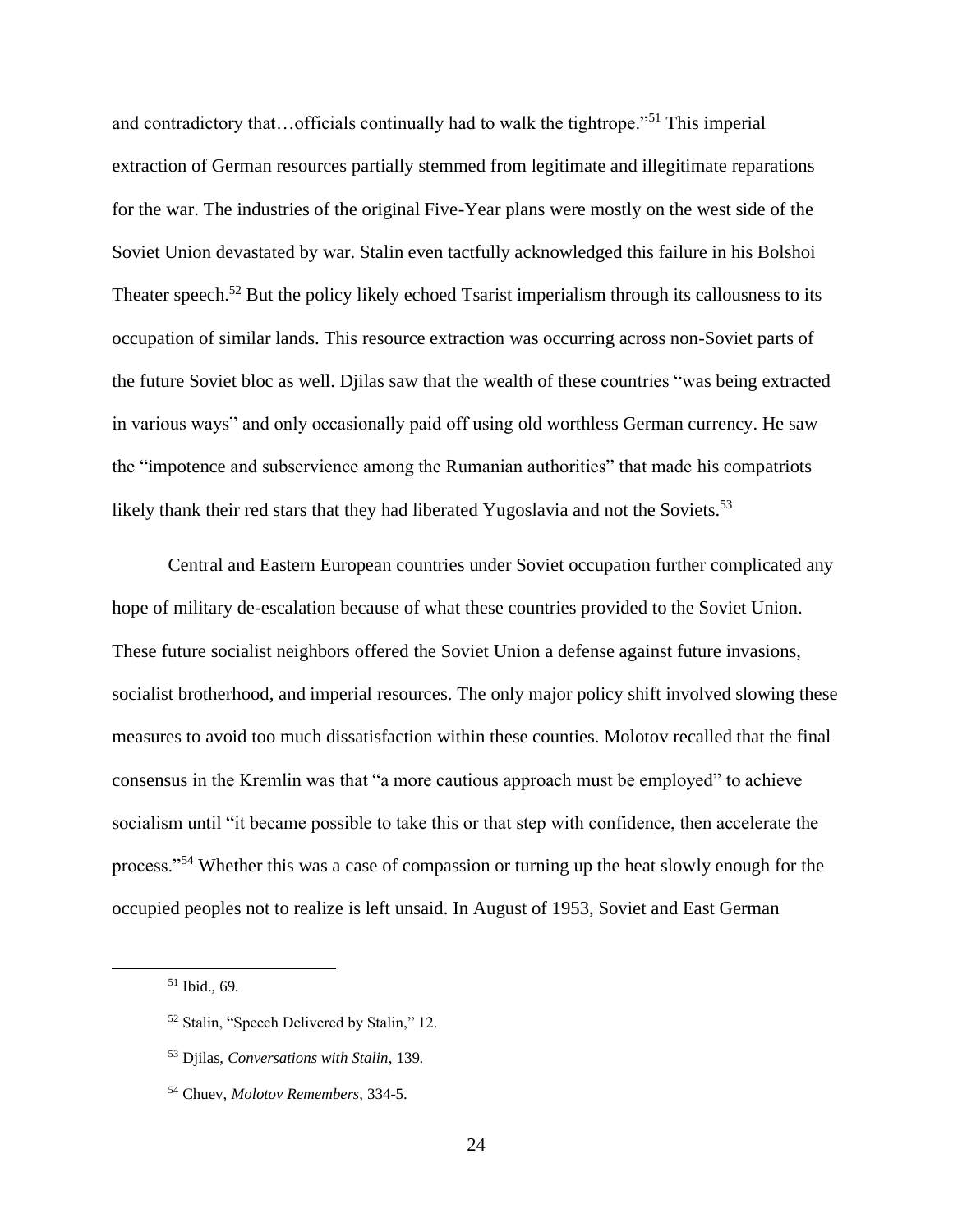delegates met in Moscow to hash out a deal based on post-uprising conclusions and the evolving nature of Germany within Soviet calculations. On the face of it, the conference recognized the continual division of Germany presented a major problem for the entirety of the German people. A peace treaty and a unified Germany would remain to be a publicized goal of the two nations. The deal also initiated "a series of political and economic measures aimed at rendering assistance in the further development of the national economy of the GDR." These changes furthered joint German-Soviet efforts "in the struggle for peace in Europe." This agreement formalized several of the more moderate changes brought up in the report created after the worker's uprising. This includes a relaxation or termination of several sets of reparation payments, loans, and occupation fees the East German government had been paying. It also included 590 million rubles of food and raw materials from the Soviet Union for the GDR and a large line of credit. Perhaps most importantly for many Germans, it included a pledge to finally release most wartime POWs who were still in labor camps in the Soviet Union.<sup>55</sup> The agreement in the context of the Soviet-German relationship appeared to be a radical departure from taking to giving.

Yet as far as Soviet ideological, military, and imperial concerns went, everything remained effectively the same. The Soviet occupation represented and would go on to represent a vast exchange of resources between the two countries. Only now it was more consensual on the surface. Soviet industry propped up by German machine tools would now rebuild East Germany.<sup>56</sup> In light of the famines occurring within the Soviet Union, the commitment of foodstuffs would seem wrong, but it was not that different from the difficulties in keeping the

<sup>55</sup> Senate Foreign Relations Committee, *Background Documents on Germany 1944-1959*, 113-4.

<sup>56</sup> Zubok, *A Failed Empire*, 114.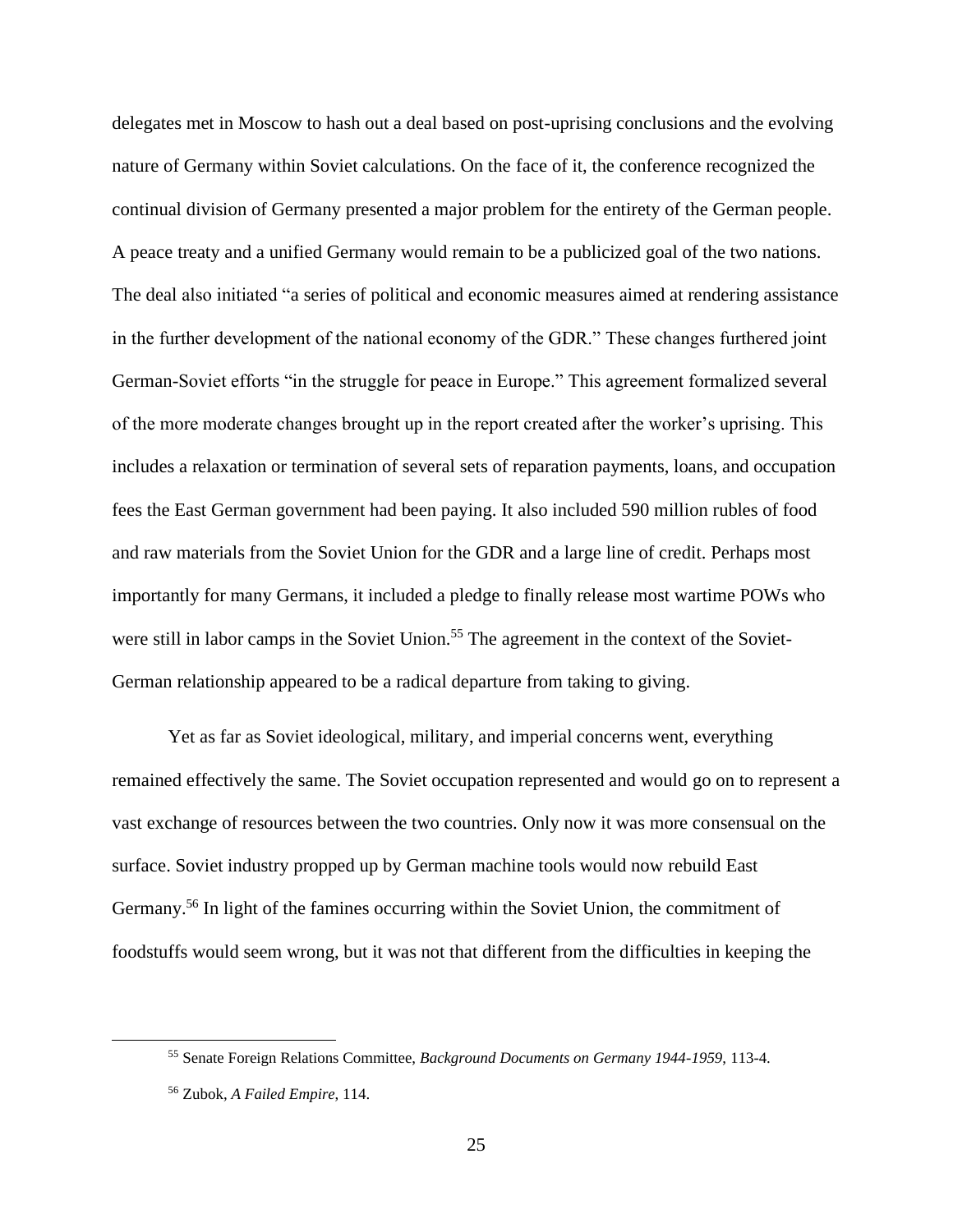occupying Red Army fed either.<sup>57</sup> Most importantly, the conference signified the furthest move yet towards Soviet backed socialism. East Germany was even further committed in the paradoxical "struggle for peace" that pitted a supposedly peaceful communist bloc against a hostile capitalist West.<sup>58</sup> The conference notably ended just a day shy of the anniversary of the last Stalin note provided to the West. Soviet diplomacy appeared to have finished a drastic shift from conditional wartime diplomacy back to some semblance of pre-war spheres of influence. But given Stalin's statement in 1947 to Djilas about Germany, the diplomatic policies changed less than they appeared to. The Soviet Union had successfully achieved most of its defensive and imperial goals in Germany. Now, it just needed to implement socialism. Soviet officials certainly had no realistic or comprehensive designs for the future of Germany in 1945. These same officials did keep to the broad ideal of unilaterally advancing Soviet interests and keeping Germany militarily suppressed. However, the Soviet Union now needed to defend against an evolving Western threat that had little trust in Soviet diplomacy.

Soviet leadership was quite ill-prepared to understand the relationship between America and Britain despite their wartime cooperation. Novikov's telegram argues that in preparation for world domination, American activities were dividing the world "into American and British spheres of influence." He did recognize that there was growing Anglo-American military and economic cooperation. In the short run, this cooperation would successfully reduce conflict between Western powers and enhance American economic dominance. Yet eventually, any Anglo-American cooperation would fail. American economic influence in both Britain and its colonies was "quite conflictive" and "a danger to Britain." For example, he argues that the

<sup>57</sup> Ibid., 69.

<sup>58</sup> Senate Foreign Relations Committee, *Background Documents on Germany 1944-1959*, 113.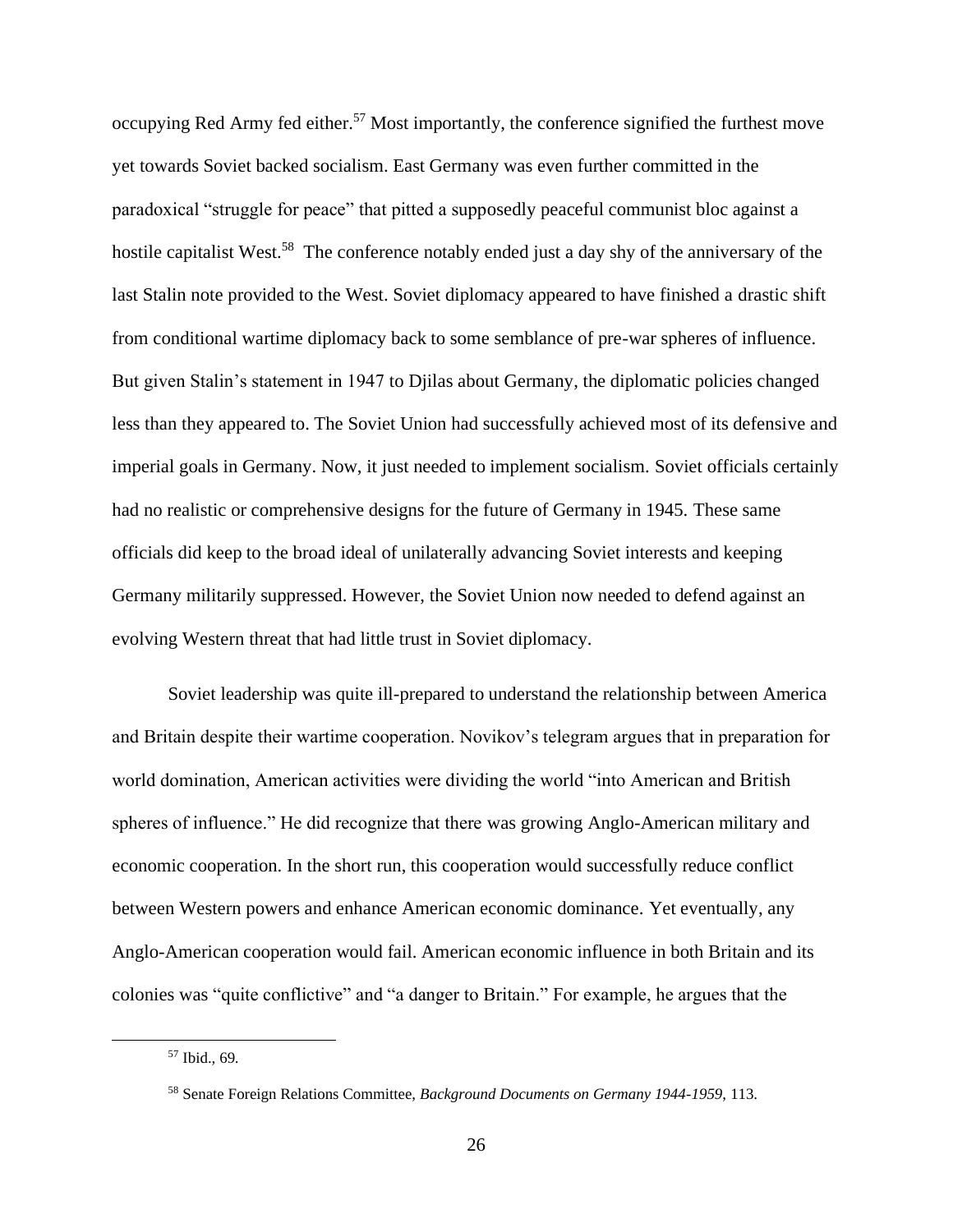British sterling bloc would fall under American influence and subvert Britain's economic independence. In the end, Novikov argues that one of the dependences or colonies of Britain would form the "focal point" of a new conflict. <sup>59</sup> In many ways, he was right. American economic influence eventually replaced the sterling bloc, American efforts at encouraging British decolonization worked, and American capital increasingly poured into Britain. Yet his conclusion that these changes would create conflict failed in the context of the Cold War. Part of this failure may stem from the Anglo-American special relationship or the increasing influence of decolonization in general. British priorities were the opposite of Moscow's beliefs as they favored remaining in the American camp, even at the cost of a weakened empire.<sup>60</sup> Regardless of the causes, Novikov's ideological interpretation of the West, Soviet diplomacy, and Soviet military posturing contributed to this intelligence failure. This would begin to cause too many differences in the alliance which would further reinforce Soviet insecurity.

*Happiness* has sections analyzing Anglo-American relations in a manner near identical to Novikov's sentiments. Voropayev observes of the Westerners in Crimea, that there was a "precariousness of the friendship between the sailors of the two kindred Allied powers" in which "each side sought and found occasion to quarrel."<sup>61</sup> Upon receiving his duties as an interpreter, Voropayev finds out from another officer that "if the Americans and English start a scrap with each other, it will be your duly to pacify them."<sup>62</sup> This inherent state of conflict between American and British sailors can be compared to the Soviet interpretation of Anglo-American

<sup>59</sup> Novikov, "Telegram from Nikolai Novikov," 8-9.

<sup>60</sup> Tony Judt, *Postwar: A History of Europe Since 1945* (New York: Penguin Press, 2005), 295, 298-9.

<sup>61</sup> Pavlenko, *Happiness*, 285.

<sup>62</sup> Ibid., 276.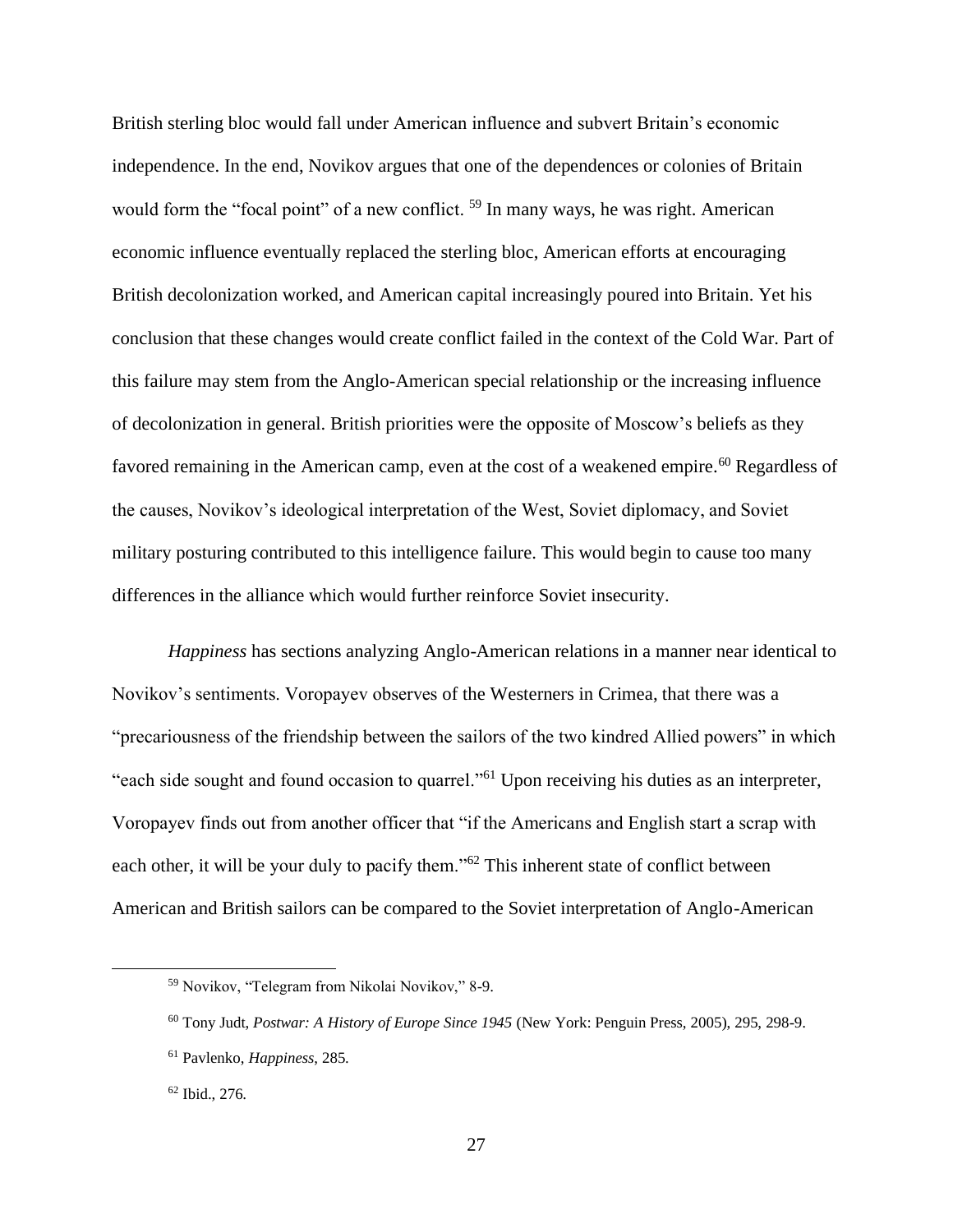relations in Novikov's telegram. Later, he openly discusses the future of England with the American journalist Harris. Voropayev describes Britain as America's "kept woman…promising to leave him a big legacy if he loves her while she lives." Harris mockingly responds later that "We are not rich enough to keep England." "But neither is England rich enough to yield herself to you for nothing," Voropayev responds.<sup>63</sup> His bitter retort reflects the belief of the inevitability of Anglo-American conflict stemming from the nature of capitalist values. The special relationship between the two certainly had problems the Soviets witnessed at the Tehran Conference (1943). For example, Roosevelt joined in a dark joke about executing German officers that deeply strained Churchill's sensitivities. Churchill equally observed after an underthe-table agreement with Stalin that the American "president would be shocked" by what they were doing.<sup>64</sup> This minor turbulence within Anglo-American relations may have been viewed through a Soviet lens of paranoid Marxist principles and wishful thinking that would have easily backed their own assumptions.

Stalin's speech at the Bolshoi Theater reveals the Soviet conclusion on what deteriorating relations would create. He uses the Second World War's origins as a conflict between Western countries to prove that capitalism naturally divides itself into warring factions. He calls this division a capitalist attempt to "redistribute 'spheres of influence'" when markets experience uneven growth and scarce resources.<sup>65</sup> Notably, this part of his speech shows that the assumption of a warlike and deteriorating West is based within Soviet ideological conceptions instead of real analysis. Stalin and some of his associates were avid readers, but there were significant gaps

<sup>63</sup> Ibid., 303.

<sup>64</sup> Montefiore, *Stalin*, 479, 485.

<sup>65</sup> Stalin, "Speech Delivered by Stalin," 4.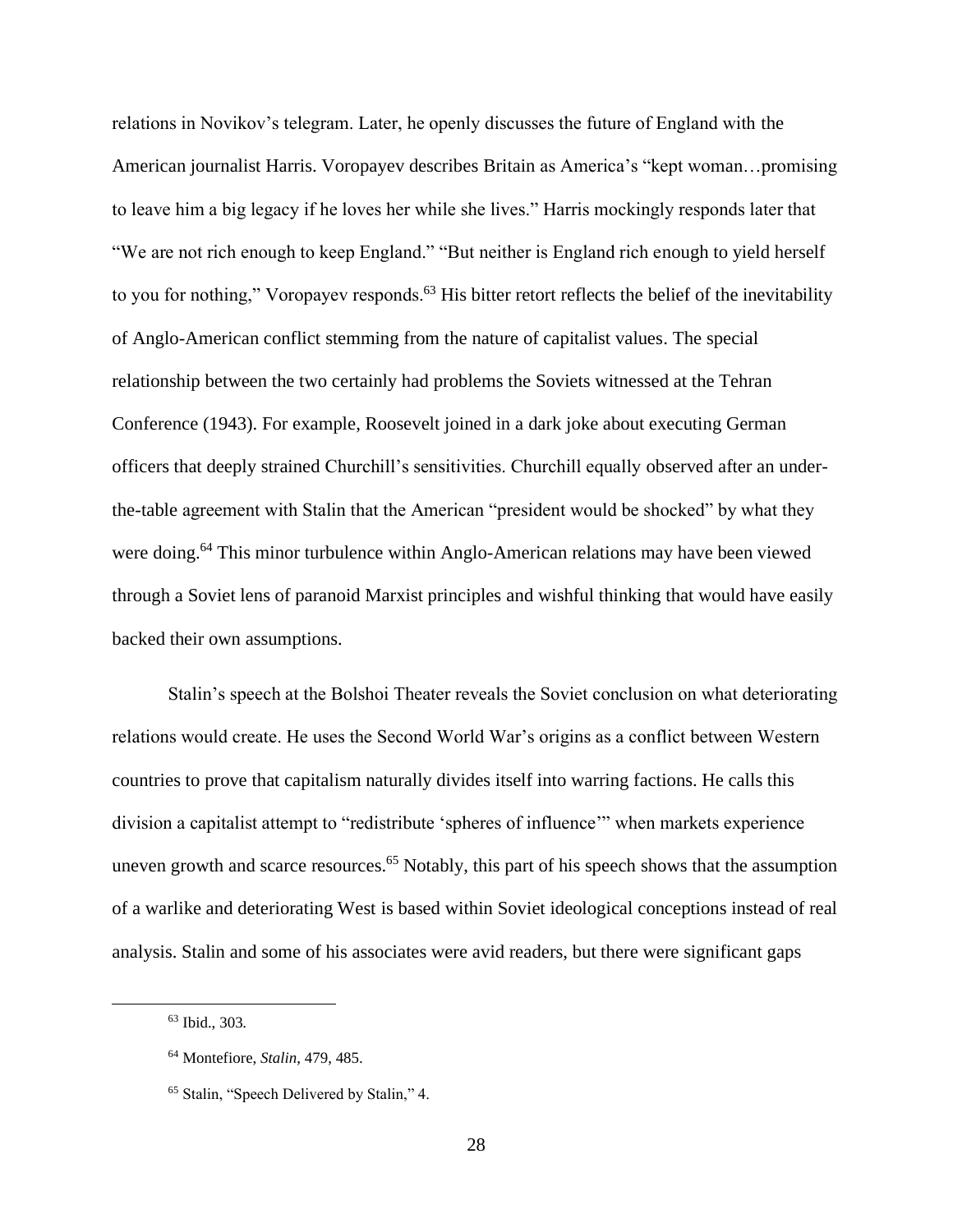within their analysis of the outside world. Djilas observed on numerous occasions that Stalin and his associates often failed understanding basic information about their ally Yugoslavia, for example.<sup>66</sup> This observation may have been a part of his own biases, but he also observed that "Stalin was well acquainted with Russian literature—though only Russian—but the only real knowledge he had outside of Russian limits was his knowledge of political history."<sup>67</sup> This was harsh criticism of a man who may have read five-hundred pages a day for most of his life. The Kremlin did seem to have a fascination with non-Russian literature at times. For example, the entire Politburo enjoyed *Last of the Mohicans* for its damning of Western Imperialism.<sup>68</sup> Djilas and Politburo's tastes make it clear that assessments of the outside world would have been based in a paranoid and insular Marxist perspective. Gaddis writes that during this time, the bugged rooms that Western diplomats stayed in recorded their private discussions about "the need for cooperation in the reconstruction of Europe." Nevertheless, Stalin at least trusted his own paranoia. Lenin, Novikov, and two world wars had proven to him that Western unity was temporary.<sup>69</sup>

Many aspects of Stalin's Bolshoi Theater speech and Novikov's telegram ironically blame the West for a division of the world into spheres of influence. Stalin's use of the phrase "spheres of influence" to critically describe Western international policy matches the Soviet Union's own diplomatic policy.<sup>70</sup> The Molotov-Ribbentrop Pact was a clear example of how

<sup>66</sup> Djilas, *Conversations with Stalin*, 155.

<sup>67</sup> Ibid., 61.

<sup>68</sup> Montefiore, *Stalin*, 99.

<sup>69</sup> Gaddis, *The Cold War*, 31.

<sup>70</sup> Stalin, "Speech Delivered by Stalin," 9.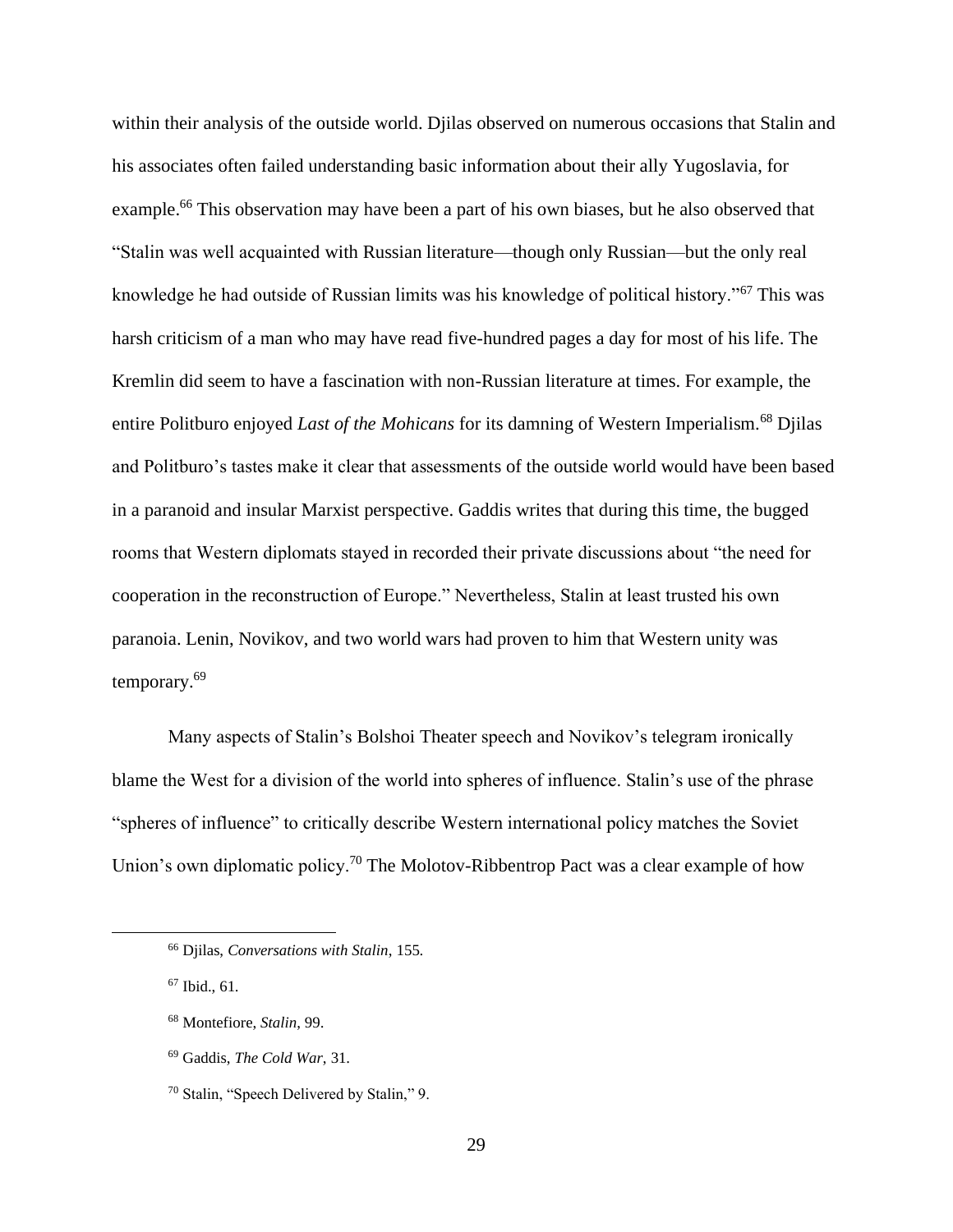Soviet leadership wanted their own sphere of influence opposite of Nazi Germany. In comparison, Anglo-American intentions wished for the opposite of what the Soviets had labeled them with. Churchill and Roosevelt agreed during the war that the only way to achieve lasting peace was for increased postwar cooperation. This consensus hinged on international cooperation, a United Nations, Wilsonian self-determination, and increased economic cooperation.<sup>71</sup> The United States hinted at this sustained belief in its first response to the Stalin note. The response argued that "such provisions would be a step backwards and might jeopardize the emergency in Europe of a new era in which international relations would he based on cooperation and not on rivalry and mistrust." A world with a Soviet-backed "neutral" Germany would fundamentally ruin a higher ideal of "European unity."<sup>72</sup> The evolving consensus created between Churchill and Roosevelt showed that the world was attempting to move beyond the Kremlin's ideological framework. Given Soviet ideological convictions, it seems unlikely that they recognized this shift. These intelligence failures within Soviet thinking were not necessarily inexcusable given the chaotic diplomatic environment of the late 1940s. The length of time Stalin and many of his associates persisted in their belief of these assumptions was inexcusable. In Stalin's last major work, "Economic Problems of Socialism," he argued that production within disintegrating capitalist countries will continue following cylindrical recessions, but "the volume

<sup>71</sup> Gaddis, *The Cold War*, 27.

<sup>72</sup> Senate Foreign Relations Committee, *Background Documents on Germany 1944-1959*, 88.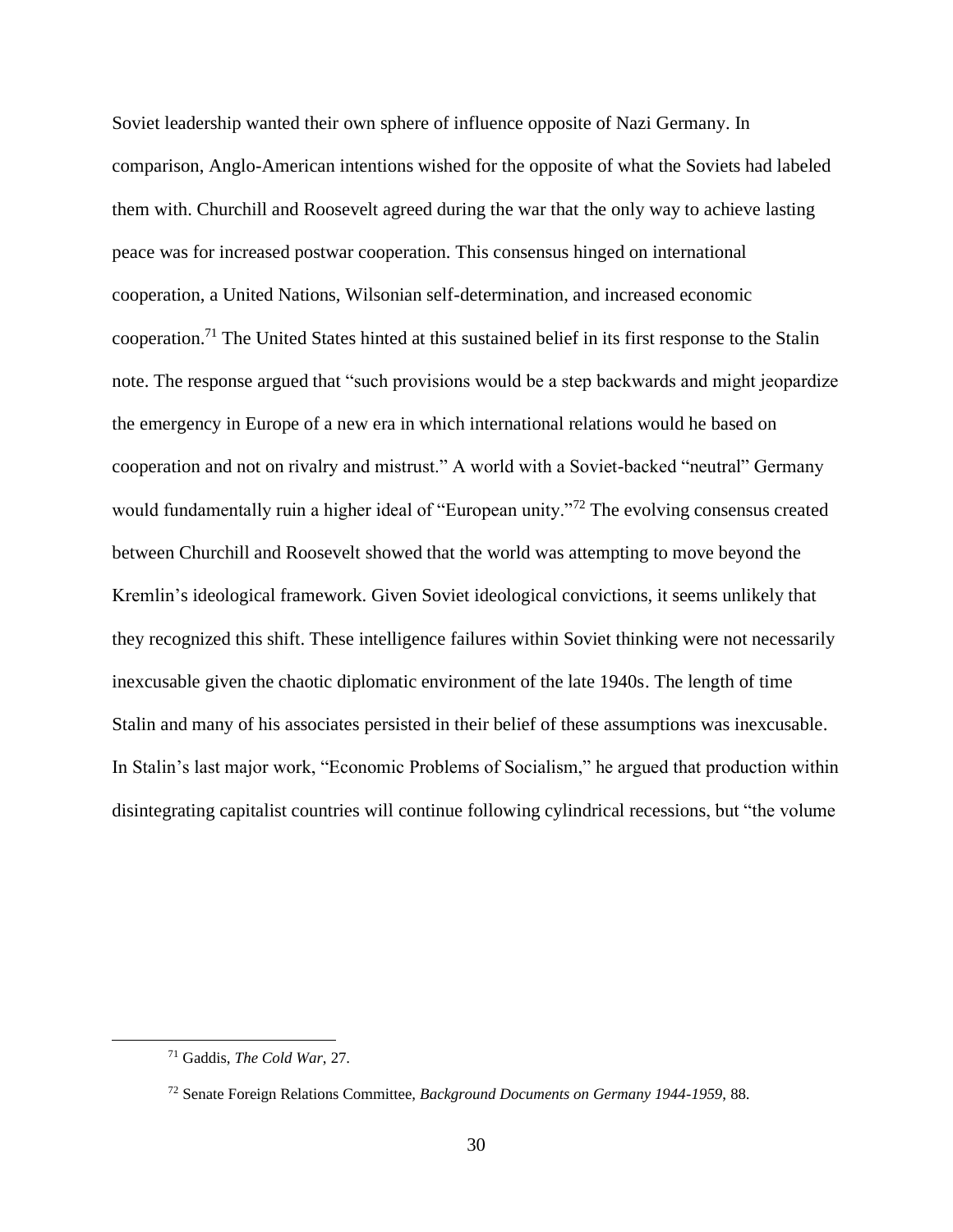of production in these countries will diminish."<sup>73</sup> Molotov said that this was one of many "defects" that many of the magnates who "were bad at theory" failed to appreciate at the time.<sup>74</sup>

The Soviets were certainly partially aware of ideological, diplomatic, and military factors that affected their beliefs of the West. Yet these concerns became nullified in the face of the legitimacy of the Second World War's lessons. Obviously, the ideological perspective was already sacrosanct within the Soviet Union. Soviets had died over far less for saying otherwise under the regime. Molotov summarized that "Marxism is an objective science…It demands genuine, uncompromising struggle for the good. $175$  In that kind of black and white environment, it was difficult, but not necessarily impossible to compromise on an issue. Yet it would be difficult to rationalize any nuanced perspectives in a world with only good and bad players. For example, Molotov points out that in retrospect, if the Soviet Union during Lenin's time worked towards "peaceful coexistence," they believed that "the imperialists would have given us no kind of peace."<sup>76</sup> This rationality carried over into the Cold War when coexistence was exactly the mentality necessary to prevent nuclear war. Yet the Soviets had significant reason for trusting this mentality. As Stalin argued within his Bolshoi Theater speech, the West failed to understand the resiliency of the Soviet Union.<sup>77</sup> The end of the war meant that Communist thinking was now

http://archive.org/details/economicproblemssocialismussrstalin., 63.

<sup>75</sup> Ibid., 203.

<sup>73</sup> Joseph Stalin, *Economic Problems of Socialism in the U.S.S.R.*, trans. A. Fineberg, 2nd ed. (Foreign Language Publishing House, 1953), accessed March 11, 2022,

<sup>74</sup> Chuev, *Molotov Remembers*, 206.

<sup>76</sup> Ibid., 388.

<sup>77</sup> Stalin, "Speech Delivered by Stalin," 6.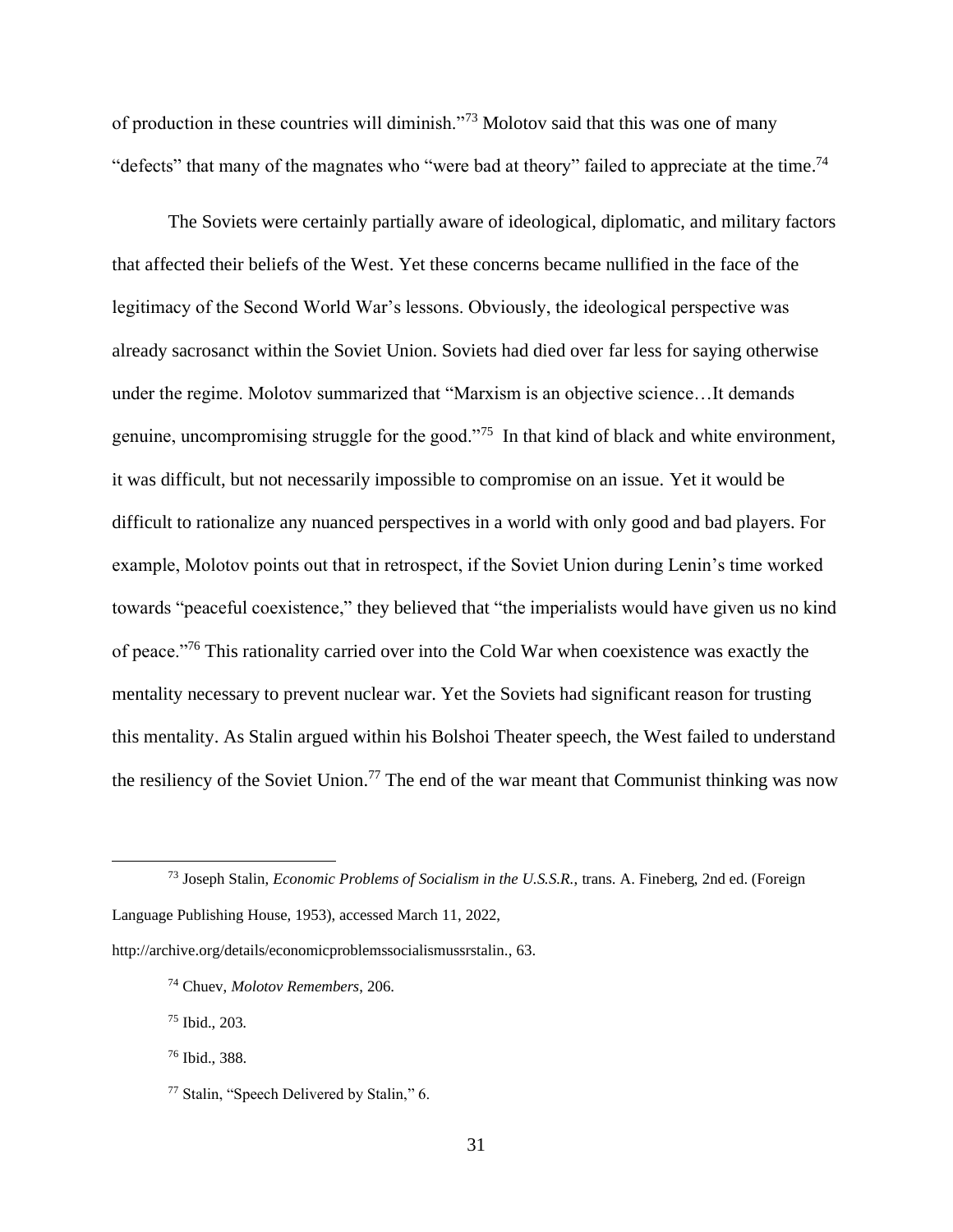more justified in their own eyes than ever before. The diplomatic aggressiveness exhibited by the Soviet Union appeared as a logical and appropriate reaction to protect their interests.

The Soviet government throughout the postwar period followed a policy of military preparations. These preparations combined Marxist-Leninist beliefs about the next war. Historian William Odem argued that the Soviet military based their plans on the assumption that they would have to take on the entire capitalist world in the next war. This required a military "many times larger than a realistic assessment of the actual military threats."<sup>78</sup> While this may seem contradictory to the consensus of a divided West, Novikov explained there was a possibility "of an Anglo-American military alliance in order to establish joint world domination" at least temporarily.<sup>79</sup> Regardless of whether such an alliance was the case, the country kept expanding its already labyrinthine military-industrial complex and would pour resources into military expenditures. This was on top of both the pre-war Five-Year Plans and the devastation of the war. Historian Mark Harrison explains that there are multiple figures for calculating the Soviet defense budget as a percentage of national GDP. But most of the calculations of early postwar military spending seem to keep pace with the prewar military expansion from 1940. As a peaceful baseline, figures in 1928 and 1937 were 2% and 6% respectively. Soviet preparations for the war peaked at 17% in 1940 and postwar spending only dropped to 10% by 1950. The Soviets were certainly not spending 60% like in 1942, but they remained at least militarily

<sup>78</sup> William E. Odom, *The Collapse of the Soviet Military* (Yale University Press, 1998), accessed September 4, 2020, https://www.jstor.org/stable/j.ctt32bpdm., 13.

<sup>79</sup> Novikov, "Telegram from Nikolai Novikov," 8.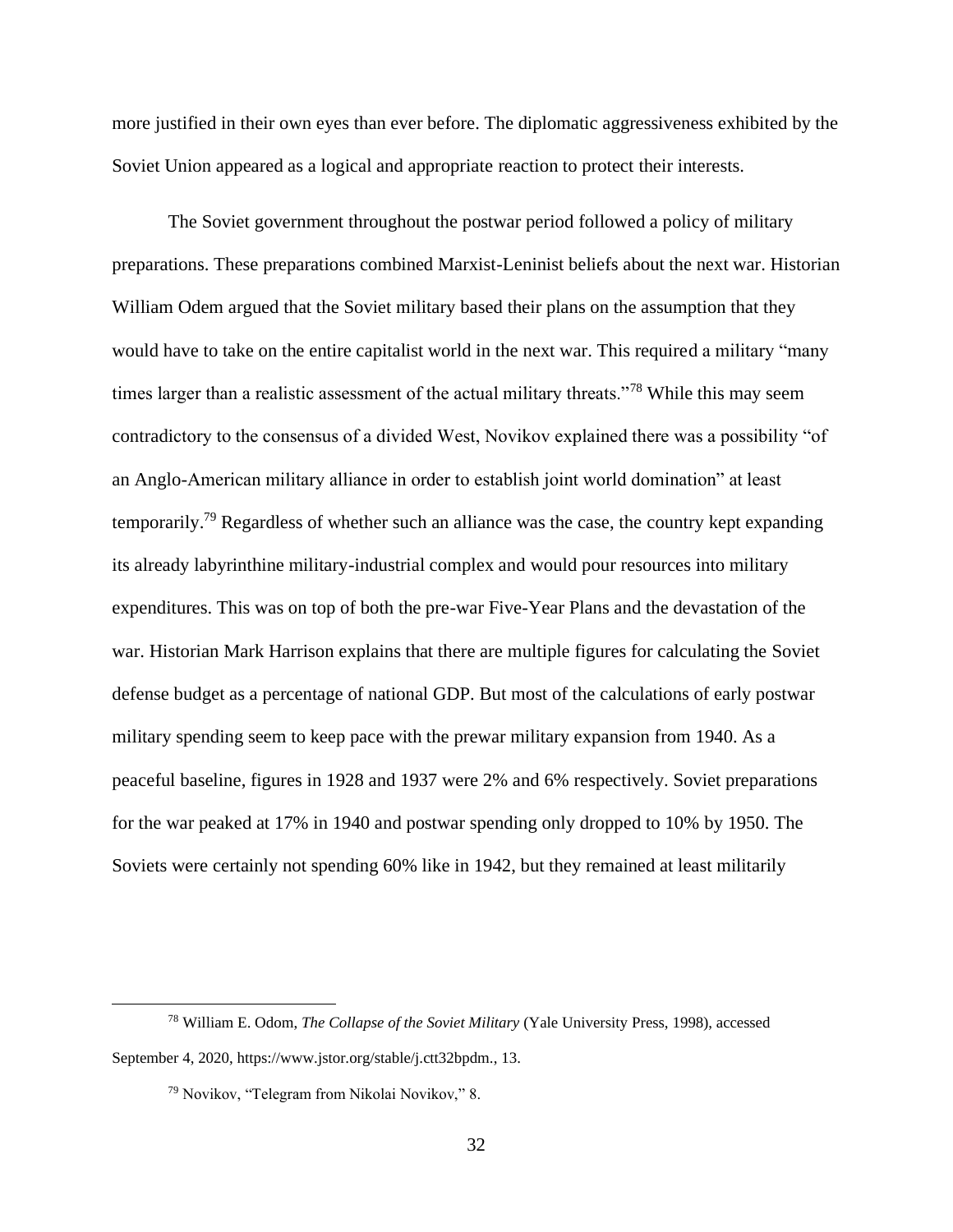prepared for any contingencies compared to 1928 to 1937.<sup>80</sup> This speculation matches political attitudes in preventing an immediate war with the West while equally embarking upon long term preparations for it. Yet beyond immediate military spending, there were other aspects of militarization beyond the military itself.

It is important to keep in mind that one of the main aims of Soviet demilitarization after the war was to rebuild Soviet heavy industry to defend the country. The military secretly demobilized as many troops as possible to reinforce the labor pool for this industrial recovery.<sup>81</sup> The strange military to military-industrial pipeline's purposes were clear to its laborers and Soviet leadership. The language of progress reports from these industrialization campaigns used military terminology like "mobilization," "shock troops," and "ambushes" to describe the otherwise ordinary process of industrial buildup.<sup>82</sup> At the same time, the United States was demilitarizing through this period, although that concept completely passed over Novikov's head. The reality was that the United States spent so little on military affairs prior to the war.<sup>83</sup> Thus, in comparison to the postwar responsibilities of occupation in places as far flung as Germany and Japan, the minimum budget was inherently going to be larger. Novikov even mistakenly accuses that the United States was creating its first peacetime draft in history.<sup>84</sup> The first peacetime draft occurred in 1940, long before the Soviet Union even entered American

<sup>80</sup> Mark Harrison, "Soviet Industry and the Red Army under Stalin: A Military-Industrial Complex?," *Cahiers du Monde russe* 44, no. 2/3 (2003), http://www.jstor.org/stable/20174777., 329.

<sup>81</sup> Fitzpatrick, "War and Society in Soviet Context," 45.

<sup>82</sup> Ibid., 39.

<sup>83</sup> Harrison, "Soviet Industry and the Red Army under Stalin," 329.

<sup>84</sup> Novikov, "Telegram from Nikolai Novikov," 4.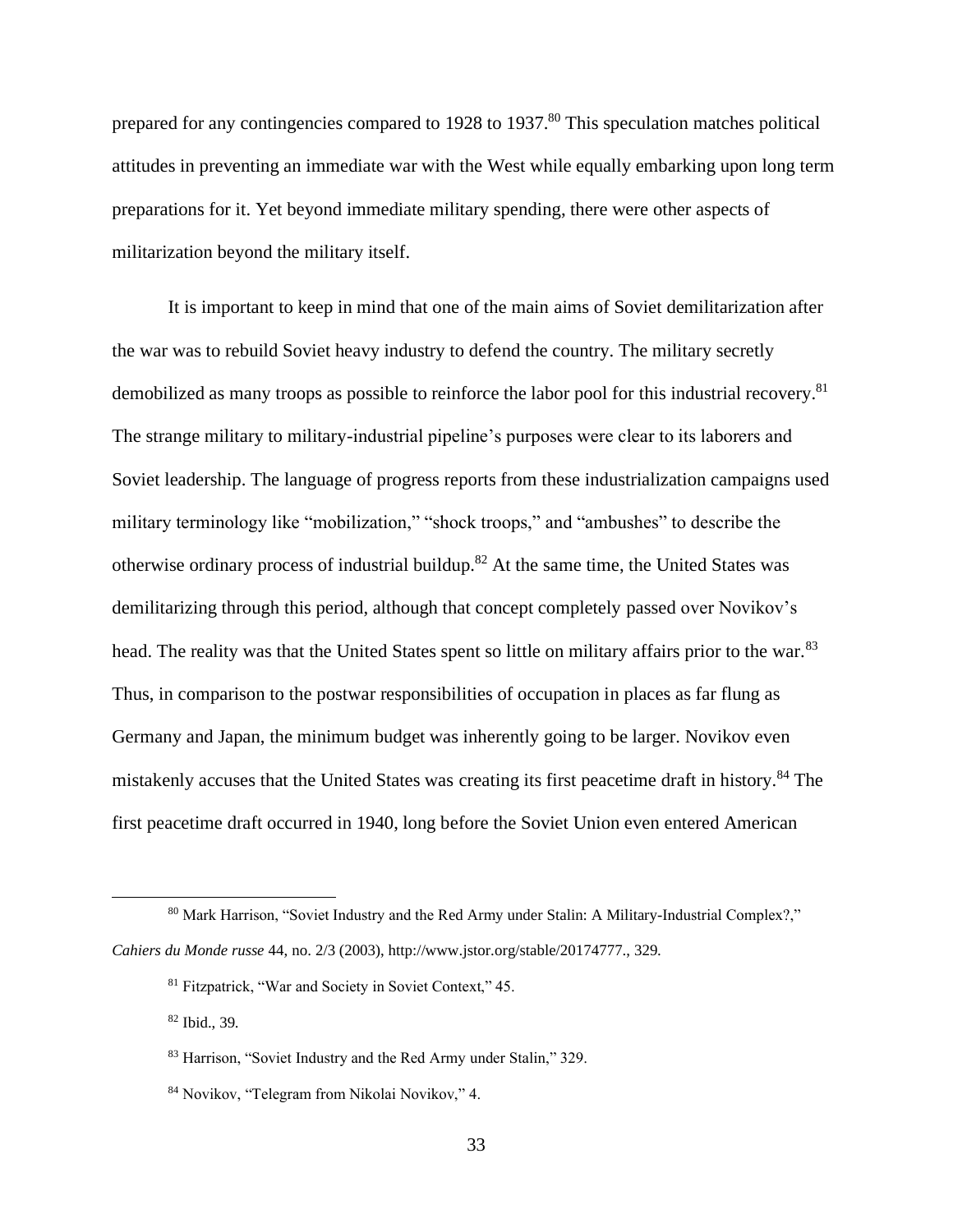military consideration. Military occupation did play a role within postwar Soviet militarization as well. Soviet occupation forces played a key role in ensuring Soviet bloc countries remained compliant with both socialism and reparation payments.<sup>85</sup>

Molotov points out succinctly that "Stalin looked at it this way: World War I has wrested one country from capitalist slavery; World War II has created a socialist system; and the third will finish of imperialism forever."<sup>86</sup> On one hand, the country triumphed over Nazi Germany and resolved itself of any immediate external threats. On the other hand, Stalin and his associates had many reasons to fear the risk of future threats to Soviet security. The country entered the postwar world ready to expand upon this new "socialist system" and prepare for the next war. To achieve this, the government followed an eclectic mix of ideological, military, and imperial concerns in their diplomacy. These ideas could easily align with each other while contradicting each other at the same time. There were often alternatives and signs that this did not have to be the only course of action. However, Soviet goals only reinforced themselves to a point where it was difficult to consider or attempt alternative options. These goals would come to affect the Soviet people in a variety of ways. Domestic society prepared itself militarily, industrially, and ideologically while both taking and supplying resources to its new imperial subjects. The Soviet Union therefore committing itself to a course of action that rejected international cooperation outside its bloc and prevented real recovery at home. Stalin's argument for the future was state

126-7.

<sup>85</sup> Matthew A. Evangelista, "Stalin's Postwar Army Reappraised," *International Security* 7, no. 3 (1982):

<sup>86</sup> Chuev, *Molotov Remembers*, 63.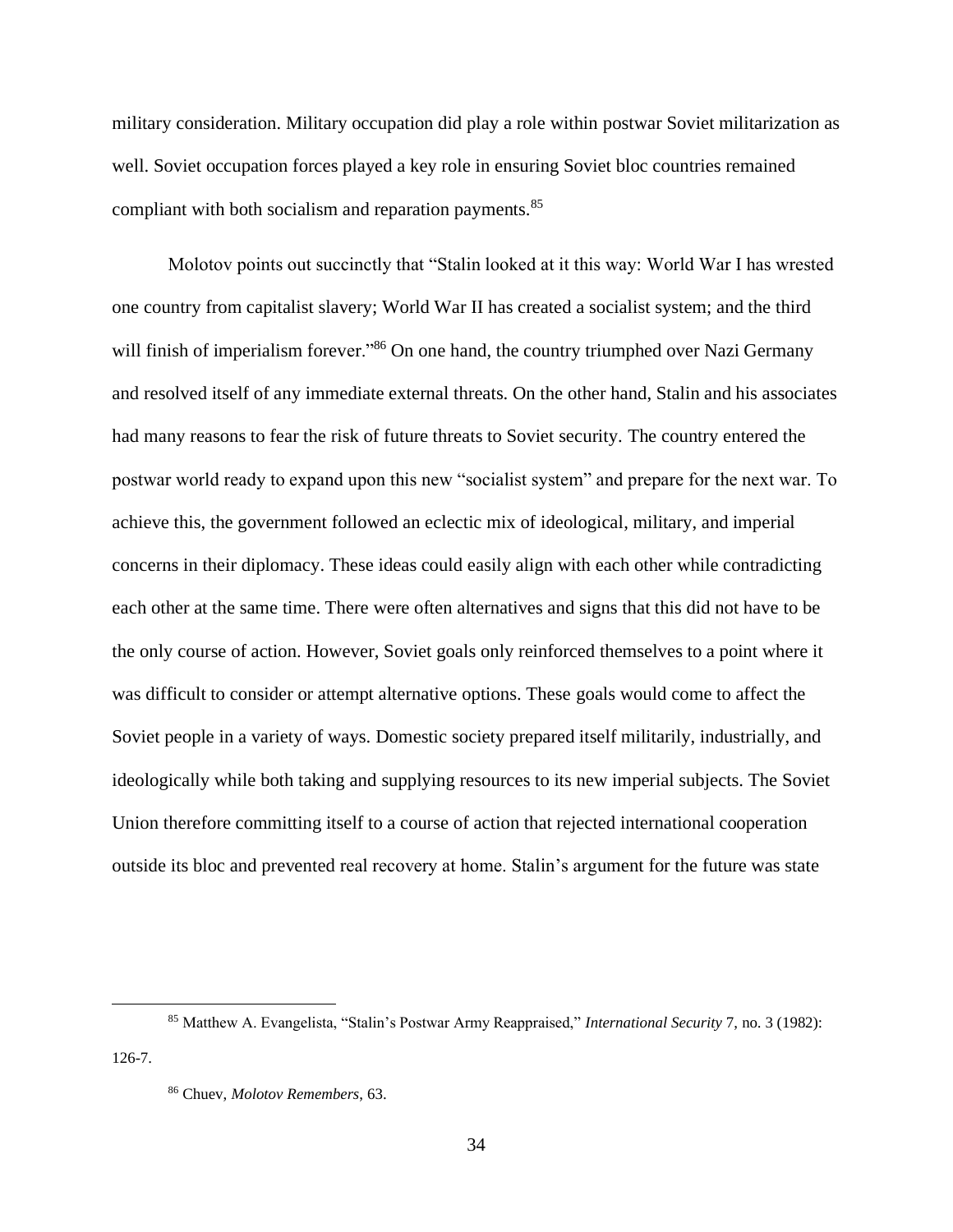policy, but there was no comment on whether socialism would live through an experience in which "the living would envy the dead," as Khrushchev may have later stated.<sup>87</sup>

<sup>87</sup> Library of Congress, *Respectfully Quoted: A Dictionary of Quotations*, ed. Suzy Platt (New York: Barnes & Noble Books, 1993)., 239.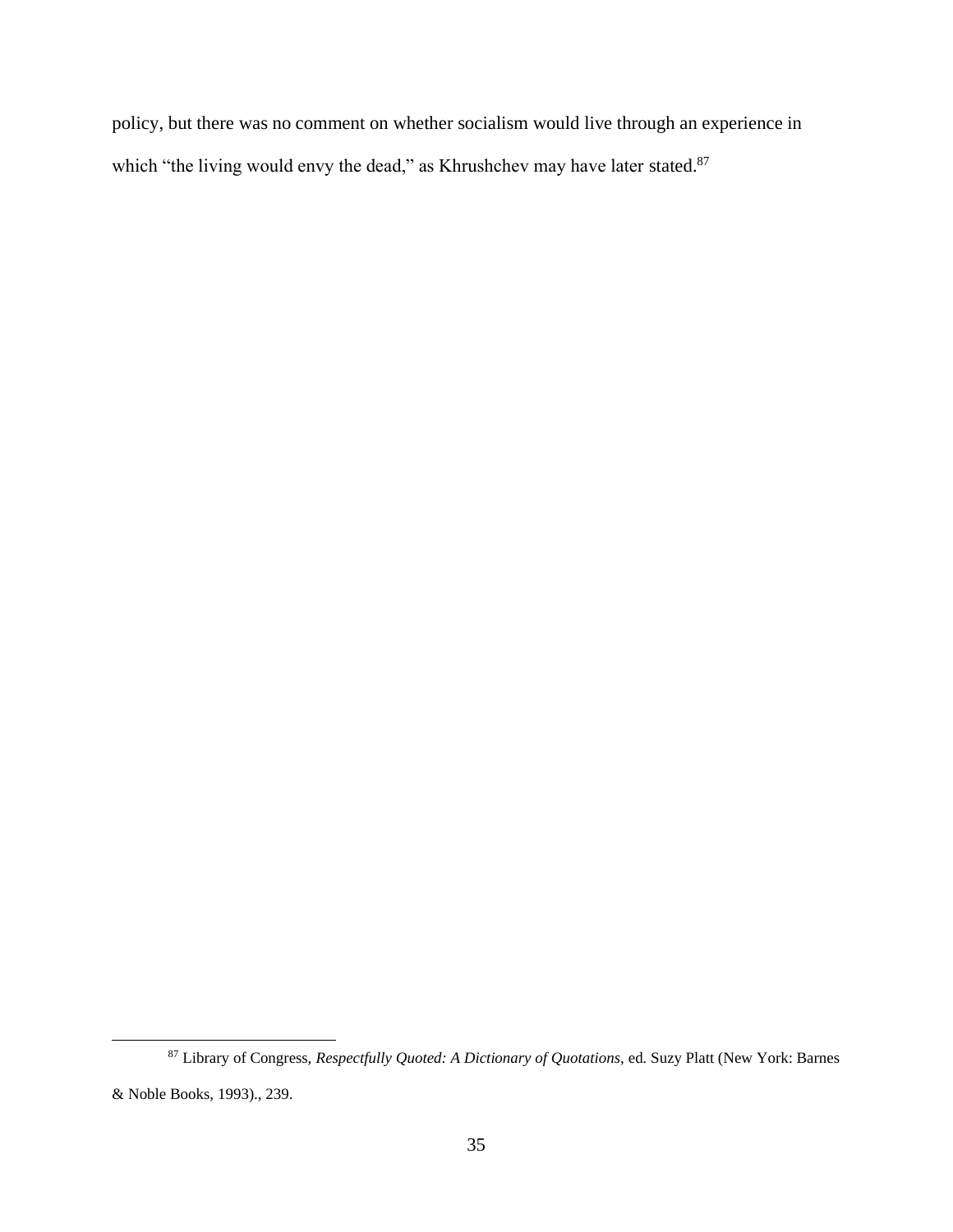#### CHAPTER 3. DOMESTIC ISSUES

#### *The Hope for Peace, The Need for Recovery, & The Political Reality*

<span id="page-36-1"></span><span id="page-36-0"></span>The Soviet entanglement abroad occurred at a time when there was a significant upswell of support for various reforms and changes to domestic policies. The breakneck pace of Soviet policies and the impact of the Second World War contributed to an increasing attitude for recovery. The experiences of veterans at times united them around postwar societal problems. Everyday citizens heard optimistic promises from their leadership and dealt with continuously terrible living conditions. National leadership was aware of these problems and increasingly considered if there were alternative courses of actions. At the same time, oppressive Soviet policies abroad conflicted with these desires. Official propaganda managed to redirect some pressure against the West. The government increasingly believed that international issues could solve long-term internal ones at the cost of any immediate postwar reform. Attitudes for reform became suppressed through a variety of societal pressures stemming from ideological, military, and imperial issues that prevented the coalescence of any political force for change.

The pride after the Great Patriotic War was emblematic of both the problems and complaints that would arise from Soviet policies. Stalin's Bolshoi Theater speech made it clear that the war was the test of the Soviet system. Henceforth, its actions were more legitimate than under the experimental days of Lenin. He did recognize that the war legitimized the struggle for survival of everyday Soviet citizens. Their survival through collectivization and the Five-Year Plans all culminated in their survival over fascism. This was the reward of their efforts. More of these policies would be necessary to rebuild the nation and defend from a foreign opponent. "Only when we succeed in doing that can we be sure that our Motherland will be insured against all contingencies," Stalin concluded. Of course, Stalin was not so bold as to claim that the war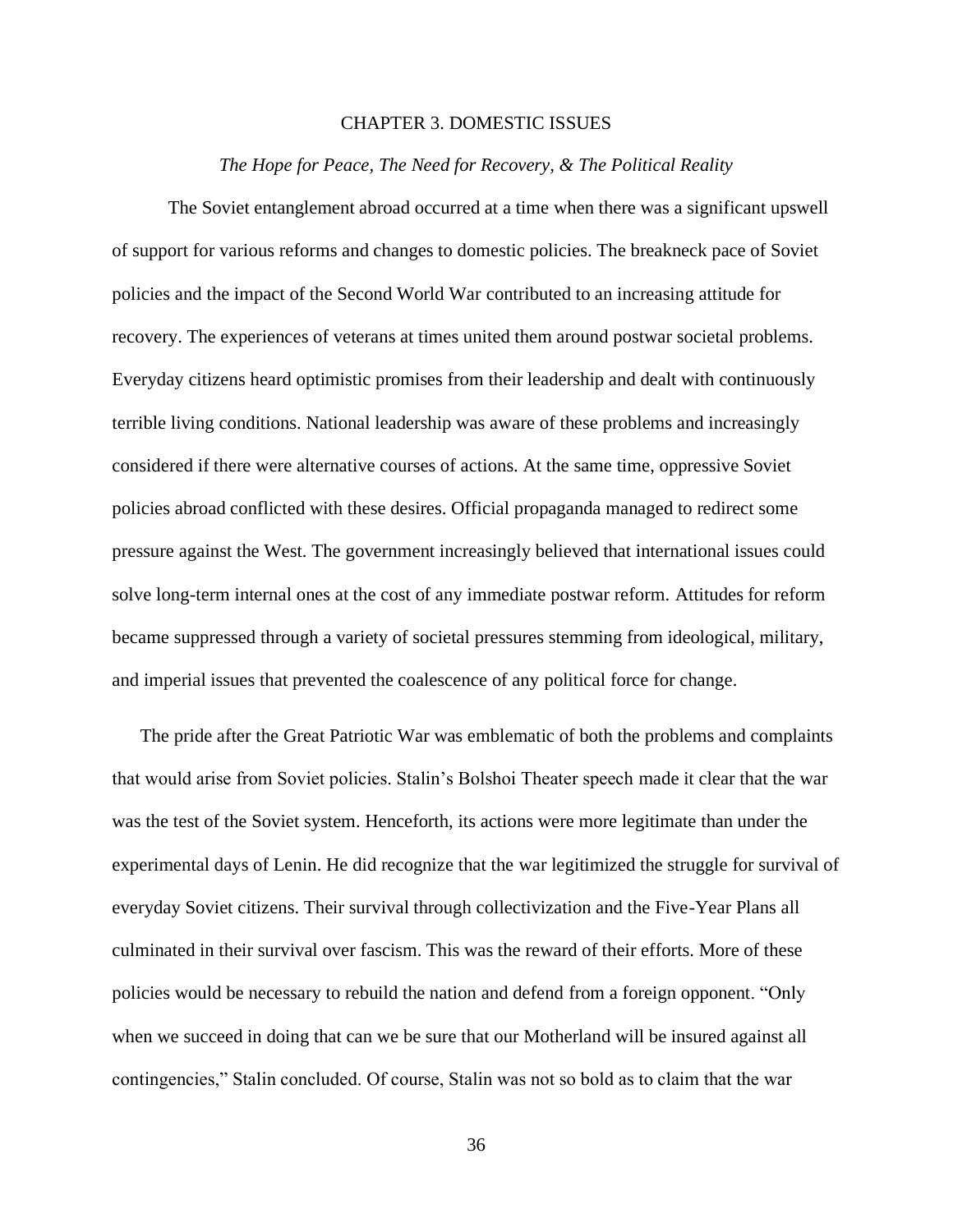insulated him from all criticisms. His speech was technically a speech to Soviet voters. He then said that "Victors may and should be judged… I regard the election campaign as the voters' judgment the Communist Party."<sup>88</sup> Stalin and his associates remained in power and the people remained publicly supportive of the totalitarian state. Yet there was widespread dissatisfaction with the course of postwar policies within the country. Collectivization, the Five-Year Plans, and the war led to widespread problems for everyday people. "I have no husband and I have no bread: I will neither go to the meeting nor will I vote," one woman complained. The sentiment was emblematic of the widespread dissatisfaction of many with their negligible role within the political process.<sup>89</sup> In the postwar era, Soviet legitimacy would stem from the lessons of war. Private criticism of Soviet policies would also originate within their own lessons of the war.

The government did acknowledge the consequences and devastation of the war, but the political lessons from this were complex. *Happiness*, for example, includes numerous references to the war-torn state of the Soviet Union. Voropayev intends to live in a war-torn Crimean town and recuperate from his extensive war injuries. The town is in bad shape with the lingering smell of burnt wood hanging in the air. The settlers arriving in the area are disorganized and there seems to be no life, not even barking dogs. Voropayev's conclusion from the directionless workers lingering around was not with those in charge, of course. "'Like when our unit was surrounded,' was the thought that flashed through Voropayev's mind. 'No order. No

historical/docview/305281528/se-2?accountid=10771. 134.

<sup>88</sup> Stalin, "Speech Delivered by Stalin," 14.

<sup>89</sup> Nicholas Ganson, "Famine of Victors: The Soviet Hunger of 1946–1947 in Historical and Global Perspective," *ProQuest Dissertations and Theses* (Ph.D., The University of North Carolina at Chapel Hill, 2006), https://www.proquest.com/dissertations-theses/famine-victors-soviet-hunger-1946-1947-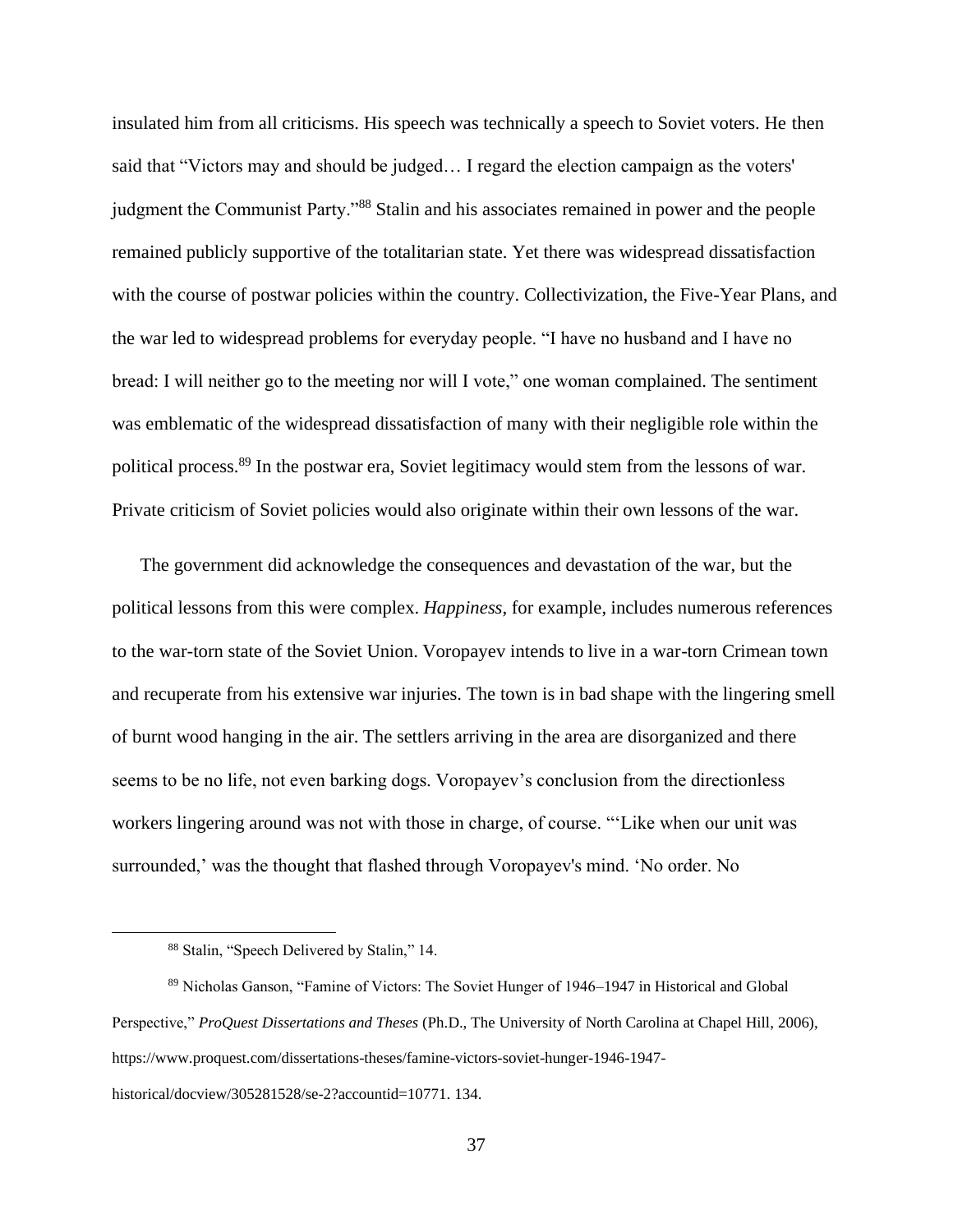discipline."<sup>90</sup> The conclusion from this comment would be that a disciplined workforce would be productive and restore normality to the village. His understanding reveals the blame for these matters lied with the individual people and their attitudes. His arguments about encirclement within the context of the war are even more startling. A lack of discipline in the early years of the war may have contributed to some defeats of the floundering Red Army. However, his conclusion that order and discipline alone could have prevented an encirclement shows just how domestic propaganda directed criticism down upon the lower rungs of Soviet society instead of its leadership.

The victory also led many people to stand in opposition of the collective farms for a variety of reasons. Some simply believed that this was the end of collectivization and heavy industrialization since the outside threat ended. One collective farm worker said that "My husband Aleksei fought for nothing in the war. He thought that, after the war, the collective farms would be disbanded, but that didn't work out."<sup>91</sup> This sentiment reflected the sacrifices of veterans and the lack of a payoff in postwar society. Many veterans and individuals who fought or traveled through Central Europe understood that non-collectivized farms were more prosperous, for example. "Look— in the western regions [which were incorporated into the USSR in 1939] there are no collective farms and life is better," one peasant argued.<sup>92</sup> The story of comrade colonel Voropayev merrily transforming a Crimean collective farm into a successful enterprise through socialist gumption contrasted with the hopeless reality of postwar Soviet life.

<sup>90</sup> Pavlenko, *Happiness*, 30, 33-4. Voropayev assumes that the dogs have fled. It is my own speculation that the starving settlers would have eaten any wandering dogs before they had the chance.

<sup>&</sup>lt;sup>91</sup> Ganson, "Famine of Victors," 139.

<sup>92</sup> Ibid., 135.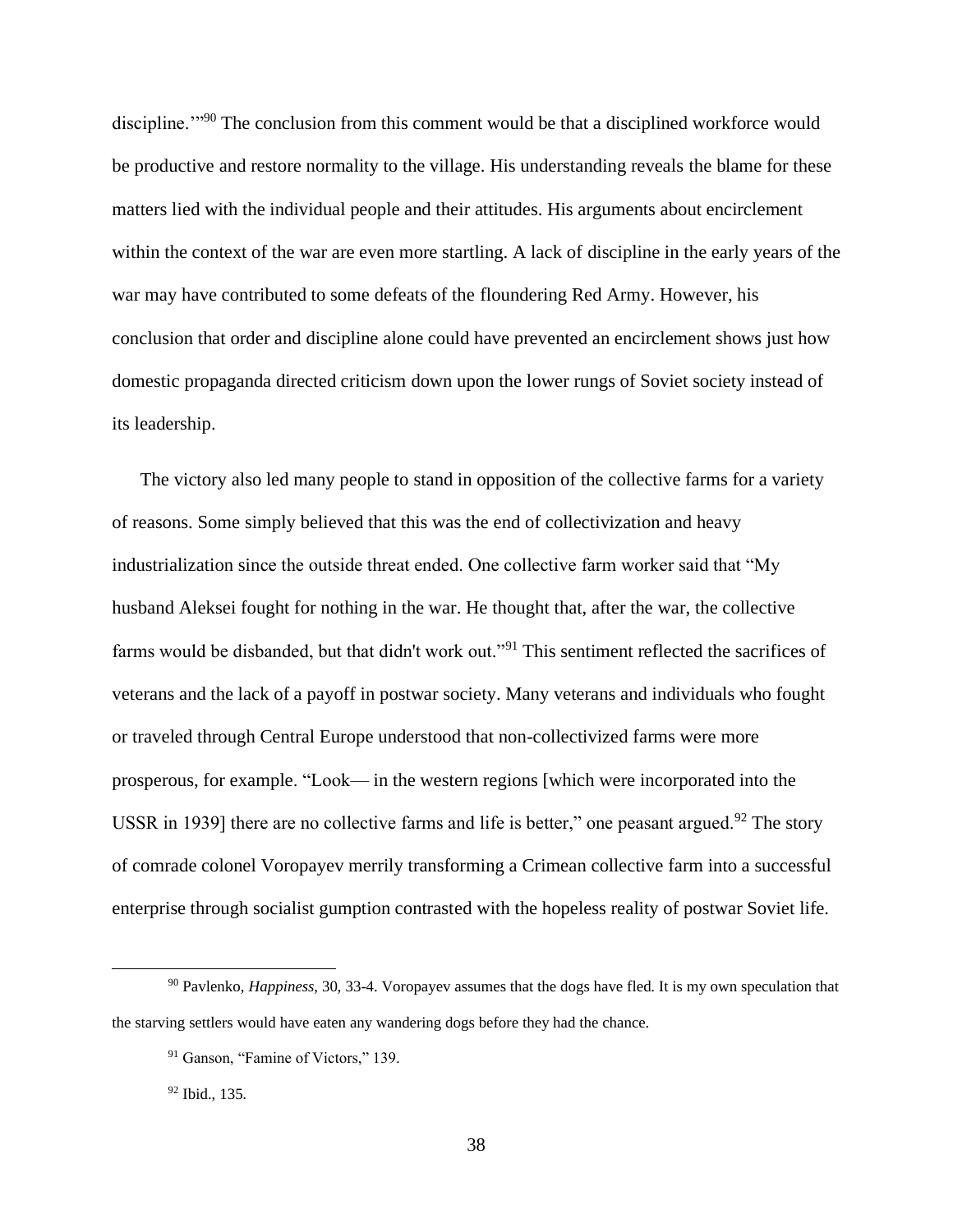Fedor Abramov wrote a novel, *Two Winters and Three Summers*, which talked about the experiences of those on a collective farm. The character Il'ia, a collective farmer, looked over the well-leafed list of obligations he had as a tax. "Sheep's milk cheese—raw. Blank. Not heard of in Pekashino [the collective farm]. Milk. Of standard richness…Il'ia smiled here each time. He smiled now. Il'ia had no cows." The chairman had promised cows for Il'ia to raise, but problems with the farm's management prevented this. He "didn't read further. However crafty you are, however much you deceive yourself, whether you read from the end or the middle, it makes no difference. You come to the meat." Il'ia then admired the bigger picture of the situation: "why is it city people can't do without meat? But we can. Just ask me—when did our children last eat meat?"<sup>93</sup> Il'ia's final comment reveals a rural-urban divide. The collective farms were essential in supplying food to the industrial plans occurring in the city. The government prioritized this industrial development over the well-being of the rural populace.

Mass famine was another aspect of society that the people endured through the postwar era. According to economist Michael Ellman, the 1947 famine occurred from a combination of a drought, confiscation of grain, exports, the exclusion of some peasants from rationing, and issues with the rationing system.<sup>94</sup> The rationing alone demonstrated Soviet priorities. Decree No. 380 denied bread to the unemployed, some dependents, and reduced bread allotments for the countryside by 70%. The decrease in rations to the countryside combined with grain appropriations was effectively a death sentence for those affected. Between 1.5 and 2 million

<sup>93</sup> Fedor Abramov, "The Famine Years," *Seventeen Moments in Soviet History*, 1984, accessed March 10, 2022, http://soviethistory.msu.edu/1947-2/famine-of-1946-1947/famine-of-1946-1947-texts/the-famine-years/.

<sup>94</sup> Michael Ellman, "The 1947 Soviet Famine and the Entitlement Approach to Famines," *Cambridge Journal of Economics* 24, no. 5 (2000): 618.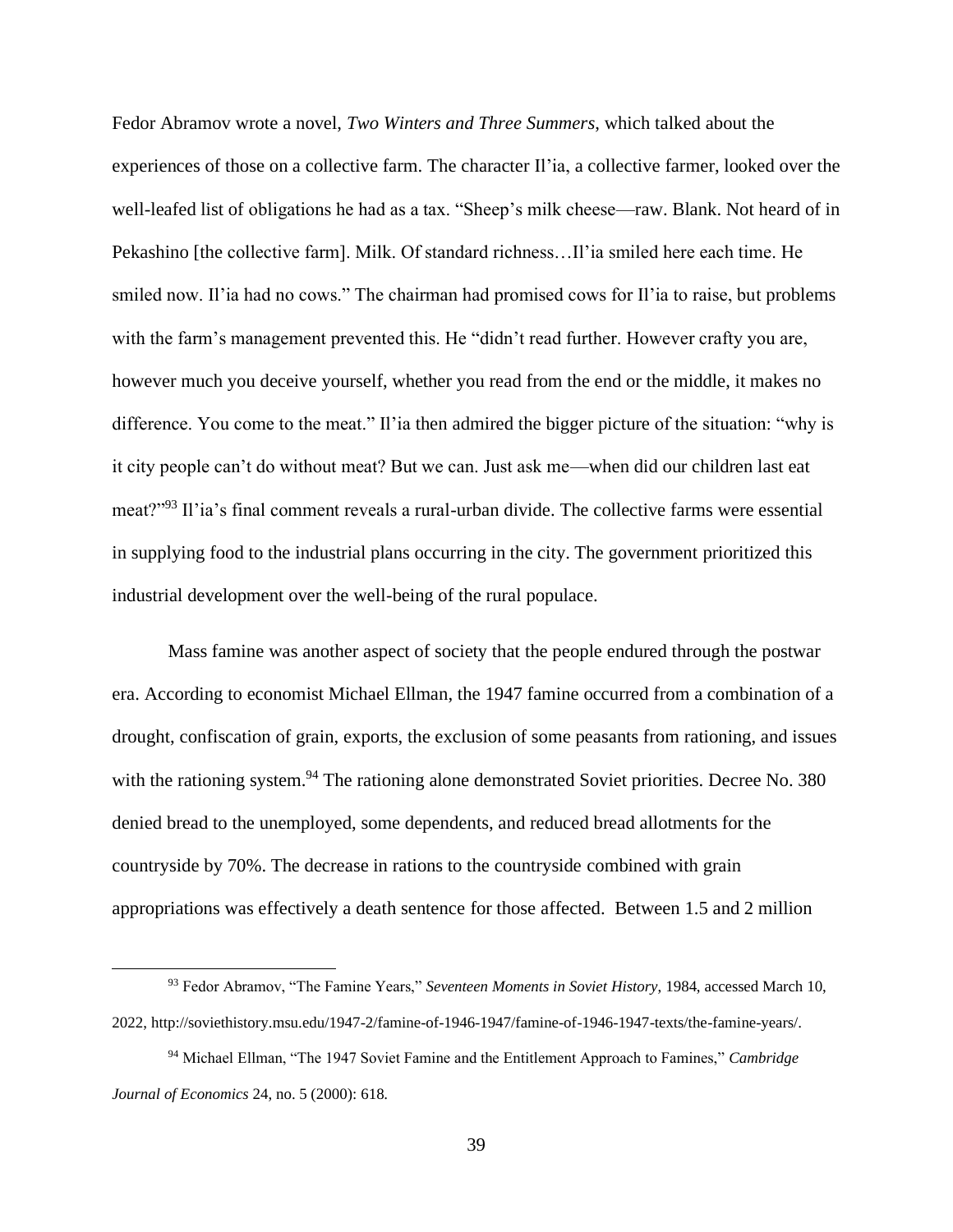people dying that winter. Ganson compares these figures with the Tsarist 1892 famine and finds that "the increase in the death rate in 1947 in the USSR, including non-famine areas, was nearly three times greater than the corresponding figure for the regions affected by famine in 1892: 2.85 versus 1.05."<sup>95</sup> It could also be opaque in its implementation. In a meeting on the situation, a manager erroneously informed the public that "entire rural population was being taken off of rationing." Bread rations could take on a political angle as well as "teachers, medical providers, and other workers" who were to receive bread did not for unknown reasons. The same manager alluded to the Great Purges to get people to stop complaining to him about the situation. Even in the metropole that was Moscow, forty bread stores closed and Muscovites mobbed the remaining stores for bread. The blame placed on the unemployed and unimportant people for using up the food was a significant factor in the famine. Ganson summarizes that "The workers, having sinned against the government, could also be held accountable. Meanwhile, the authors of the decree remained beyond judgment."<sup>96</sup> When people resorted to eating acorns or outright cannibalism, the source of their hunger officially became isolated from the immediate problem. Officials warned people that acorns could cause illnesses and arrested or institutionalized cannibals. The confiscation and deprivation of grain did not officially factor into these matters. 97

The position of the Soviet government in all these matters was complex on both a domestic and international level. Certainly, the urban industrial divide played a key role in the allotment of food. But the government would have considered the collective farms to be of the upmost importance to both socialism and the Soviet state's production. In fact, Stalin's Bolshoi Theater

<sup>95</sup> Ganson, "Famine of Victors," 102, 205.

<sup>96</sup> Ibid., 106-7.

<sup>&</sup>lt;sup>97</sup> Ibid., 153.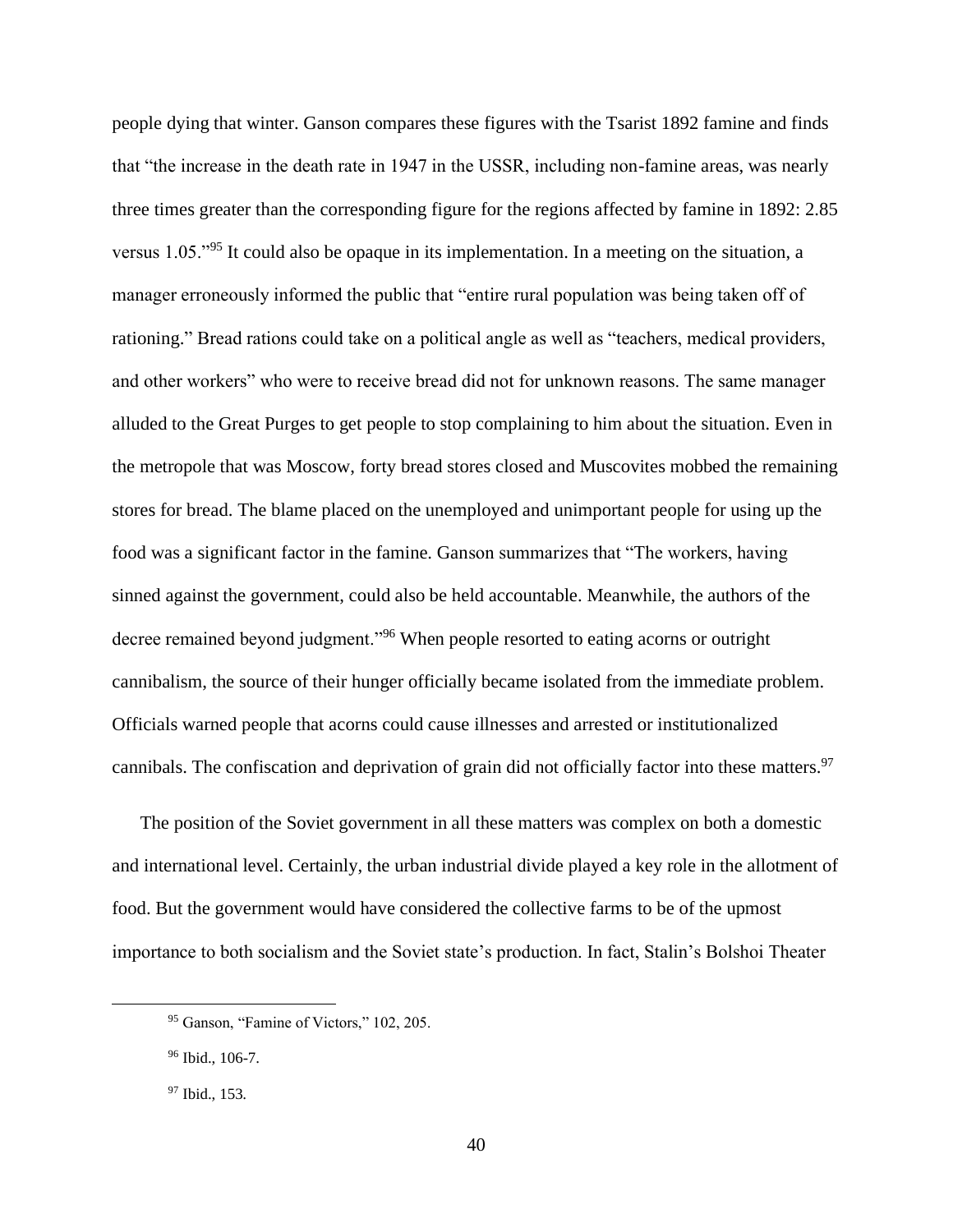speech lauded the accomplishments of the collective farms as equal to that of the Five-Year Plans.<sup>98</sup> Molotov later framed negative criticisms of the harsh nature of national policies within the mindset of leadership. He argued that "in bourgeois democracies they don't do what needs to be done."<sup>99</sup> In comparison, the state would go to extreme measures to carry out what they thought was right. Based on Soviet propaganda, it seemed that convincing the people of the legitimacy and promise of these actions was more important than actual societal improvements. Molotov even recalls that the original collectivization and taxation efforts consisted of squeezing out "every ruble and kopek" from the peasants to fund the revival of industry.<sup>100</sup> Upon being asked about the low wages of Soviet workers, Molotov argued that it was a complex problem. But ultimately, he explained that "As long as imperialism exists it will be very difficult for people to improve their lives. Defense capability and much else are needed."<sup>101</sup> The Soviets would have also considered ideology and production to be under threat if they traded or received grain from the West. Djilas criticized how "Those who govern [in the Soviet Union] are still themselves too poor to find dogmatism and monopoly rule a hinderance or superfluous, while the Soviet economy can still exist enclosed in its own empire and can absorb the losses caused by its separation from the world market."<sup>102</sup> Molotov also recalled that "We never resorted to

<sup>100</sup> Ibid., 169.

<sup>98</sup> Stalin, "Speech Delivered by Stalin," 11-2.

<sup>99</sup> Chuev, *Molotov Remembers*, 272.

<sup>101</sup> Ibid., 184.

<sup>102</sup> Djilas, *Conversations with Stalin*, 189.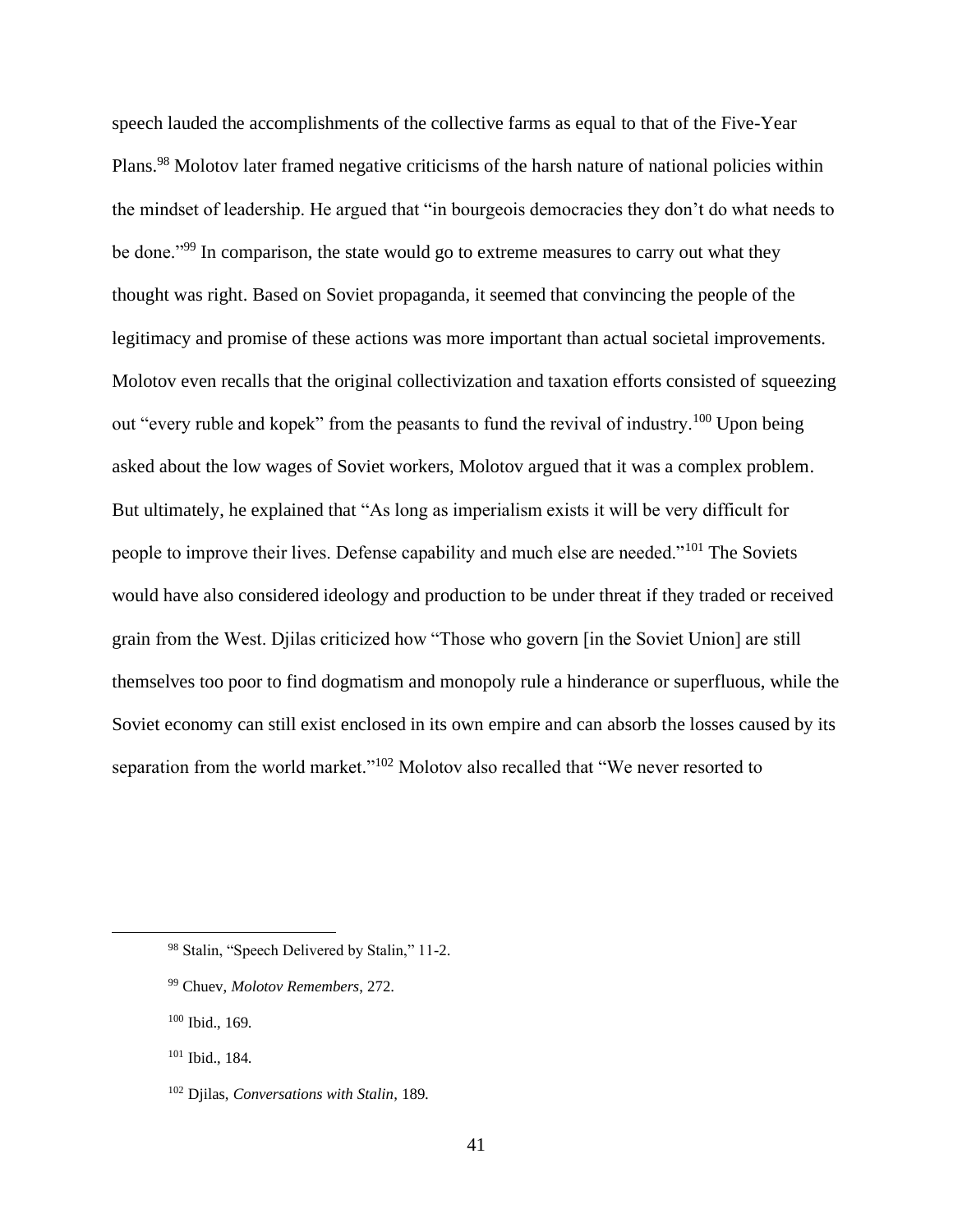purchasing food from abroad…we needed equipment and metals in the event of war…That consideration came first."<sup>103</sup>

There were alternative options that some within the government considered. The Soviets would have traded with their socialist neighbors if possible. But the postwar situation in these counties made importing grain a non-starter on top of the industrial and financial reparations. This equally made it difficult to halt the exportation of grain since it would hinder the progress of socialism. Molotov bitterly remarked that "after the war the Czechs used to take bread from us and feed it to their livestock. And we were starving."<sup>104</sup> At the same time, there were voices from many officials that easing the collection of grain would give long term benefits. Mikoyan and even Molotov favored such a policy at times.<sup>105</sup> But the most principal factor of all would have been postwar ideological pride. Stalin's speech reflects that the original collectivization campaign faced significant opposition. "But the Party yielded neither to the threats of some nor to the howling of others and confidently marched forward in spite of everything," he recalled.<sup>106</sup> The lesson was that by following the party line, the Soviet Union would be successful despite short-term difficulties. Propaganda would be necessary to show the Soviet people that this was the right course of action. Ellman makes it clear that unlike the 1930s, the 1947 famine's primary cause was environmental. But "had the policies of the government with respect to taxes and procurements, stocks and international trade, been different from what they actually were, there

<sup>104</sup> Ibid., 62.

<sup>103</sup> Chuev, *Molotov Remembers*, 359.

<sup>&</sup>lt;sup>105</sup> Ganson, "Famine of Victors," 192.

<sup>106</sup> Stalin, "Speech Delivered by Stalin," 12.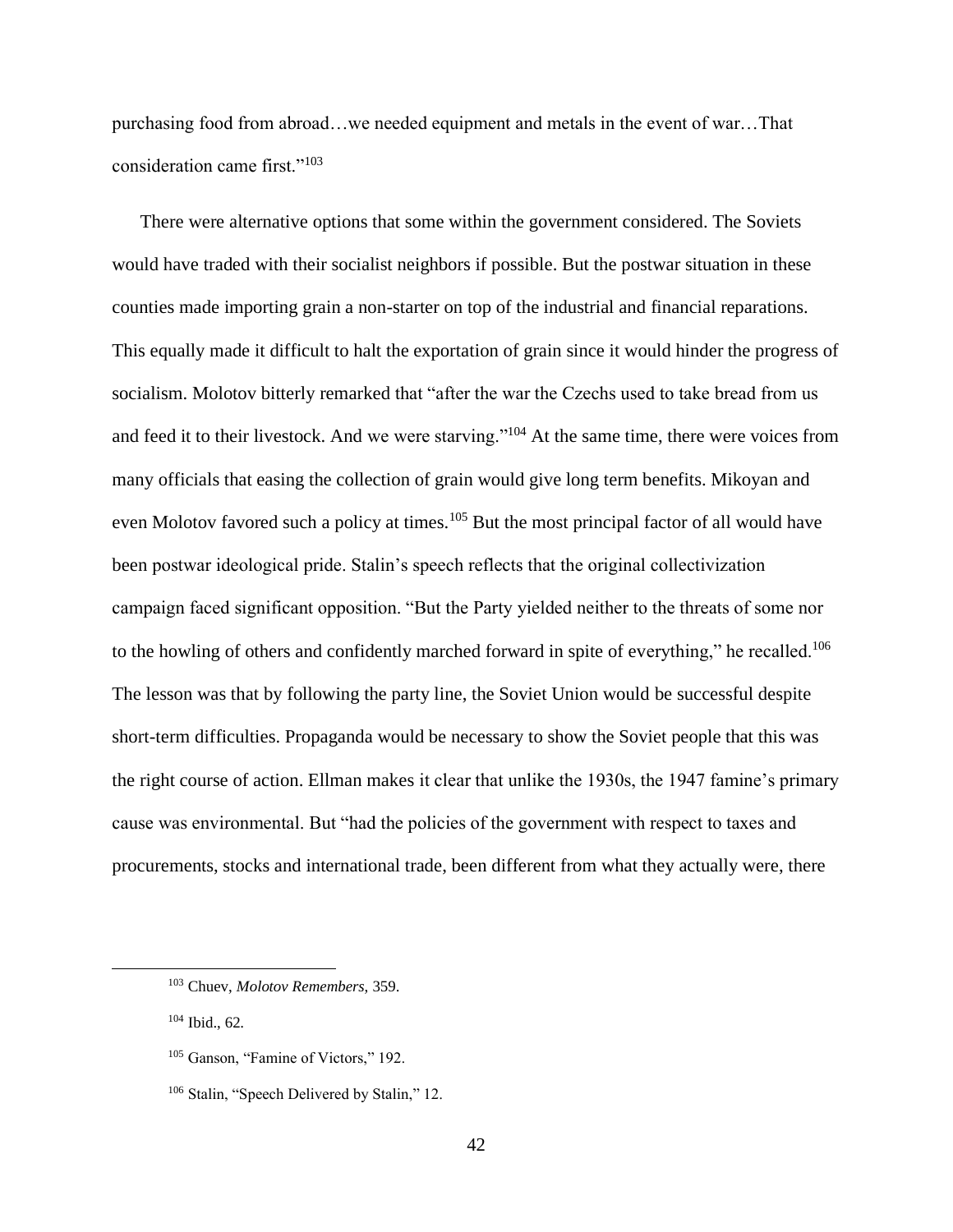might have been no famine, or only a much smaller one, despite the drought."<sup>107</sup> Yet after decades of starvation in the Soviet Union, the problem seems to have been received with deaf ears. But cracks were showing within the totalitarian Stalinist system. The impact of the war created a vast change within the psyche of veterans and civilians. Why couldn't the Soviet government experience changes in their attitude as well?

A significant amount of Soviet propaganda during the era tried to frame everyday attention to the real source of postwar issues: the West. While it is easy to accuse such messages of simply diverting attention from famines and failed diplomatic exploits, the propaganda did properly characterize the political dilemma of the country. The government worked off the Marxist-Leninist belief that domestic prioritization was not possible until capitalism and class differences disappeared. The surprise attack on the Soviet Union easily created seeds of mistrust among the everyday people of capitalist intentions. Soviet propaganda simply needed to shift this common mistrust onto the formerly anti-fascist West and change the Soviet identity of the war. Many forms of media were contemporary pieces comparing the Soviet and American sides of the war. *The Meeting on the Elbe* (1947 play, 1949 movie) portrayed American soldiers as immature, undisciplined, cultural degenerates who relied upon aggressiveness. This heavily contrasted with battle hardened and disciplined Soviet troops. One early scene in which a Soviet soldier first sees the Americans at the river Elbe sums up the pessimistic message of the film. The soldier says, "Look, it is the last day of war—and finally we have a second front" against Germany. This perspective of the famous meeting of Soviet and American troops contrasts with the positive attitudes that occurred at the actual event. Historian Rósa Magnúsdóttir argues that this party line

<sup>&</sup>lt;sup>107</sup> Ellman, "The 1947 Soviet Famine," 623.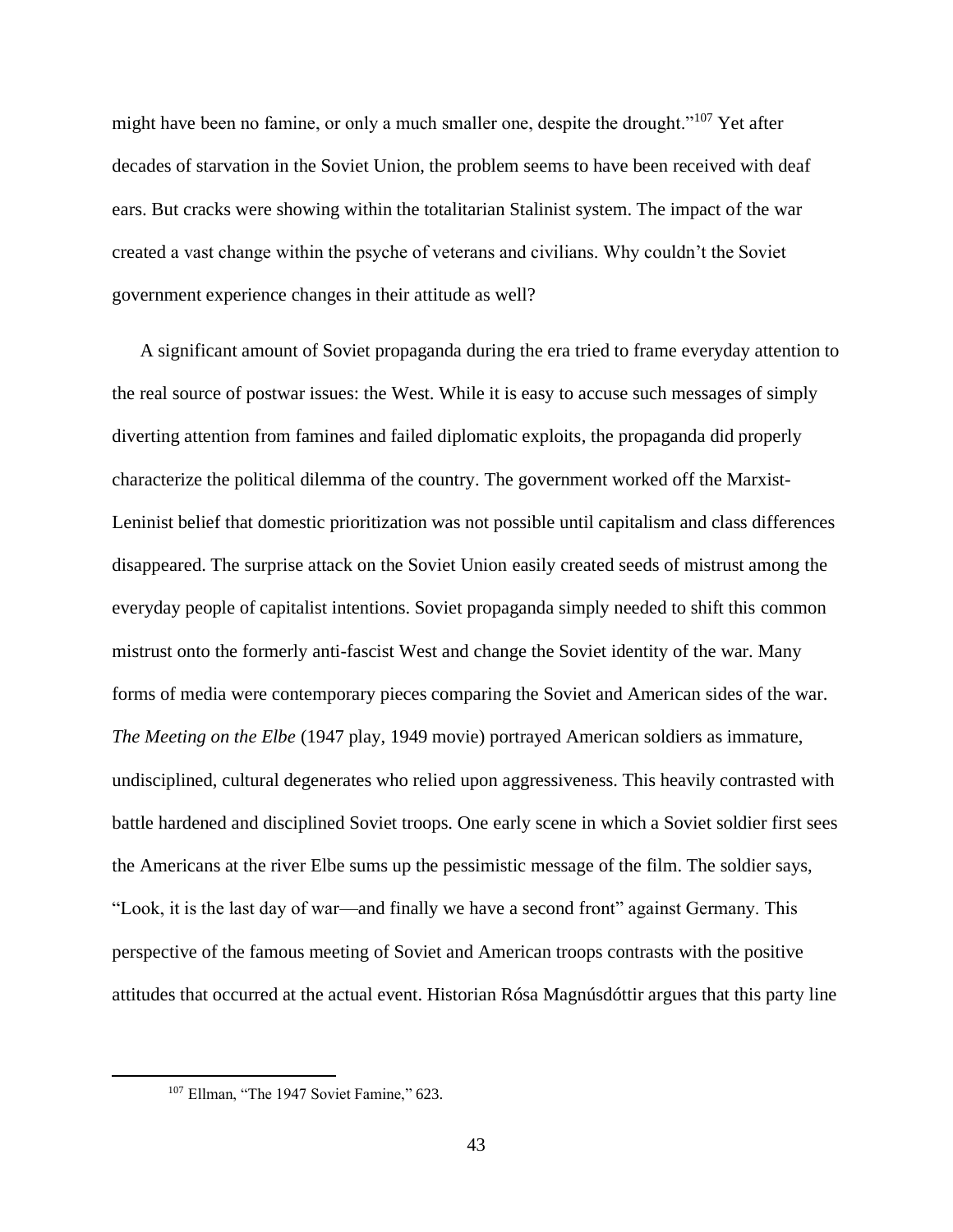whiplash may have been difficult to accept for Soviet viewers. The "memory of the war itself and the suffering of the Soviet population" were likely the main factors in acceptance of a supposed American betrayal. Propaganda was rapidly reforming the meaning of the war in the face of deteriorating Soviet-American relations.<sup>108</sup>

Another area of analysis these works adopted was theme of regular Americans versus capitalists and reactionaries. The play, *The Voice of America* (1949), follows the story of a decorated American soldier who returns from the war to face the House Committee on Un-American Activities. The film derives its name from the eponymous postwar radio station that broadcasted pro-American messages across the new Soviet bloc. Many of the films characters from senators to police officers are a stand in for the "fascist stratum" of America. Ironically, veterans returned to the Soviet Union to experience their own form of trial in the face of oppressive economic and political policies. Interestingly, these films try to bridge the divide between wartime pro-Western messages and postwar anti-Western ones. *The Russian Question* (1946 play 1948 movie) follows a journalist fighting the capitalist "Wall Street" oppression of everyday people. The main character nevertheless extolls the vision of the "America of Abraham Lincoln, in the America of Franklin Roosevelt."<sup>109</sup> These kinds of media gained remarkable success but walked a tightrope between the evolving party line or accusations of praising America. Both the movie versions of *The Meeting on the Elbe* and *The Russian Question* later faced criticisms for their dated anti-American messages compared to more recently written works. *The Voice of America* play faced the worst of this backlash when it used American

<sup>108</sup> Rósa Magnúsdóttir, *Enemy Number One: The United States of America in Soviet Ideology and Propaganda, 1945-1959.* (Oxford University Press, 2022), 21-2.

<sup>109</sup> Ibid., 21-5.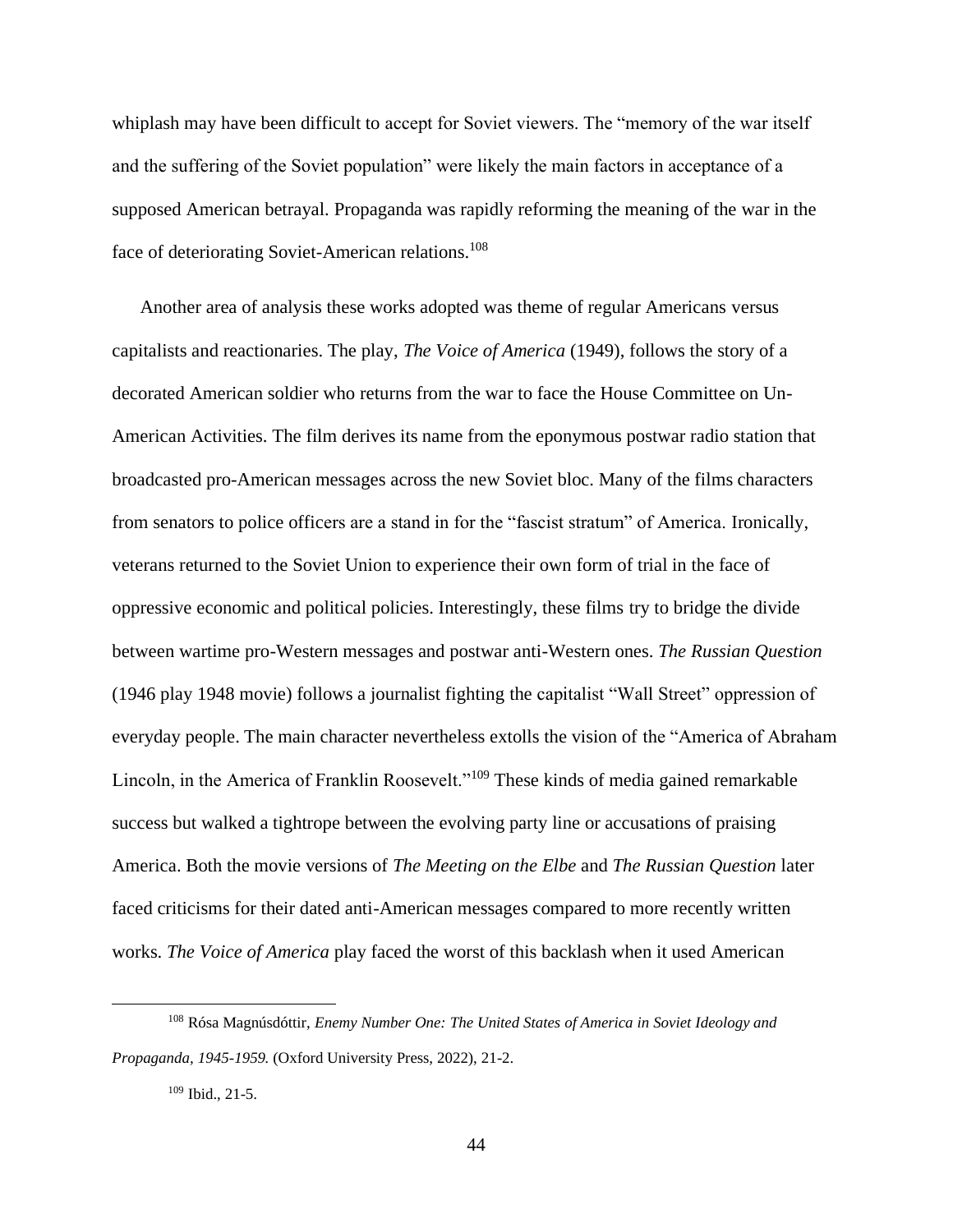magazines showing a better life as props. Criticism quickly grew to question the non-workingclass nature of the main character. Playwright Boris Lavrenev then personally wrote to Stalin to try to convince him of the film's suitability for Soviet audiences. For the country, anti-American propaganda could not risk showing the disparity between postwar American and Soviet society.<sup>110</sup>

This kind of propaganda also played a key role within the complex struggle for peace movement occurring at the time. The struggle for peace was a public face of the Marxist-Leninist understanding that the West was inherently militaristic. One rather insensitive resolution of the Central Committee explained that "It is necessary to explain that the Soviet peace-loving foreign policy relies on the might of the Soviet state and, that reinforcing its might with their creative labor, Soviet people are strengthening the security of the people."<sup>111</sup> The suffering of those in collective farms or heavy industry directly connected with the vitality of national security. The result of a world war instigated by capitalist powers "can lead only to the collapse of the capitalist system and its replacement by the socialist system." Given that the Soviet Union wanted a socialist world, there was quite the conflict of interest over their desire for peace. The *Meeting on the Elbe*'s characterization of American soldiers as aggressive compared to their Soviet counterparts would give viewers an understanding of the inevitability of such a war. This was not a challenging task to achieve when the Soviet people had just faced a surprise attack on their nation several years earlier. The people quickly fell under a war scare of whether they could come under attack by the United States. The deceptiveness of Soviet propaganda in creating this

<sup>110</sup> Ibid., 21-3, 27.

<sup>111</sup> Communist Party of the Soviet Union Central Committee (CPSU CC), "Resolution of the Central Committee," 2.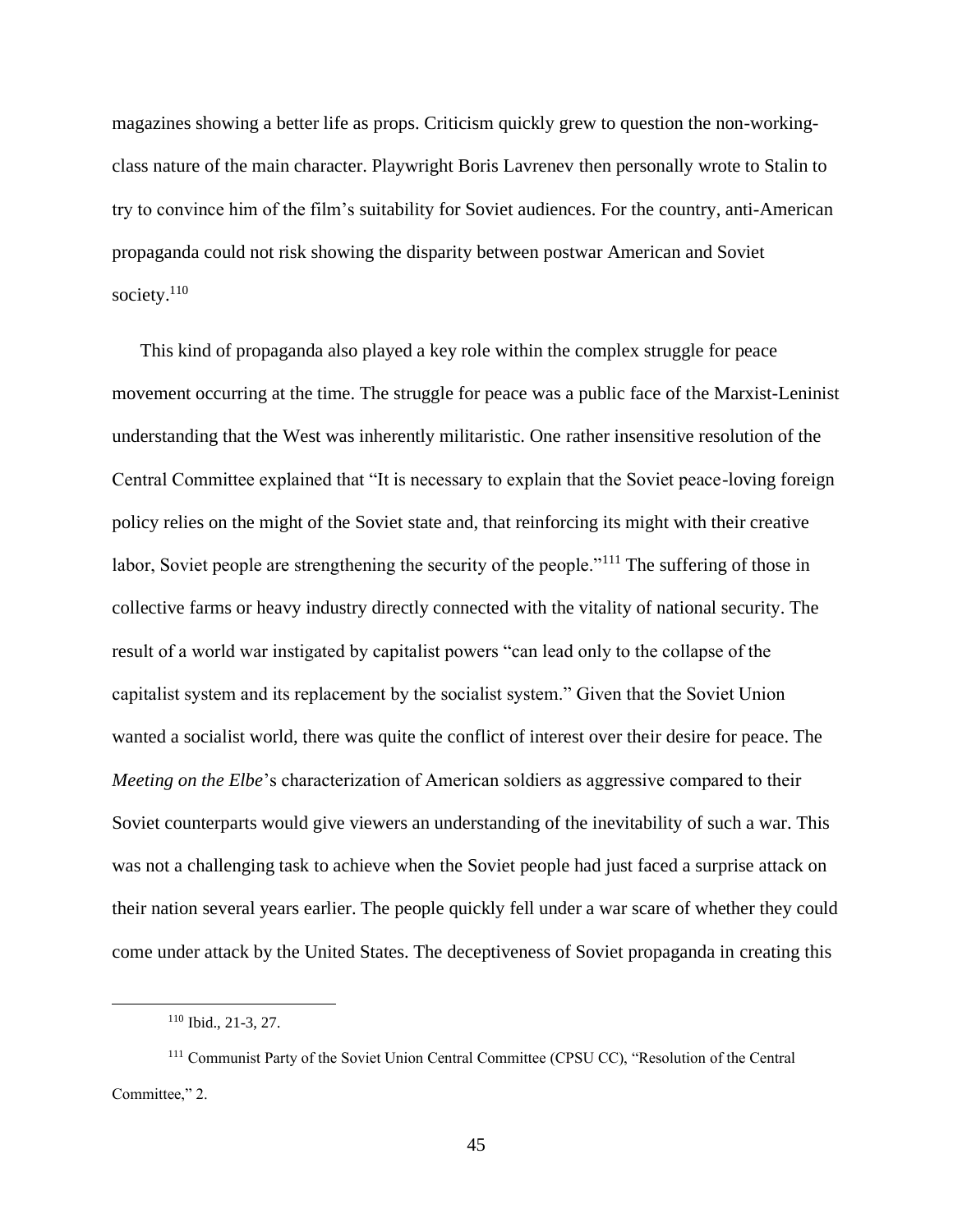fiction did cause questions about why America would engage in such a senseless fight so soon after the last war. Those sentiments became irrelevant through the rallying of the people around jingoist patriotism to rebuild the country.<sup>112</sup> This spirit was not as successful in masking the immediate hardship everyday Soviet people faced at the same time.

The needs of veterans in the postwar Soviet Union were complex yet surprisingly cohesive at times. State sanctioned media reflected the power of this unified group within Soviet society. Author and journalist Pyotr Pavlenko's novel *Happiness* includes numerous statements about a veteran's problems within the postwar Soviet Union. In one section, the main character, Voropayev, rallies veterans at a collective farm asking, "Did we fight at the front only to perish at home?"<sup>113</sup> He then uses the experiences of the various veterans listening to his speech to win their support. Shortly after, he coerces a veteran who did not serve on the frontlines. The veteran attempts weakly argue that "his conscience was clear" on his war service, but Voropayev despised "this retired bureaucrat, whose whole character ran against the Soviet grain."<sup>114</sup> Voropayev's use of the experiences of veterans and his attitudes for bureaucratic authority were easily relatable for Soviet veterans after the war. The authorities encouraged these traits in invigorating the Soviet people and deriding cosmopolitism. The idea of soldiers behind the frontlines engaged in bureaucracy was not an unusual idea in the postwar Soviet Union. The depiction of Stalin in the novel even says "Unfortunately, we still have a lot of people who prefer to remain officials in Moscow rather than be leaders in the provinces…but their time will end

<sup>112</sup> Magnúsdóttir, *Enemy Number One*, 48.

<sup>113</sup> Pavlenko, *Happiness*, 109.

<sup>114</sup> Ibid., 120-1.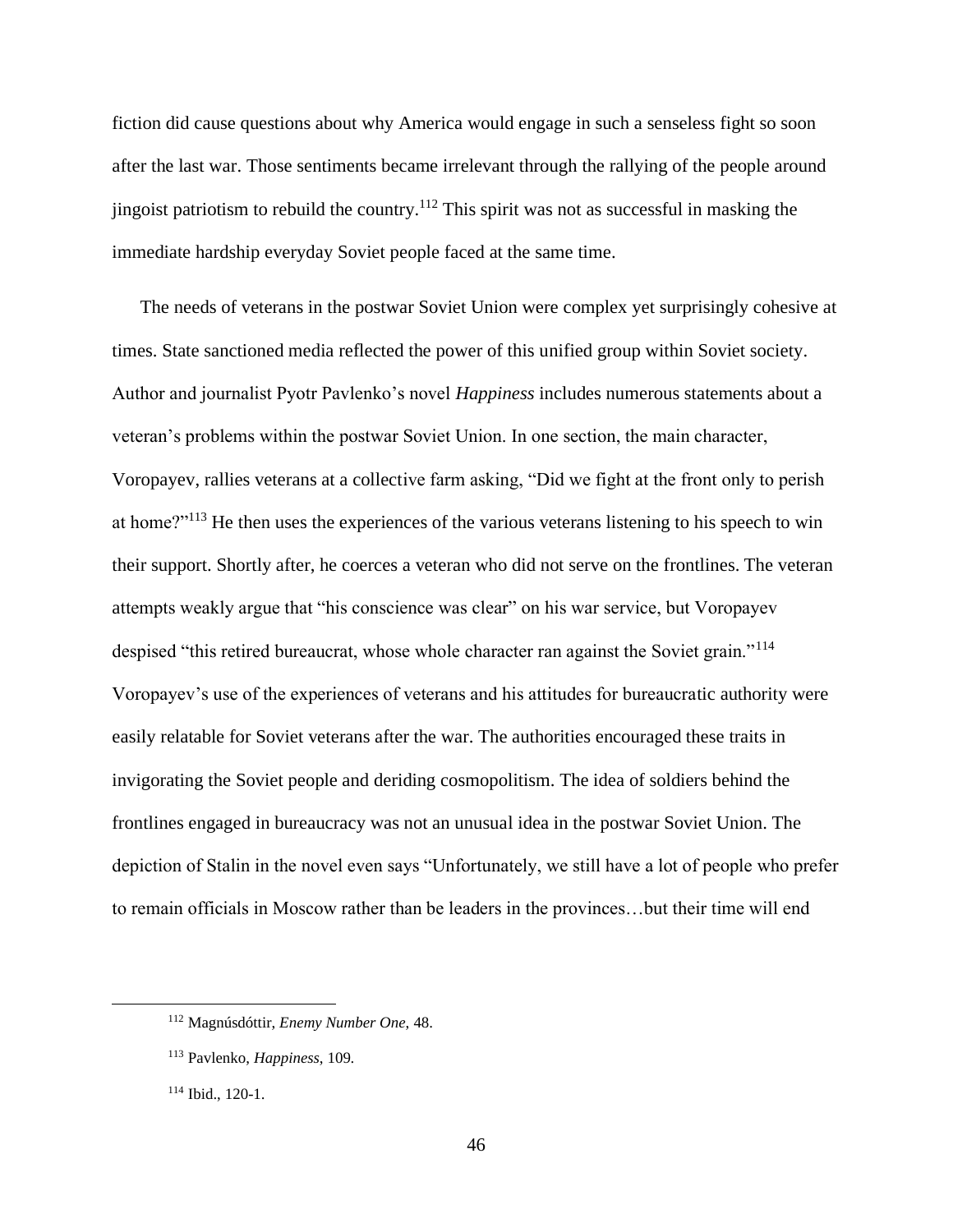soon" he says ominously.<sup>115</sup> Paradoxically, these attitudes would serve veterans well in their attempts to reform Soviet politics against local officials.

There was a real connection veterans gained between their own identities and the wider world through the war. The nation fought a unique fight against fascism for four years and suffered through immense sacrifices. This resulted in a strong, yet exploitable draw of the nature of the war on a more global scale. Officially, the Soviet Union recognized the important service veterans gave their country yet treated them no differently than any other group. Marxist polemics dictated that if the status of veterans strayed too far from non-veterans, the country would effectively place them in a new social class. Western veterans organizations were lobbying to resist the Soviet Union, so the concept of independently organized veterans became reactionary. Thus, attention to veterans was meant to be little different from what any other person in the country received. The government did acquiesce to the creation of the Soviet Committee of War Veterans (1956) to synergize with official propaganda that veterans and nonveterans all enjoyed a better way of life within the Soviet Union. This "Potemkin organization" would stand for Soviet interests for international veterans movements and organizations. In the process, it would bolster the military and ideological prestige of the Soviet system. Veterans did not see the organization in the official manner, however. Individuals who participated in the organization began attempting to use it as a mouthpiece for domestic problems. 116

<sup>115</sup> Ibid., 349-50.

<sup>116</sup> Mark Edele, *Soviet Veterans of the Second World War: A Popular Movement in an Authoritarian Society 1941-1991* (New York: Oxford University Press, 2008). 156, 164.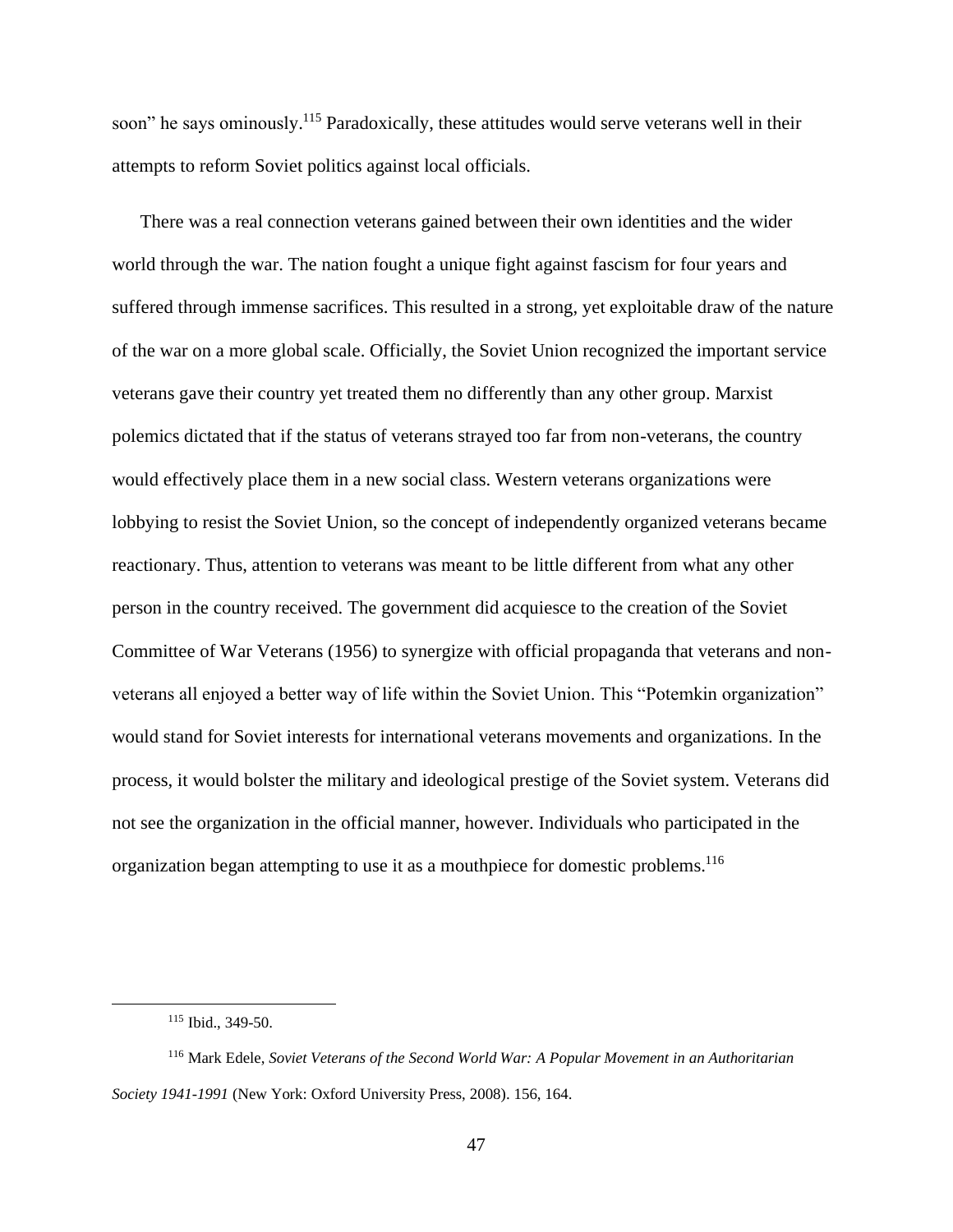These voices for the support of veteran concerns quickly got to the point where leadership within the organization needed to constantly harp on their official mission of state propaganda. One veteran asked of the senior political leadership: "Where do these candidates come from, who nominates them? We don't need either generals nor [sic] colonels. We met here mainly with questions about our transportation—wheelchairs. An organizer responded that "You have to understand the goals and tasks of our organization. Our basic task is public work in defense of peace."<sup>117</sup> This defense of peace was identical to the common struggle for peace narrative that the Central Committee had been pushing in propaganda and over the heads of individual Soviets.<sup>118</sup> While this united the Soviet people to oppose the aggressive West, it may have done little to modify their negative perception of the state of their own country. Thus, Soviet veterans would surprisingly continue ignoring the stated purpose of the organization. These individuals united around their shared experiences and what they perceived as unfair treatment for their service in the war. Another functionary frustratingly complained that "I have already explained our statutes on two presidium meetings, and now I will say it for the third time…It is very important for our fight for peace that we work among the several tens of thousands of people who are organized in the two international organizations of veterans."<sup>119</sup>

Everyday civilians also had their own forms of protest and resistance of the party line. The most extreme example of this resistance used outright violence and opposition to oppose Soviet rule. In the Ukrainian SSR, the Ukrainian Insurgent Army (UPA) maintained an independence

<sup>117</sup> Ibid., 165-6.

<sup>118</sup> Communist Party of the Soviet Union Central Committee (CPSU CC), "Resolution of the Central Committee," 2.

<sup>119</sup> Edele, *Soviet Veterans of the Second World War*, 171.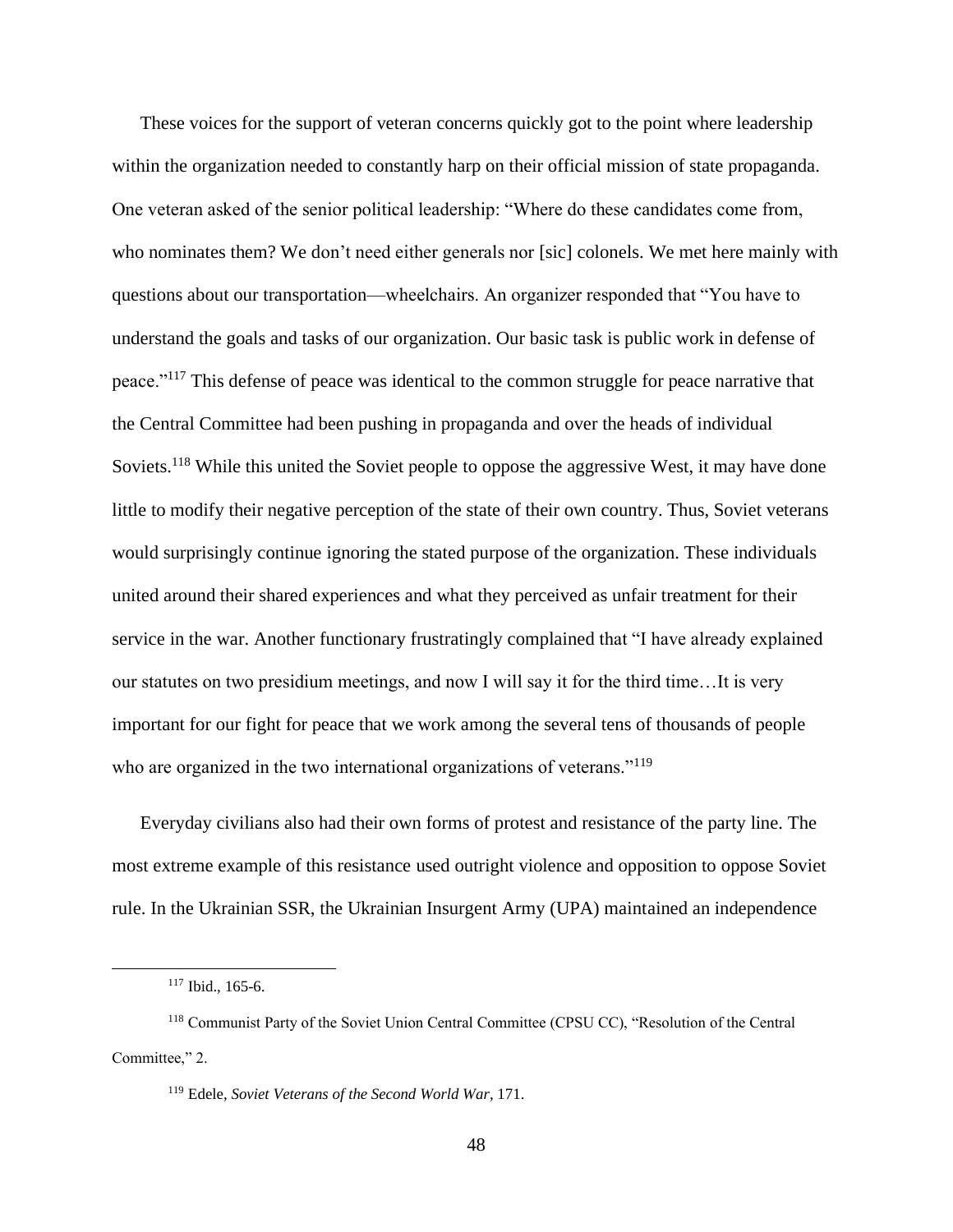movement against the Soviet government through the late Stalinist period. Most of their activities thus consisted of more nationalist orientated anti-Soviet activities but they also helped to spread information on flaws within Soviet policies and propaganda. Documents spread by the UPA include official Soviet policies towards confiscating food from collective farms. Other documents spread information on those sent to the gulags and the accusations against them. A pamphlet titled "Guidelines for Parents in Educating Children" showed their disgust with Soviet policies and propagate the importance of informing even children of these matters. The pamphlet warned parents to instruct their children "what damage and crimes the Bolsheviks are perpetrating against the Ukrainian nation." The cost of these activities under the late Stalinist Soviet Union were obviously quite harsh. Officials would even go as far as to burn dairy farm cooperatives to the ground just to deny the UPA of the sealable milk jugs they would use as document caches for these pamphlets.<sup>120</sup>

Most Soviet citizens would have found it difficult to bear the price of this level of anti-Soviet resistance and thus resorted to more passive measures. In the context of domestic policy changes, the Soviet people rarely targeted senior leadership as responsible for social and economic problems. This stemmed from a combined reality of propaganda from above and reality below affecting the everyday perception of events. Propaganda lauded the "peace-loving" nature of the government and its struggles in advancing socialism for the people. At the same time, the people faced the negative taxation and repressive state policies from local bureaucracy. Historian

<sup>&</sup>lt;sup>120</sup> Halyna Tereshchuk, "Old UPA Docs Reveal Revolutionary Activities in Soviet Ukraine in 1950s," trans. Christine Chraibi, *Euromaidan Press*, last modified August 15, 2017, accessed March 10, 2022, https://euromaidanpress.com/2017/08/15/old-upa-docs-reveal-revolutionary-activities-in-soviet-ukraine-in-1950s/. 148.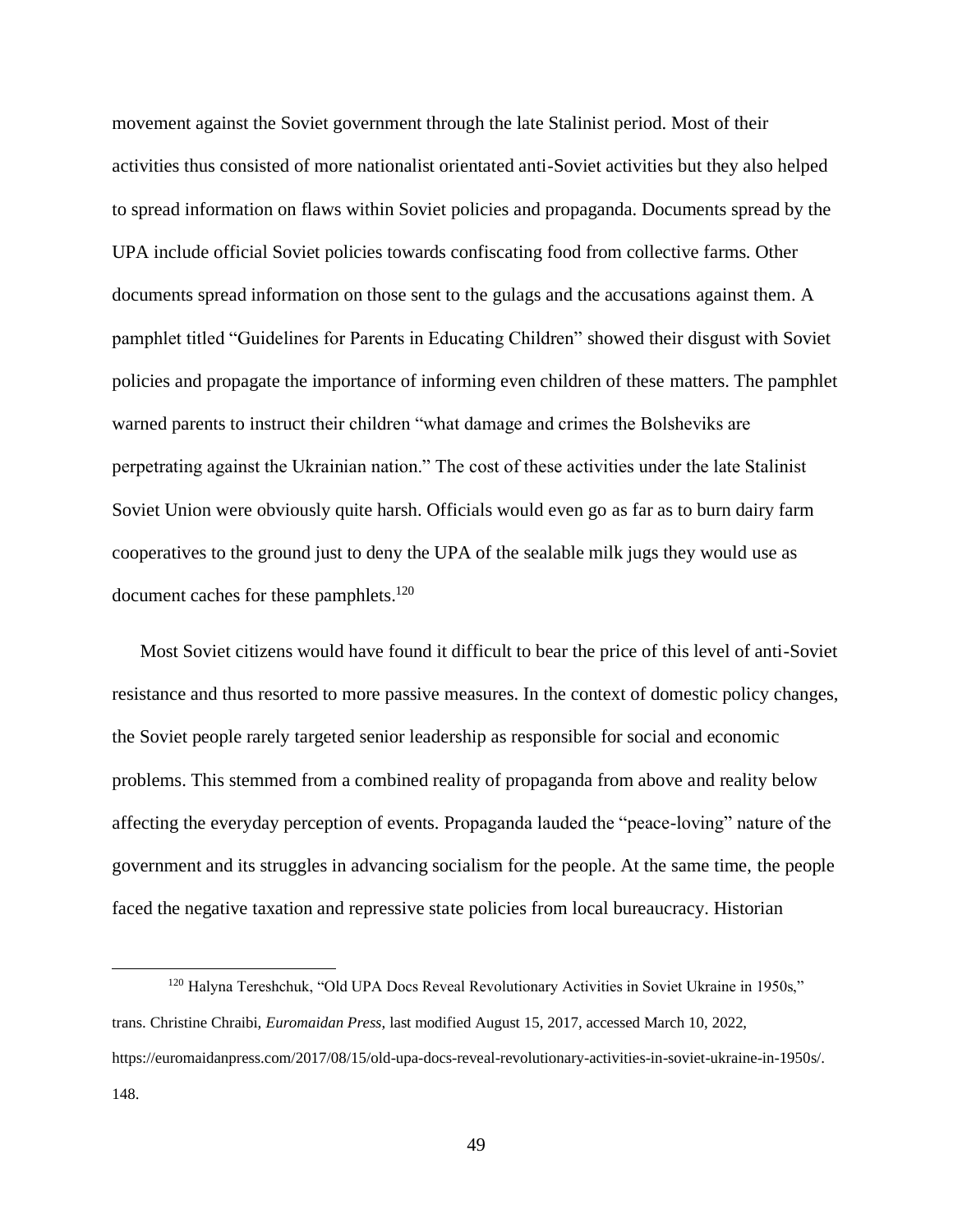Nicholas Ganson summarizes the peasant response to the 1947 famine: "The implication was obvious: local representatives of state power, *and not the Soviet leadership*, were responsible for the poverty of the peasantry." Oddly, upper Soviet leadership also blamed local officials for the famine. Local officials took the blame for pilfering cattle, grain, and money from the collective farms. There was certainly some truth to this corruption, but these accusations ignored the source of the issue from above. 121

An anecdote from Djilas about his chauffeur in Moscow may explain the opinions of many Soviets in the context of international issues. The man in question, Panov, "found it impossible to believe that there were more cars in New York and Paris, although he did not hide his dissatisfaction with the quality of new Soviet cars."<sup>122</sup> This was the duality of the average Soviet person: steeped in the socialist propaganda against the West and passively critical of the problems within their own country. For an everyday person, believing both would have created a rather bleak world. Soviet ideology emphasized a vision of the future might have well been comparable to promises of fusion power just down the road in 20 years every 20 years. At the same time, the outside world was a reactionary, capitalist dystopia. What was a Soviet citizen to believe in outside of their own struggle to survive? This did not mean that people were entirely unaware of the wider issues either. Perhaps some realized that localized and passive resistance was far safer. One banned ditty or *chastushka* at a collective farm went:

Part of the wheat—abroad

All of the potatoes— for vodka

<sup>&</sup>lt;sup>121</sup> Ganson, "Famine of Victors," 150-1.

<sup>122</sup> Djilas, *Conversations with Stalin*, 165.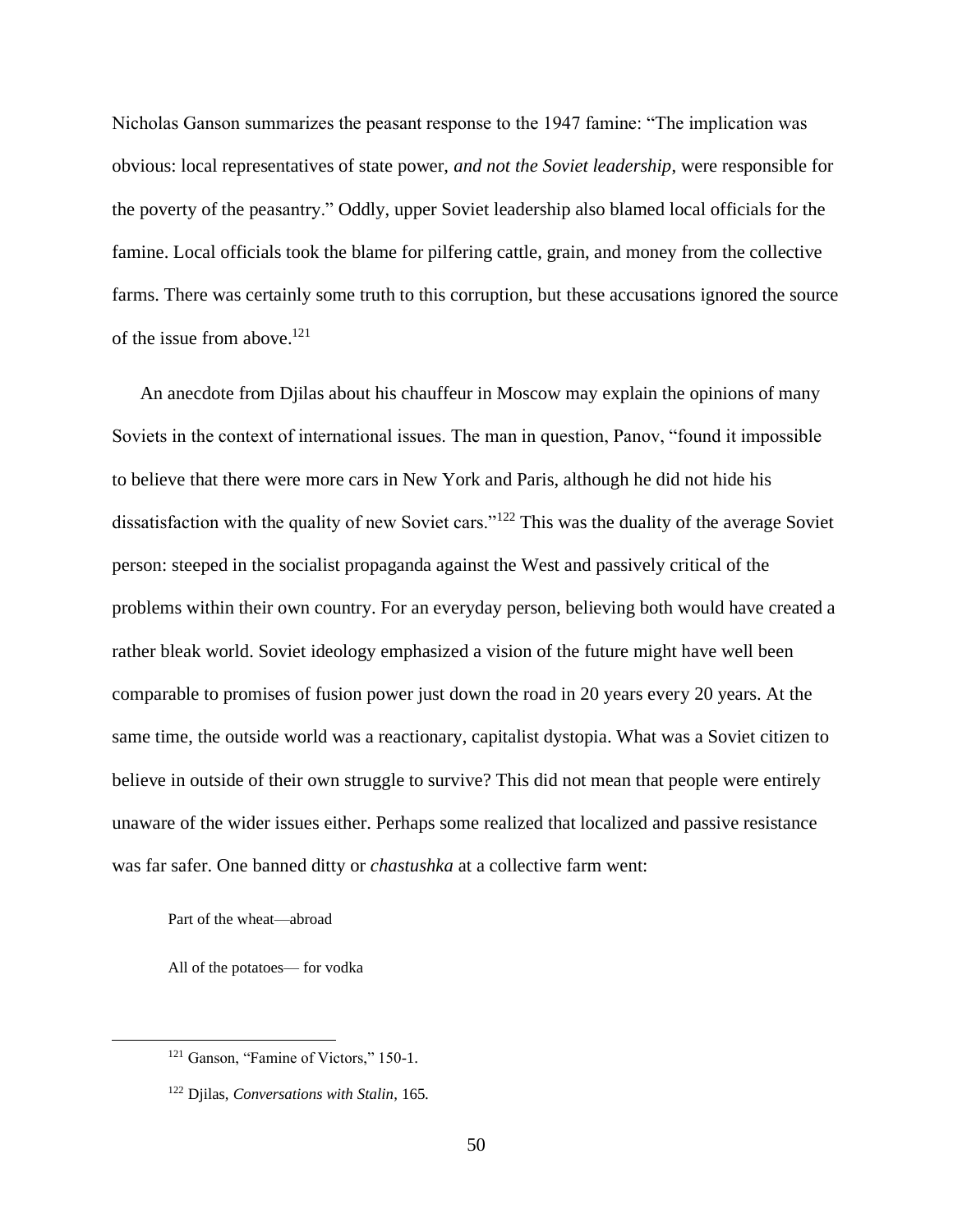And to the hungry farmers they say:

Go to the movies.<sup>123</sup>

The ditty offers three criticisms of Soviet policies during the 1947 famine. First, it criticizes the exportation of wheat to the greater Soviet bloc during the famine. The quantity of wheat exported was small, but at a time of starvation, it appears the common people both knew and disapproved of it. Second, the potatoes to vodka line could reference the mixed Stalinist-Leninist line towards alcohol. Originally, state vodka was a Tsarist tax on an addicted peasantry. The Soviets stopped this practice, then reinstated it around 1925 after they needed the revenue.<sup>124</sup> There was a clear conflict of interest of continuing the vodka monopoly for revenue while people starved. Third, the movie reference easily alludes to the propaganda occurring at the time. Given the Soviet mission in educating the populace of the ideological, military, and imperial goals of Soviet policies, this was an insult to those who endured the consequences of those policies.

Magnúsdóttir concludes that the countless letters and passive resistance of Soviet citizens did not result in any real changes on the part of Soviet leadership or propaganda. This was even though the Central Committee regularly collected *svodki* ("moods of the population") reports. Rather, the reports showed the importance of "popular introduction and mobilization" of the Soviet people was important, not private grumblings.<sup>125</sup> The effectiveness of books like *Happiness* and films like *The Russian Question* were important to Soviet leadership. These kinds of popular media would coalesce the Soviet people around the ideological, military, and imperial

<sup>&</sup>lt;sup>123</sup> Ganson, "Famine of Victors," 139.

<sup>124</sup> Anna L. Bailey, *Politics Under the Influence* (Cornell University Press, 2018), accessed March 10, 2022, http://www.jstor.org/stable/10.7591/j.ctt21h4vnw. 10, 13-4.

<sup>&</sup>lt;sup>125</sup> Ganson, "Famine of Victors," 47.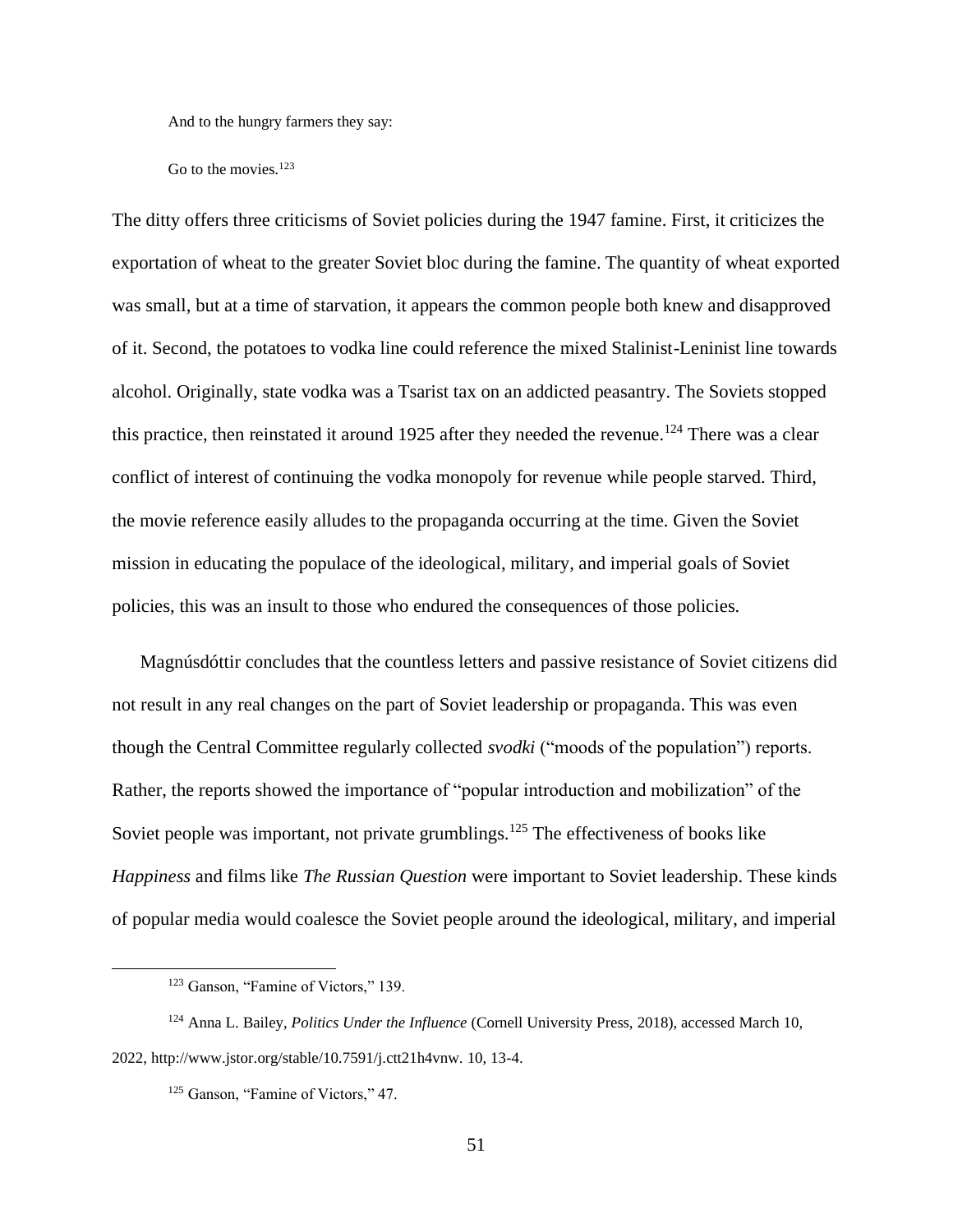issues of the political leadership. The Soviet people were ultimately to bear both the consequences of this burden and endorse its reasoning.

The demanding situation everyday people found themselves in within the postwar Soviet Union made them entertain the idea of reform or at least reducing the worst of Stalinist policies. Propaganda and political suppression prevented any tangible results from these sentiments. At the core of Soviet opposition to these changes was its ideological, military, and imperial obsession. Stalin once said that "peace will be preserved and strengthened if the peoples take the cause of peace into their own hands and uphold it to the end." The public Soviet mindset revolved around this conviction that the nation peacefully stood opposed to warmongering capitalism. Yet as the passive resistance of everyday individuals showed, the people played little role in how the state decided to pursue this. The Soviet Union had endured decades of these sacrifices, and this was no different. Someone asked Molotov in 1971 why he said that imperialism would collapse in the 20th century. He simply responded, "In January 1917 Lenin did not know that in ten months he would become head of government."<sup>126</sup> This was the hope that Soviet policy based itself around. Of course, Molotov did not know that in 20 years, the Soviet Union would finally face the contradictions of its hardline obligations.

<sup>126</sup> Chuev, *Molotov Remembers*, 389, 392.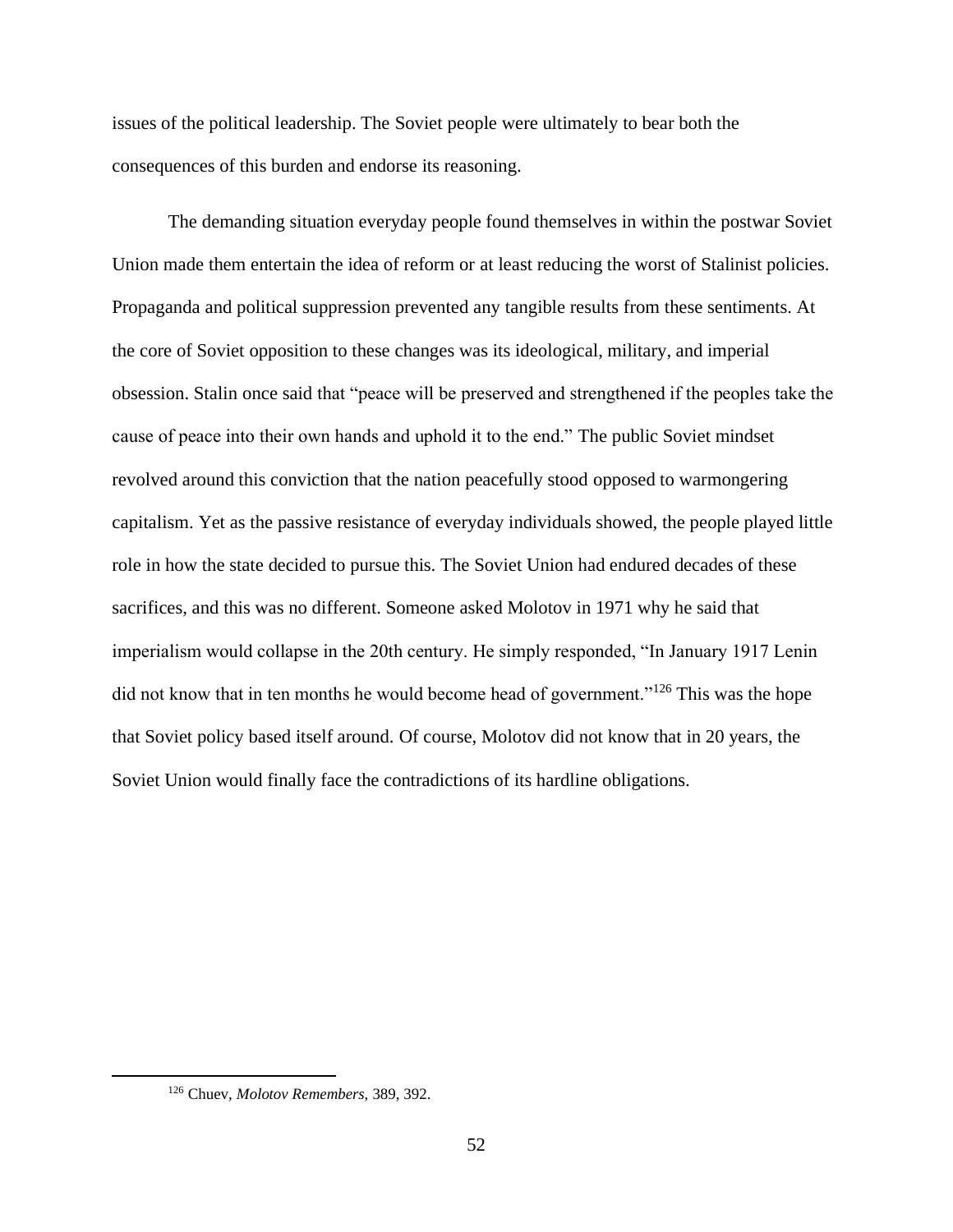#### CHAPTER 4. CONCLUSION

### *In This Lies the Whole Tragedy*

<span id="page-53-1"></span><span id="page-53-0"></span>The last group that argued for an alternative vision within the postwar Soviet Union was the leadership itself. The government had their own complex motivations and feelings of how to manage the country. A brief comparison of the late Stalinist era to the Khrushchev years reveals the importance of ideological, military, and imperial issues within the suppression of reform. The 1956 de-Stalinization speech formed one of the most significant changes to Stalinist ideals that influenced Soviet policies prior to Gorbachev. Khrushchev unequivocally denounced the excesses of Stalin's cult of personality and his repression of society.<sup>127</sup> These ideological changes also intersected with attempted efforts at prioritizing butter over guns within the Khrushchev era. The Soviet military-industrial complex proved to be much more resilient than expected, however. Molotov recalled that Stalin's relationship with the military remained good during his leadership. "Only Khrushchev experienced hostility" from them.<sup>128</sup> Changes to the imperial rung of Soviet policies began even before 1956. The 1953 agreement between the Soviets and the GDR already pulled back on the worst of the reparation policies. This agreement made it clear that harsh reparations and massive pushes towards socialism would destabilize the Soviet bloc and more subtle efforts would follow. Yet it is within the imperial rung that the limits of Khrushchev's reforms were on full display for the world. The suppression of the revolts in Hungary (1956) and Czechoslovakia (1968) showed that de-Stalinization had strong limits. Khrushchev's replacement with Brezhnev furthered this failure. The roll-back of aspects of de-

<sup>127</sup> Ronald Grigor Suny, ed., *The Structure of Soviet History: Essays and Documents*, 1st ed. (New York: Oxford University Press, 2003), 341, 343.

<sup>128</sup> Zubok, *A Failed Empire*, 184, Chuev, *Molotov Remembers*, 179.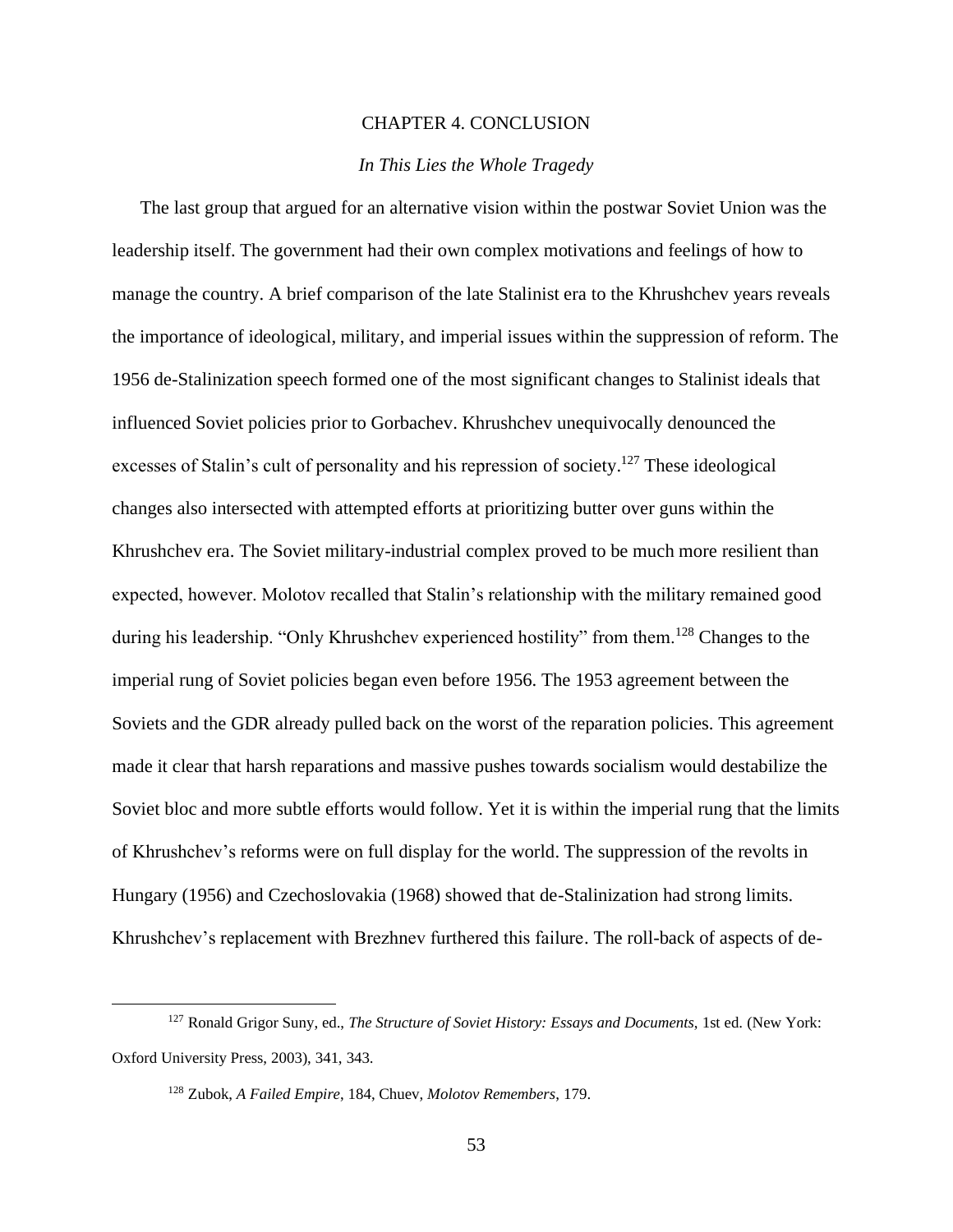Stalinization after this alluded to how the Soviet Union could not actually escape from the cage of their ideological, military, and imperial mindsets. Brezhnev instead avoided the root causes of international and domestic problems for a "senile cold war." A détente would exist with the West that would resolve the worst of hostilities and the domestic sphere would equally remain frozen between Stalinism and de-Stalinization."<sup>129</sup>

Notably, the de-Stalinization speech's most glaring omission was any rebuke of the international mindset that had gotten the country into so many problems. Khrushchev said that Stalin's actions protected the working class from "the plotting of the enemies and against the attack of the imperialist camp." He then contributed his only praise of Stalin that "we cannot say that these were the deeds of a giddy despot," but rather in "the interests of the victory of socialism...In this lies the whole tragedy!"<sup>130</sup> This last line was the real tragedy of the Soviet system. His support for the Stalinist line of ideological, military, and imperial understanding of the world meant that it would remain. Prior to Khrushchev's leadership, there were calls from people like Lavrentiy Beria and Georgy Malenkov for a change of the Stalinist ideological, military, and imperial line. The German question provides an excellent example of these alternatives. Molotov fought with Beria through 1953 over whether the Soviet Union should embrace East Germany, or a neutral united Germany. Although Beria's attempts to tone back the imperial course within Germany ended with both the revolt and his execution.<sup>131</sup> Malenkov also spoke to East Germans about how a divided Germany would inevitably place the Soviet bloc on

<sup>129</sup> Vladislav Martinovič Zubok and Constantine Pleshakov, *Inside the Kremlin´s Cold War: From Stalin to Khrushchev*, Fourth pr. (Cambridge, MA: Harvard University Press, 1999), 191; Zubok, *A Failed Empire*, 185.

<sup>130</sup> Suny, ed., *The Structure of Soviet History*, 349.

<sup>131</sup> Chuev, *Molotov Remembers*, 334-5.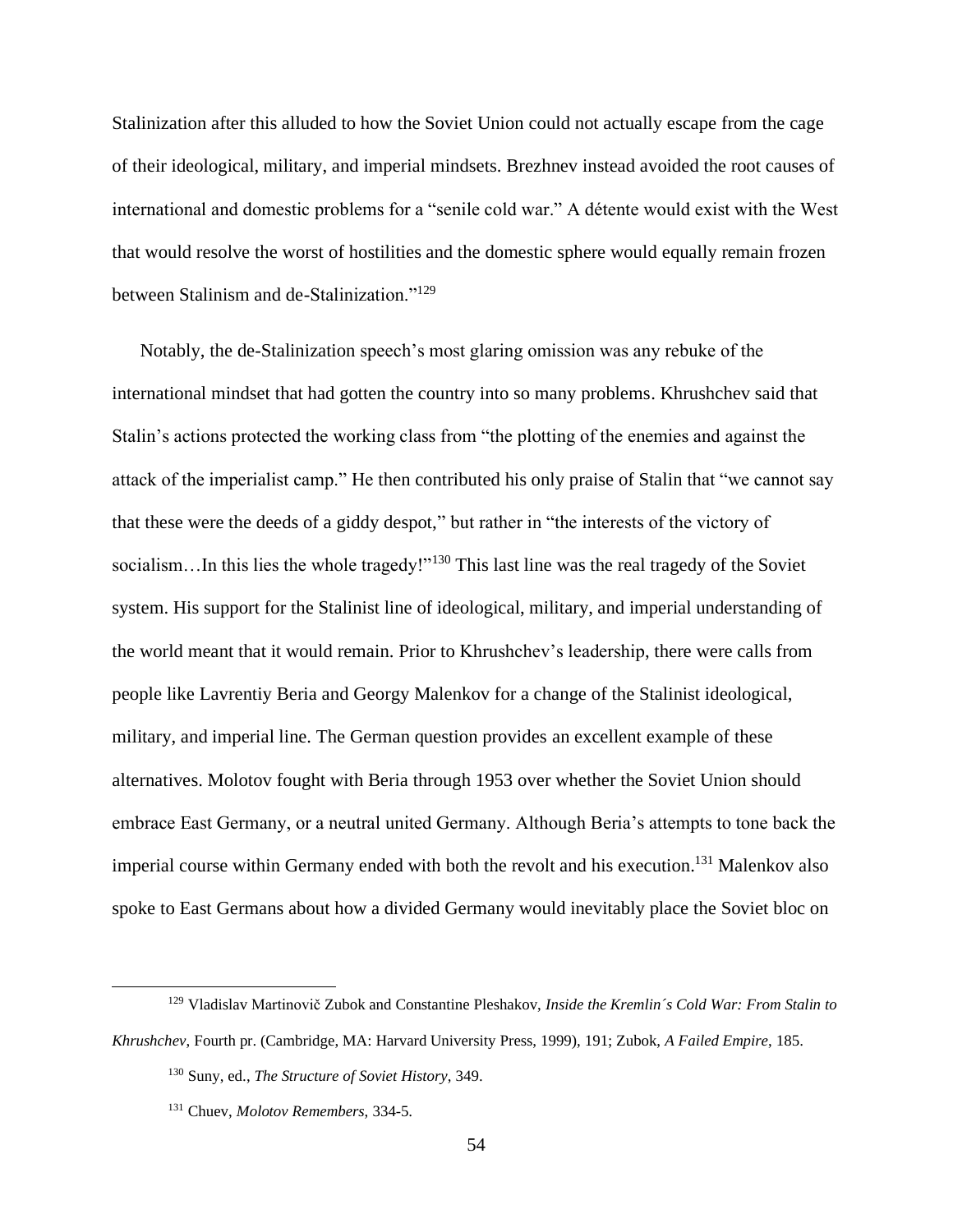the path to war with the West. He then argued that if the Social Democrats in West Germany rise to power, a compromise over a unified Germany would be possible.<sup>132</sup> Unlike Stalin's vague commitments, this was easily a far more generous of a statement. He was later heavily rebuked within the Central Committee for making such statements. Khrushchev said that "it was cheap stuff" that placed him in league with anti-Marxist arguments along with Beria. He had a point that it would have caused the East Germans and others to question socialism's viability if the Soviets left. Yet he also argued that Malenkov's accusations that civilization would end in a war on the current course were "goddammed gibberish" that failed to take ideological considerations of the inevitability of socialism in mind.<sup>133</sup> Nevertheless, it was one of many missed opportunities that the Soviets could have used to extricate themselves from the complexities of future imperial and military issues with a neutral buffer state.

The postwar Soviet Union remained militarized and failed to reform itself because of its ideological concerns against the West and its new satellite states, all at the cost of the Soviet people. These concerns were more significant than any real postwar recovery that would benefit Soviet society. There was significant clamoring for change among the people at a time of extreme hardship from years of collectivization, industrialization, and war. These ideas remained

<sup>&</sup>lt;sup>132</sup> Georgii Maksimilianovich Malenkov, "Speech by Georgii M. Malenkov to a visiting government delegation from the German Democratic Republic (GDR)," trans. Geoffrey Roberts, June 2, 1953, History and Public Policy Program Digital Archive, https://digitalarchive.wilsoncenter.org/document/112796. 2-3.

<sup>&</sup>lt;sup>133</sup> Communist Party of the Soviet Union Central Committee (CPSU CC), "Central Committee Plenum of the CPSU Ninth Session, Morning," trans. Zubok, Vladislav, January 31, 1955, History and Public Policy Program Digital Archive, https://digitalarchive.wilsoncenter.org/document/111995. 2, 7.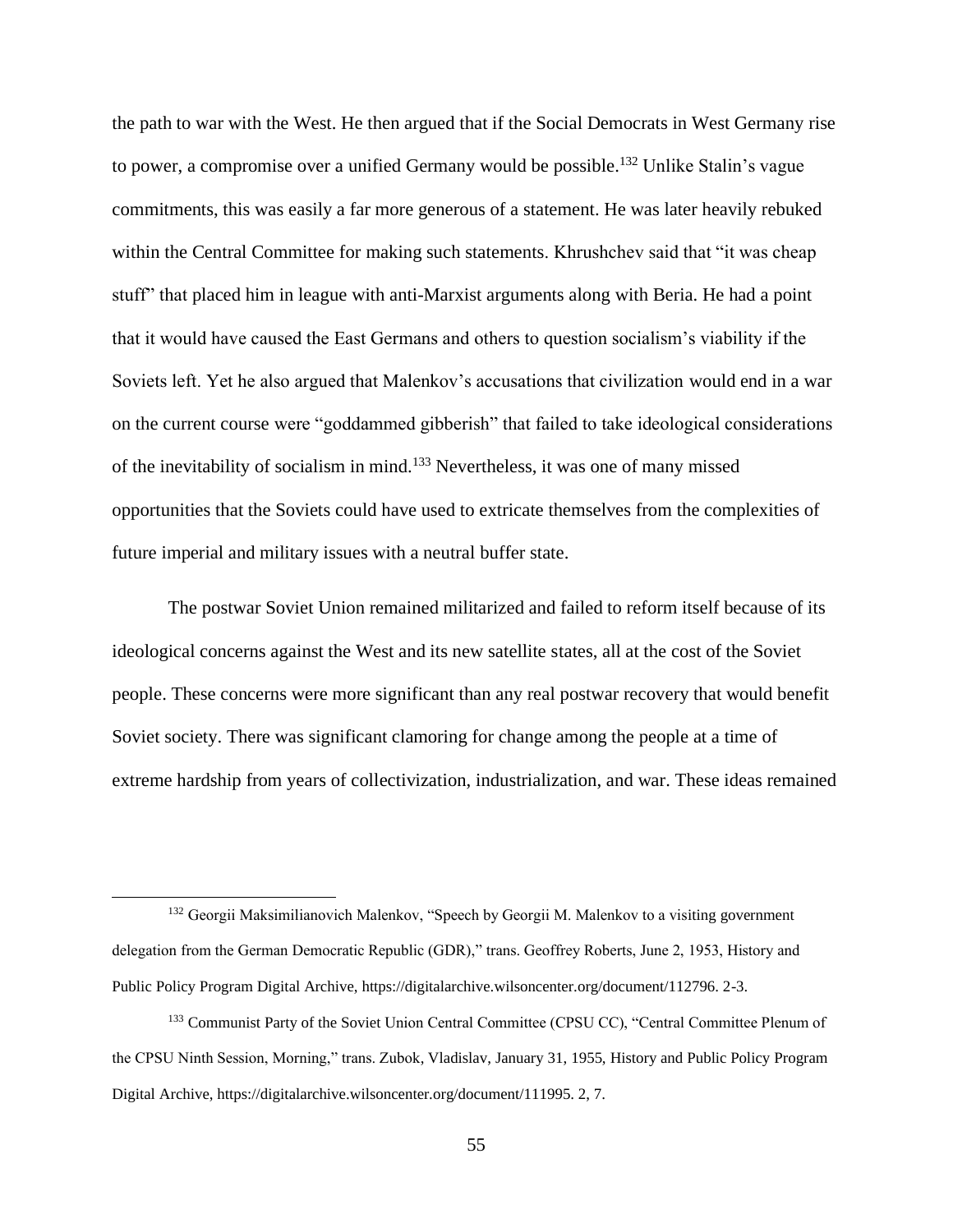suppressed under international concerns through propaganda and repression. The government was committed towards following through in its commitments no matter the cost.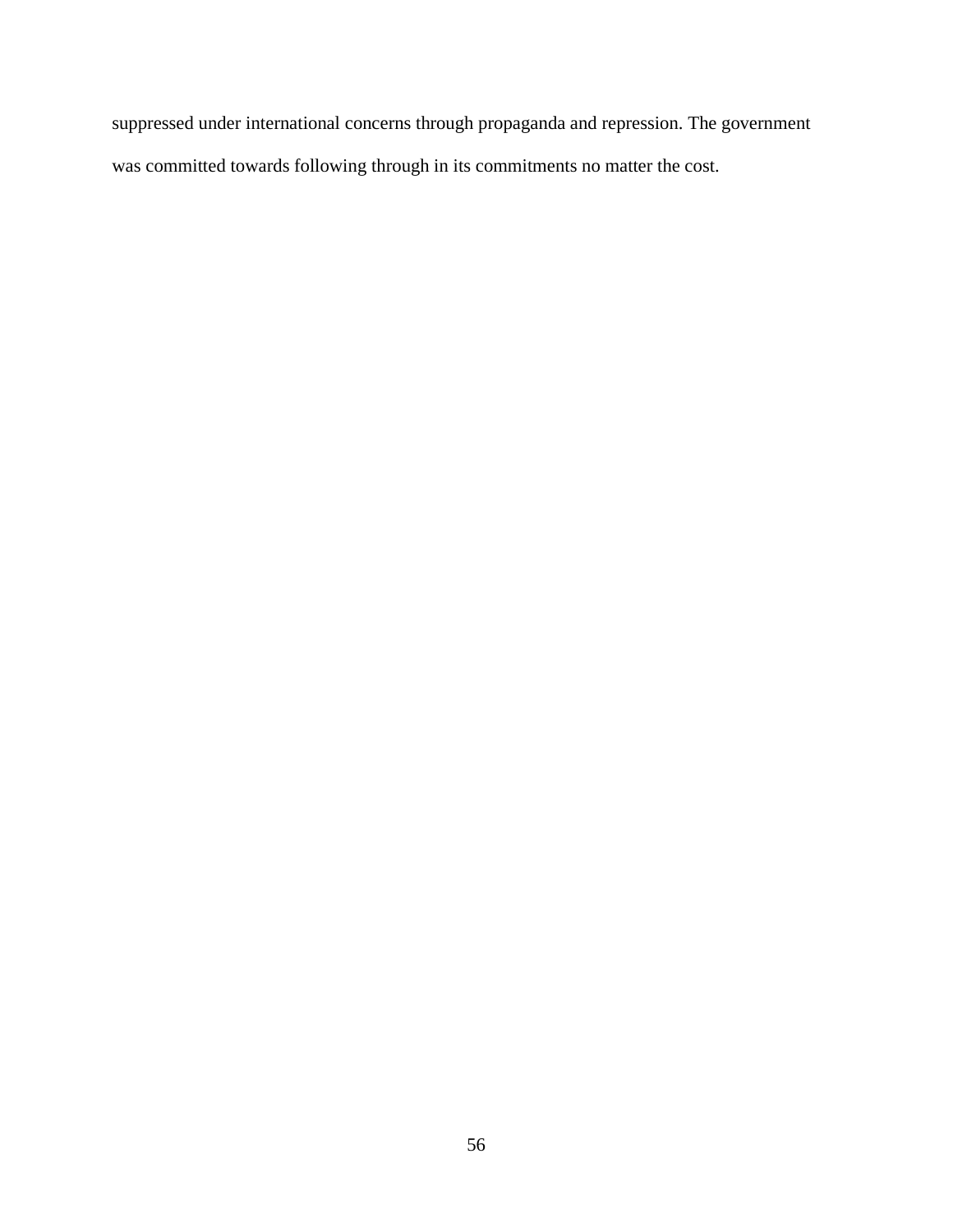#### BIBLIOGRAPHY

- <span id="page-57-0"></span>Abramov, Fedor. "The Famine Years." *Seventeen Moments in Soviet History*, 1984. Accessed March 10, 2022. http://soviethistory.msu.edu/1947-2/famine-of-1946-1947/famine-of-1946-1947-texts/the-famine-years/.
- Bailey, Anna L. *Politics Under the Influence*. Cornell University Press, 2018. Accessed March 10, 2022. http://www.jstor.org/stable/10.7591/j.ctt21h4vnw.
- Chuev, Feliks Ivanovich, Vyacheslav Mikhaylovich Molotov, and Albert Resis. *Molotov Remembers: Inside Kremlin Politics: Conversations with Felix Chuev*. Chicago: I.R. Dee, 1993.
- Communist Party of the Soviet Union Central Committee (CPSU CC). "Central Committee Plenum of the CPSU Ninth Session, Morning." Translated by Zubok Vladislav, January 31, 1955. History and Public Policy Program Digital Archive. https://digitalarchive.wilsoncenter.org/document/111995.
- ———. "Resolution of the Central Committee of the All-Union Communist Party (CC VKP(b))." Translated by Nigel Gould-Davies, September 1, 1952. History and Public Policy Program Digital Archive.

https://digitalarchive.wilsoncenter.org/document/111510.

- Djilas, Milovan. *Conversations with Stalin*. Translated by Michael Boro Petrovich. San Diego: Harcourt Brace & Co., 1992.
- Edele, Mark. *Soviet Veterans of the Second World War: A Popular Movement in an Authoritarian Society 1941-1991*. New York: Oxford University Press, 2008.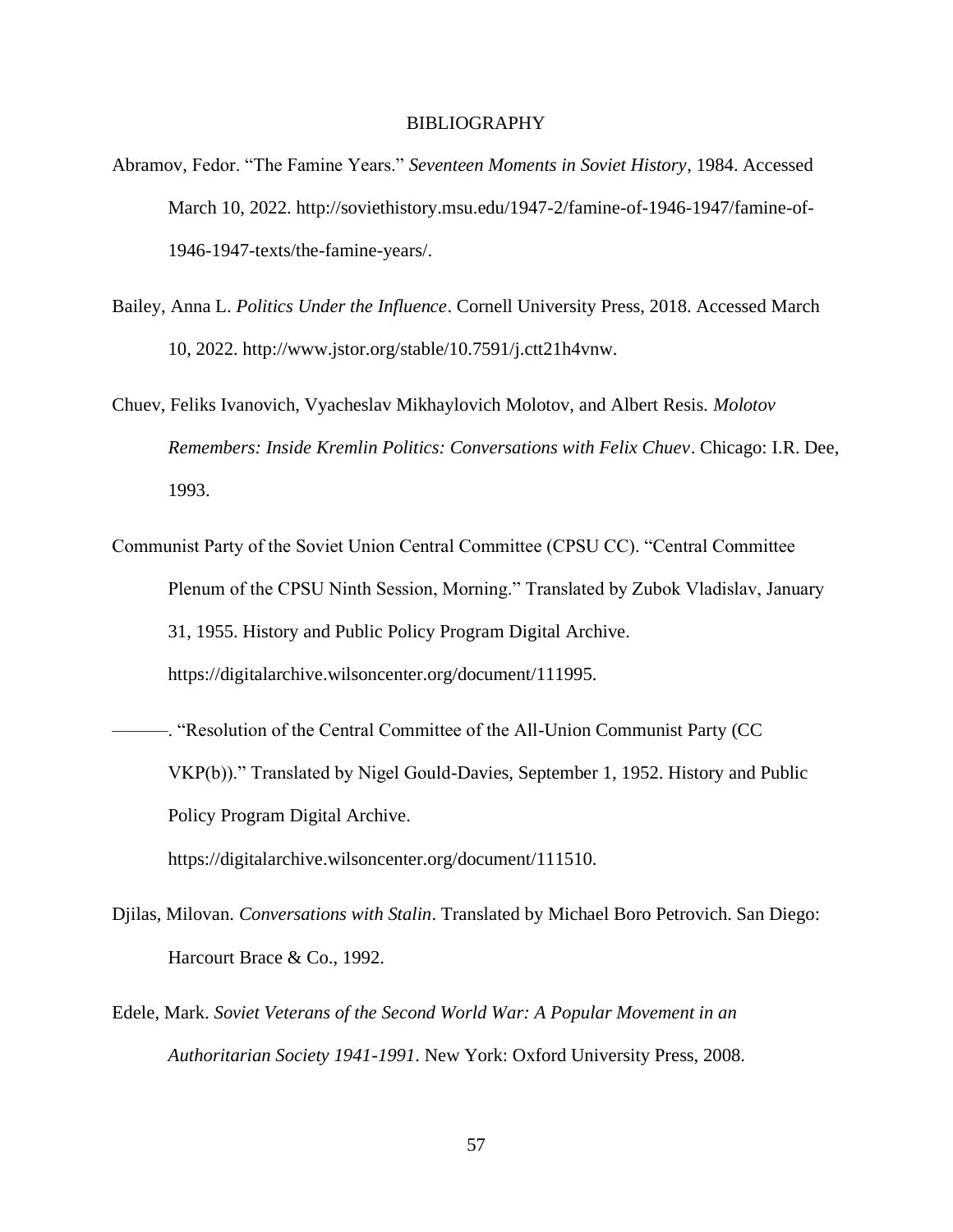- Ellman, Michael. "The 1947 Soviet Famine and the Entitlement Approach to Famines." *Cambridge Journal of Economics* 24, no. 5 (2000): 603–630.
- Evangelista, Matthew A. "Stalin's Postwar Army Reappraised." *International Security* 7, no. 3 (1982): 110–138.
- Fitzpatrick, Sheila. "War and Society in Soviet Context: Soviet Labor Before, During, and after World War II." *International Labor and Working-Class History*, no. 35 (1989): 37–52.

Gaddis, John Lewis. *The Cold War: A New History*. London: Penguin Books, 2007.

- Ganson, Nicholas. "Famine of Victors: The Soviet Hunger of 1946–1947 in Historical and Global Perspective." *ProQuest Dissertations and Theses*. Ph.D., The University of North Carolina at Chapel Hill, 2006. https://www.proquest.com/dissertations-theses/faminevictors-soviet-hunger-1946-1947-historical/docview/305281528/se-2?accountid=10771.
- Harrison, Mark. "Soviet Industry and the Red Army under Stalin: A Military-Industrial Complex?" *Cahiers du Monde russe* 44, no. 2/3 (2003): 323–342.
- Holloway, David. *Stalin and the Bomb*. Yale University Press, 1994. Accessed March 13, 2022. http://www.jstor.org/stable/j.ctvf3w23z.

Judt, Tony. *Postwar: A History of Europe Since 1945*. New York: Penguin Press, 2005.

- Kennan, George F. *Long Telegram*. History and Public Policy Program Digital Archive, February 22, 1946. https://digitalarchive.wilsoncenter.org/document/116178.
- Library of Congress. *Respectfully Quoted: A Dictionary of Quotations*. Edited by Suzy Platt. New York: Barnes & Noble Books, 1993.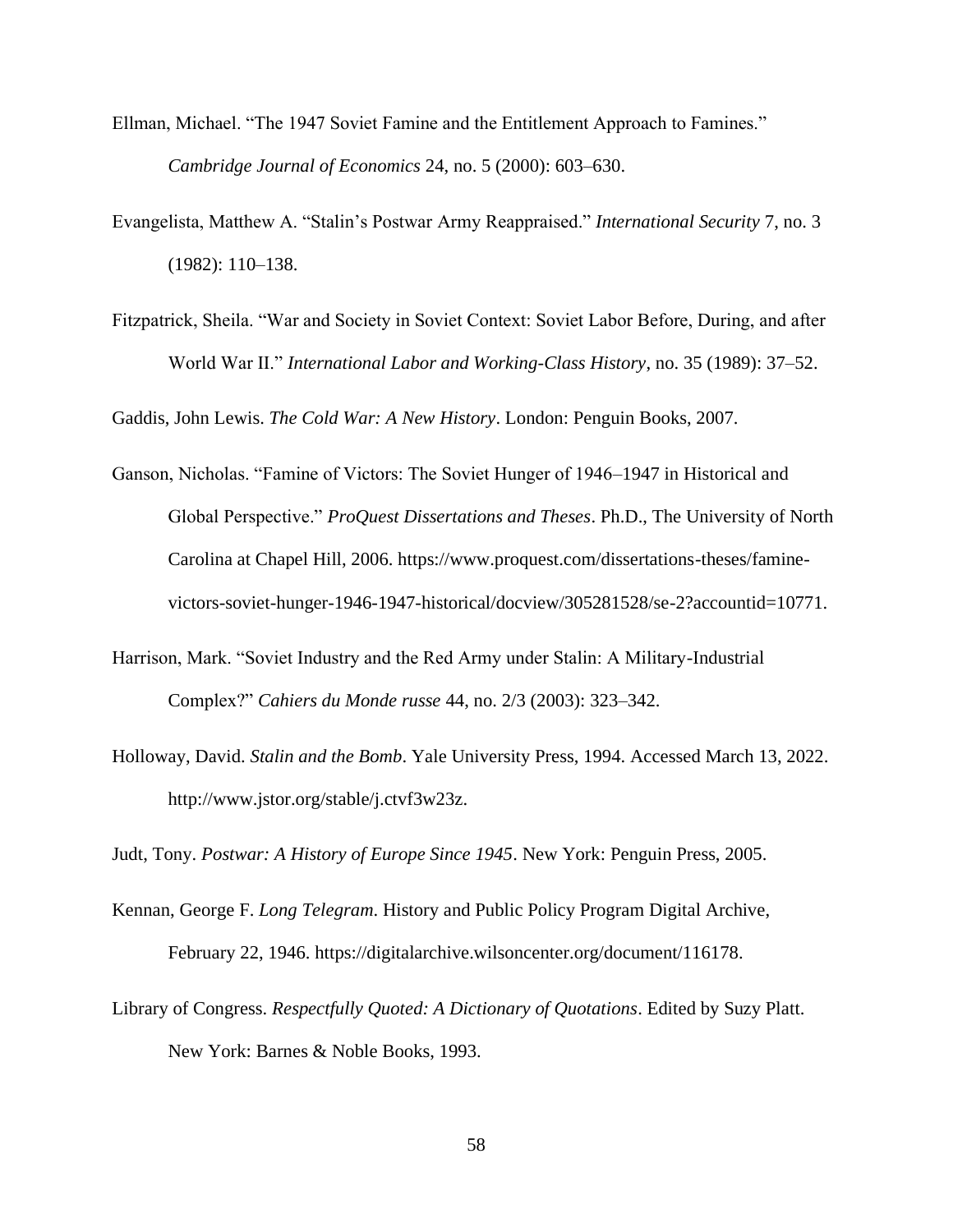- Magnúsdóttir, Rósa. *Enemy Number One: The United States of America in Soviet Ideology and Propaganda, 1945-1959.* Oxford University Press, 2022.
- Malenkov, Georgii Maksimilianovich. "Speech by Georgii M. Malenkov to a visiting government delegation from the German Democratic Republic (GDR)." Translated by Geoffrey Roberts, June 2, 1953. History and Public Policy Program Digital Archive. https://digitalarchive.wilsoncenter.org/document/112796.

Montefiore, Simon Sebag. *Stalin: The Court of the Red Tsar*. London: Phoenix, 2014.

- Naimark, Norman M. *Stalin and the Fate of Europe: The Postwar Struggle for Sovereignty*. Cambridge: Harvard University Press, Belknap Press, 2019.
- Novikov, Nikolai. *Telegram from Nikolai Novikov, Soviet Ambassador to the US, to the Soviet Leadership*. Translated by Gary Goldberg. History and Public Policy Program Digital Archive, September 27, 1946. https://digitalarchive.wilsoncenter.org/document/110808.
- Odom, William E. *The Collapse of the Soviet Military*. Yale University Press, 1998. Accessed September 4, 2020. https://www.jstor.org/stable/j.ctt32bpdm.
- Pyotr Pavlenko. *Happiness*. Translated by J. Fineberg. Foreign Language Publishing House, 1950. Accessed March 10, 2022. http://archive.org/details/pyotr-pavlenko-happiness.
- Senate Foreign Relations Committee, ed. *Background Documents on Germany 1944-1959*. Washington, D.C: Government Printing Office, 1959. Accessed March 10, 2022. http://archive.org/details/BackgroundDocumentsOnGermany1944-1959.
- Stalin, Joseph. *The Foundations of Leninism*. 2nd ed. Moscow: Foreign Languages Publishing House, 1924. Accessed March 27, 2022.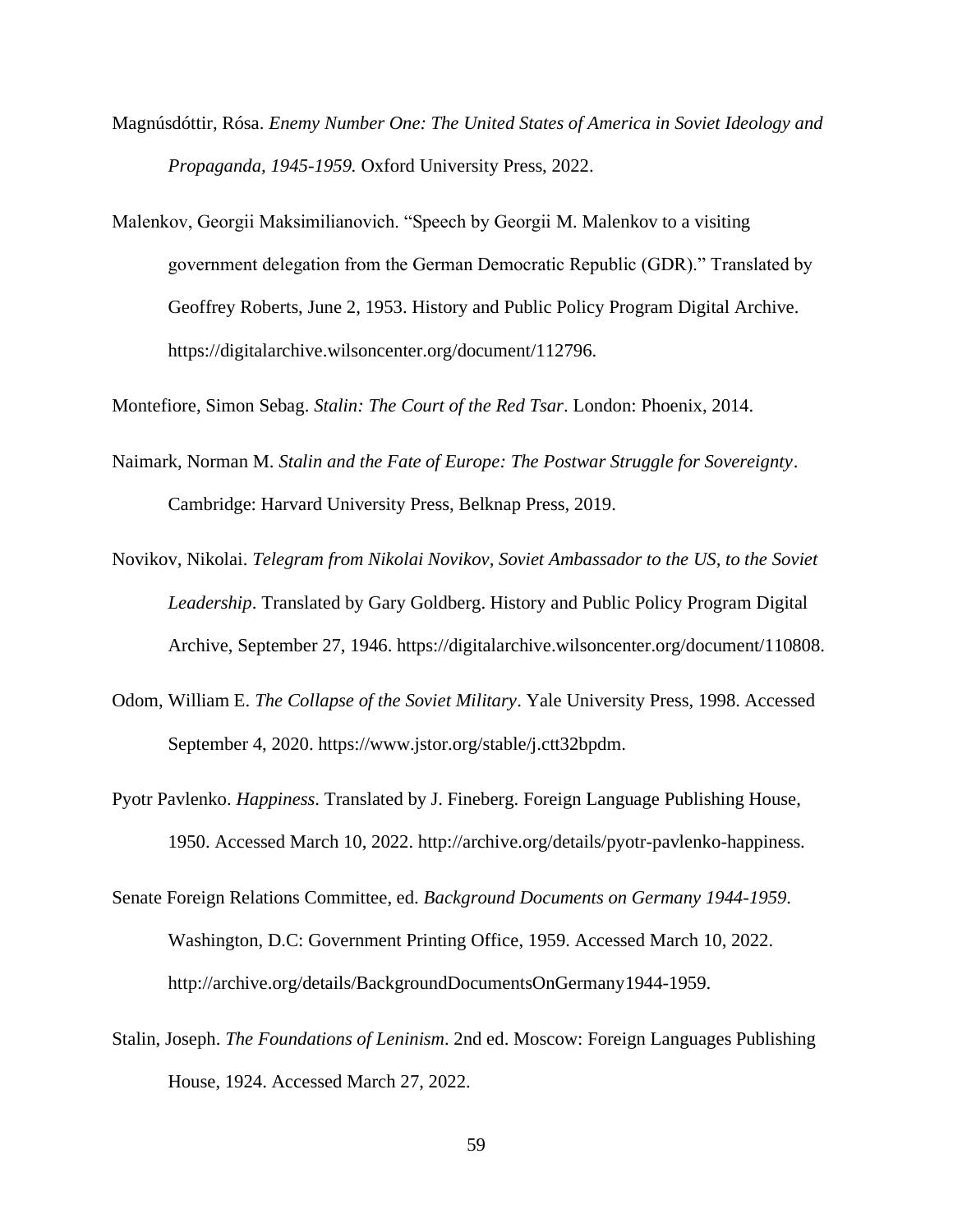https://www.marxists.org/reference/archive/stalin/works/1924/foundationsleninism/ch03.htm.

-. *Economic Problems of Socialism in the U.S.S.R.* Translated by A. Fineburg. 2nd ed. Foreign Language Publishing House, 1953. Accessed March 10, 2022. http://archive.org/details/economicproblemssocialismussrstalin.

- ———. "Speech Delivered by Stalin at a Meeting of Voters of the Stalin Electoral District, Moscow," February 9, 1946. *Gospolitizdat*, Moscow, 1946. History and Public Policy Program Digital Archive. https://digitalarchive.wilsoncenter.org/document/116179.
- ———. "Stalin on the Inevitability of War with Capitalism," 1952. *Bol'shevik*, No. 18 (September 1952), pp. 1-50. Seventeen Moments in Soviet History. Accessed March 14, 2022. http://soviethistory.msu.edu/1947-2/cold-war/cold-war-texts/stalin-on-theinevitability-of-war-with-capitalism/.
- Suny, Ronald Grigor, ed. *The Structure of Soviet History: Essays and Documents*. 1st ed. New York: Oxford University Press, 2003.
- Tereshchuk, Halyna. "Old UPA Docs Reveal Revolutionary Activities in Soviet Ukraine in 1950s." Translated by Christine Chraibi. *Euromaidan Press*. Last modified August 15, 2017. Accessed March 10, 2022. https://euromaidanpress.com/2017/08/15/old-upa-docsreveal-revolutionary-activities-in-soviet-ukraine-in-1950s/.
- Yudin, Pavel F., V. S. Semenov, and V. Sokolovski. "Report from Vasilii Sokolovskii, Vladimir Semyonov, and Pavel Yudin, 'On the Events of 17-19 June 1953 in Berlin and the GDR and Certain Conclusions from these Events,'" June 24, 1953. Fund 06, Opis 12a, Papka 5, Delo 301, Listy 1-51, Archive of Foreign Policy, Russian Federation (AVP RF),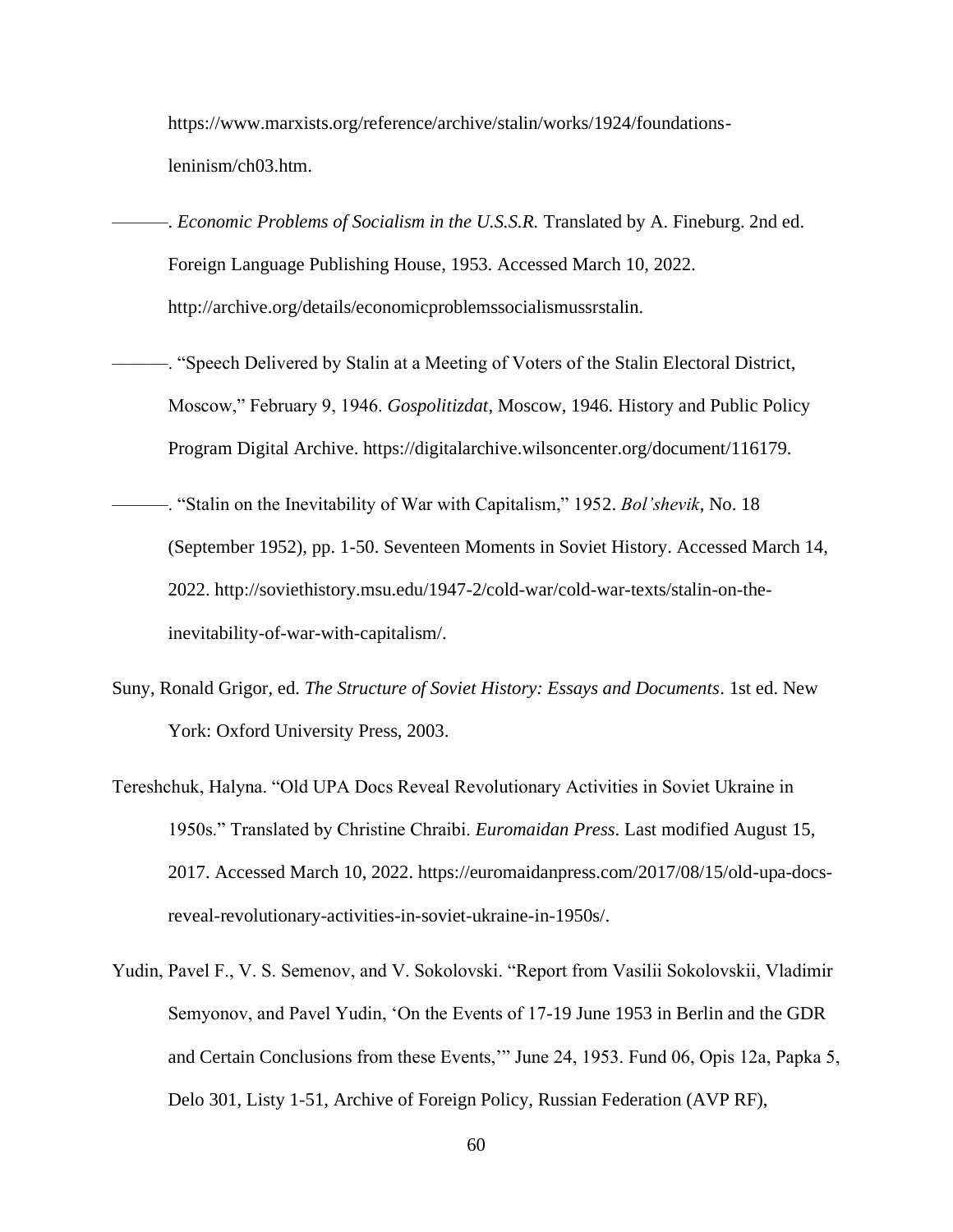Moscow; document obtained and provided by Vladislav M. Zubok, National Security Archive; translated by Danny Rozas. History and Public Policy Program Digital Archive. https://digitalarchive.wilsoncenter.org/document/113132.

- Zubok, Vladislav Martinovič. *A Failed Empire: The Soviet Union in the Cold War from Stalin to Gorbachev*. Paperback edition. The New Cold War History. Chapel Hill: The University of North Carolina Press, 2009.
- Zubok, Vladislav Martinovič, and Constantine Pleshakov. *Inside the Kremlin´s Cold War: From Stalin to Khrushchev*. Fourth pr. Cambridge, MA: Harvard University Press, 1999.